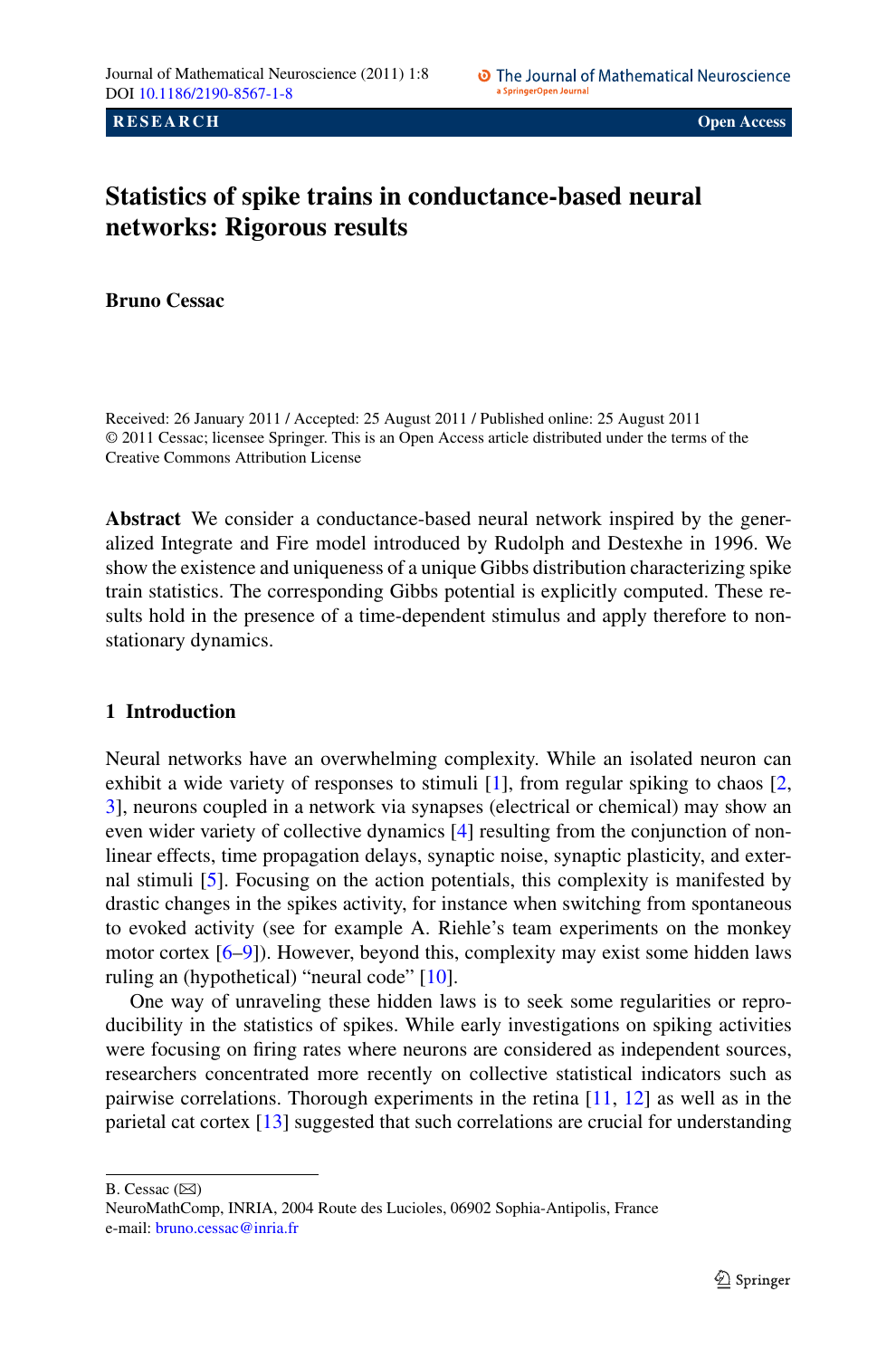spiking activity. Those conclusions where obtained using the *maximal entropy principle* [[14](#page-39-5)]. Assume that the average value of observables quantities (e.g., firing rate or spike correlations) has been measured. Those average values constitute constraints for the statistical model. In the maximal entropy principle, *assuming stationarity*, one looks for the probability distribution which maximizes the statistical entropy given those constraints. This leads to a (time-translation invariant) Gibbs distribution. In particular, fixing firing rates and the probability of pairwise coincidences of spikes lead to a Gibbs distribution having the same form as the Ising model. This idea has been introduced by Schneidman et al. in [[11\]](#page-39-2) for the analysis of retina spike trains. They reproduce accurately the probability of *spatial* spiking pattern. Since then, their approach has known a great success (see, e.g., [\[15](#page-39-6)[–17](#page-39-7)]), although some authors raised solid objections on this model [[12,](#page-39-3) [18–](#page-39-8)[20\]](#page-39-9) while several papers have pointed out the importance of *temporal* patterns of activity at the network level [[21–](#page-39-10)[23\]](#page-39-11). As a consequence, a few authors [\[13](#page-39-4), [24](#page-39-12), [25\]](#page-39-13) have attempted to define time-dependent models of Gibbs distributions where constraints include time-dependent correlations between pairs, triplets, and so on  $[26]$  $[26]$ . As a matter of fact, the analysis of the data of  $[11]$  $[11]$  with such models describes more accurately the statistics of *spatio-temporal* spike patterns [\[27](#page-39-15)].

Taking into account all constraints inherent to experiments, it seems extremely difficult to find an optimal model describing spike trains statistics. It is in fact likely that there is not one model, but many, depending on the experiment, the stimulus, the investigated part of the nervous system and so on. Additionally, the assumptions made in the works quoted above are difficult to control. Especially, the maximal entropy principle assumes a stationary dynamics while many experiments consider a time-dependent stimulus generating a time-dependent response where the stationary approximation may not be valid. At this stage, having an example where one knows the explicit form of the spike trains, probability distribution would be helpful to control those assumptions and to define related experiments.

This can be done considering neural network models. Although, to be tractable, such models may be quite away from biological plausibility, they can give hints on which statistics can be expected in real neural networks. But, even in the simplest examples, characterizing spike statistics arising from the conjunction of non-linear effects, time propagation delays, synaptic noise, synaptic plasticity, and external stimuli is far from being trivial on mathematical grounds.

In [[28\]](#page-39-16), we have nevertheless proposed an exact and explicit result for the characterization of spike trains statistics in a discrete-time version of Leaky Integrateand-Fire neural network. The results were quite surprising. It has been shown that whatever the parameters value (in particular synaptic weights), spike trains are distributed according to a Gibbs distribution whose potential can be explicitly computed. The first surprise lies in the fact that this potential has infinite range, namely spike statistics has an infinite memory. This is because the membrane potential evolution integrates its past values and the past influence of the network via the leak term. Although leaky integrate and fire models have a reset mechanism that erases the memory of the neuron whenever it spikes, it is not possible to upper bound the next time of firing. As a consequence, statistics is non-Markovian (for recent examples of non-Markovian behavior in neural models see also [\[29](#page-39-17)]). The infinite range of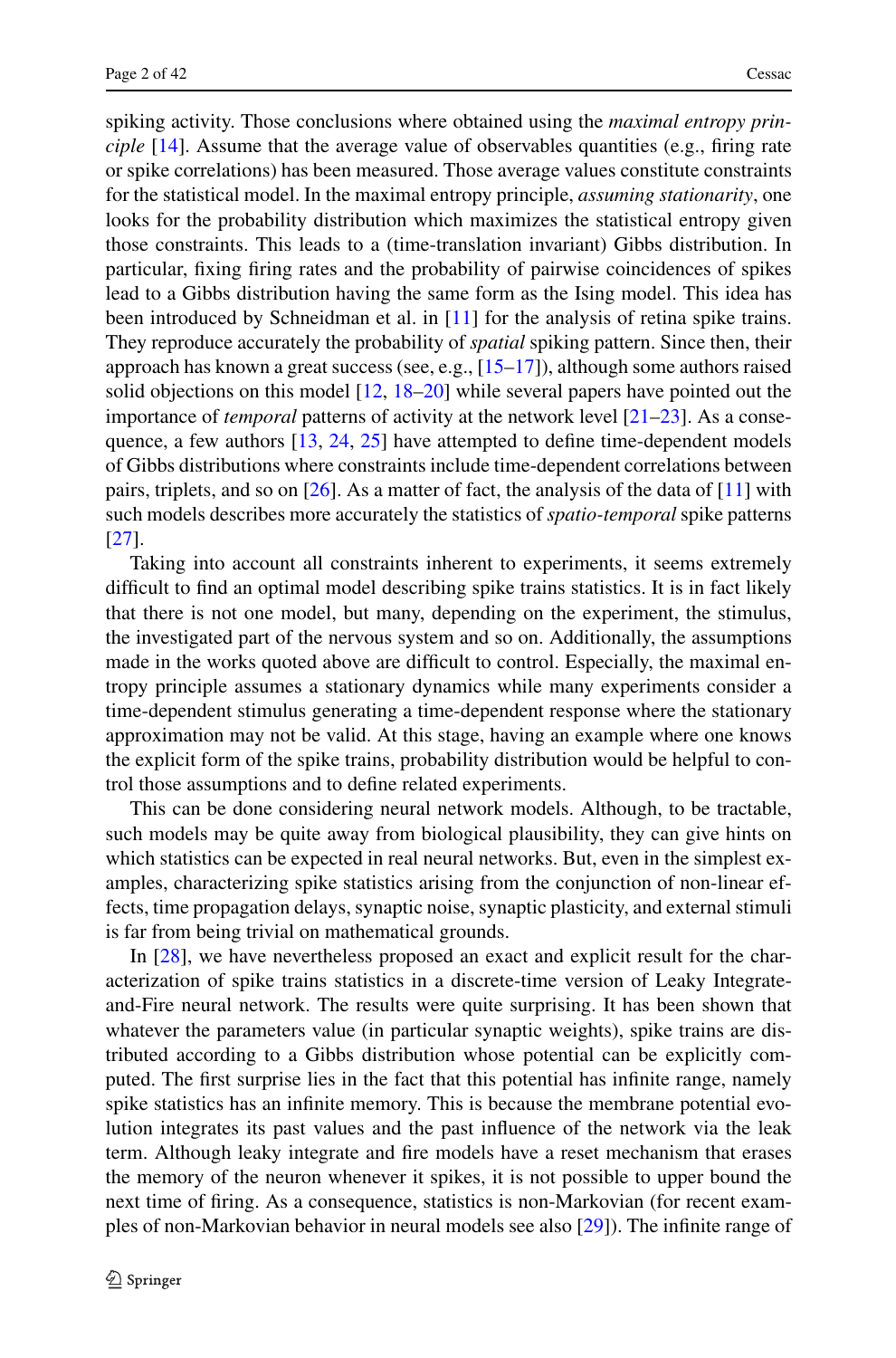the potential corresponds, in the maximal entropy principle interpretation, to having infinitely many constraints.

Nevertheless, the leak term influence decays exponentially fast with time (this property guarantees the existence and uniqueness of a Gibbs distribution). As a consequence, one can approximate the exact Gibbs distribution by the invariant probability of a Markov chain, with a memory depth proportional to the log of the (discrete time) leak term. In this way, the truncated potential corresponds to a finite number of constraints in the maximal entropy principle interpretation. However, the second surprise is that this approximated potential is nevertheless far from the Ising model or any of the models discussed above, which appear as quite bad approximations. In particular, there is a need to consider *n*-uplets of spikes with time delays. This mere fact asks hard problems about evidencing such type of potentials in experiments. Especially, new type of algorithms for spike trains analysis has to be developed [\[30](#page-39-18)].

The model considered in [\[28](#page-39-16)] is rather academic: time evolution is discrete, synaptic interactions are instantaneous, dynamics is stationary (the stimulus is timeconstant) and, as in a leaky integrate and fire model, conductances are constant. It is therefore necessary to investigate whether our conclusions remain for more realistic neural networks models. In the present paper, we consider a conductance-based model introduced by Rudolph and Destexhe in [\[31](#page-39-19)] called "generalized Integrate and Fire" (gIF) model. This model allows one to consider realistic synaptic responses and conductances depending on spikes arising in the past of the network, leading to a rather complex dynamics which has been characterized in [[32\]](#page-39-20) in the deterministic case (no noise in the dynamics). Moreover, the biological plausibility of this model is well accepted [\[33](#page-40-0), [34](#page-40-1)].

Here, we analyze spike statistics in the gIF model with noise and with a timedependent stimulus. Moreover, the post-synaptic potential profiles are quite general and summarize all the examples that we know in the literature. Our main result is to prove the existence and uniqueness of a Gibbs measure characterizing spike trains statistics, for all parameters compatible with physical constraints (finite synaptic weights, bounded stimulus, and positive conductances). Here, as in [\[28\]](#page-39-16), the corresponding Gibbs potential has infinite range corresponding to a non-Markovian dynamics, although Markovian approximations can be proposed in the gIF model too. The Gibbs potential depends on all parameters in the model (especially connectivity and stimulus) and has a form quite more complex than Ising-like models. As a byproduct of the proof of our main result, additional interesting notions and results are produced such as continuity, with respect to a raster, or exponential decay of memory thanks to the shape of synaptic responses.

The paper is organized as follows. In Section [2,](#page-3-0) we briefly introduce integrate and fire models and propose two important extensions of the classical models: the spike has a duration and the membrane potential is reset to a non-constant value. These extensions, which are necessary for the validity of our mathematical results, render nevertheless the model more biologically plausible (see Section 9). One of the keys of the present work is to consider spike trains (raster plots) as infinite sequences. Since in gIF models, conductances are updated upon the occurrence of spikes, one has to consider two types of variables with distinct type of dynamics. On the one hand, the membrane potential, which is the physical variable associated with neurons dynamics, evolves continuously. On the other hand, spikes are discrete events. Conductances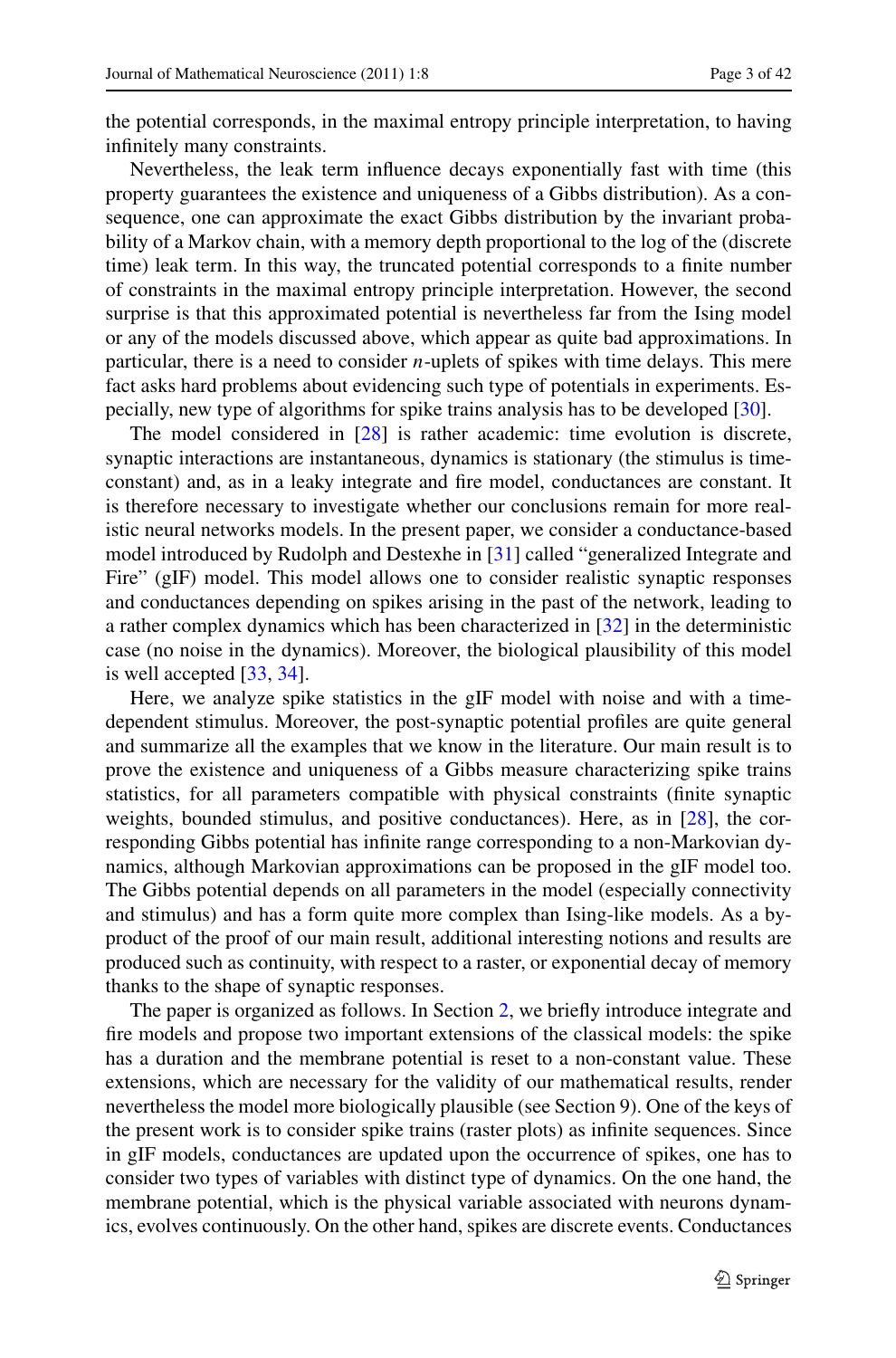are updated according to these discrete-time events. The formalism introduced in Sections [2](#page-3-0) and [3](#page-8-0) allows us to handle properly this mixed dynamics. As a consequence, these sections define gIF model with more mathematical structure than the original paper [\[31](#page-39-19)] and mostly contain original results. Moreover, we add to the model several original features such as the consideration of a general form of synaptic profile with exponential decay or the introduction of noise. Section [4](#page-13-0) proposes a preliminary analysis of gIF model dynamics. In Sections [5](#page-15-0) and [6,](#page-18-0) we provide several useful mathematical propositions as a necessary step toward the analysis of spike statistics, developed in Section [7,](#page-24-0) where we prove the main result of the paper: existence and uniqueness of a Gibbs distribution describing spike statistics. Sections [8](#page-29-0) and [9](#page-32-0) are devoted to a discussion on practical consequences of our results for neuroscience.

## <span id="page-3-0"></span>**2 Integrate and fire model**

We consider the evolution of a set of *N* neurons. Here, neurons are considered as "points" instead of spatially extended and structured objects. As a consequence, we define, for each neuron  $k \in \{1, ..., N\}$ , a variable  $V_k(t)$  called the "membrane potential of neuron *k* at time *t*" without specification of which part of a real neuron (axon, soma, dendritic spine, ...) it corresponds to. Denote  $V(t)$  the vector  $(V_k(t))_{k=1}^N$ .

We focus here on "integrate and fire models", where dynamics always consists of two regimes.

#### 2.1 The "integrate regime"

Fix a real number  $\theta$  called the "firing threshold of the neuron".<sup>[1](#page-3-1)</sup> Below the threshold,  $V_k < \theta$ , neuron *k*'s dynamics is driven by an equation of the form:

<span id="page-3-2"></span>
$$
C_k \frac{\mathrm{d}V_k}{\mathrm{d}t} + g_k V_k = i_k,\tag{1}
$$

<span id="page-3-1"></span>where  $C_k$  is the membrane capacity of neuron  $k$ . In its most general form, the neuron *k*'s membrane conductance  $g_k > 0$  depends on  $V_k$  plus additional variables such as the probability of having ionic channels open (see, e.g., Hodgkin-Huxley equations [\[35](#page-40-2)]) as well as on time *t*. The explicit form of  $g_k$  in the present model is developed in Section [3.4](#page-10-0). The current  $i_k$  typically depends on time  $t$  and on the past activity of the network. It also contains a stochastic component modeling noise in the system (e.g., synaptic transmission, see Section [3.5\)](#page-11-0).

<sup>&</sup>lt;sup>1</sup>We assume that all neurons have the same firing threshold. The notion of threshold is already an approximation which is not sharply defined in Hodgkin-Huxley [\[35](#page-40-2)] or Fitzhugh-Nagumo [\[40](#page-40-3), [41](#page-40-4)] models (more precisely it is not a constant but it depends on the dynamical variables [[55\]](#page-40-5)). Recent experiments [[62–](#page-40-6)[64\]](#page-41-0) even suggest that there may be no real potential threshold.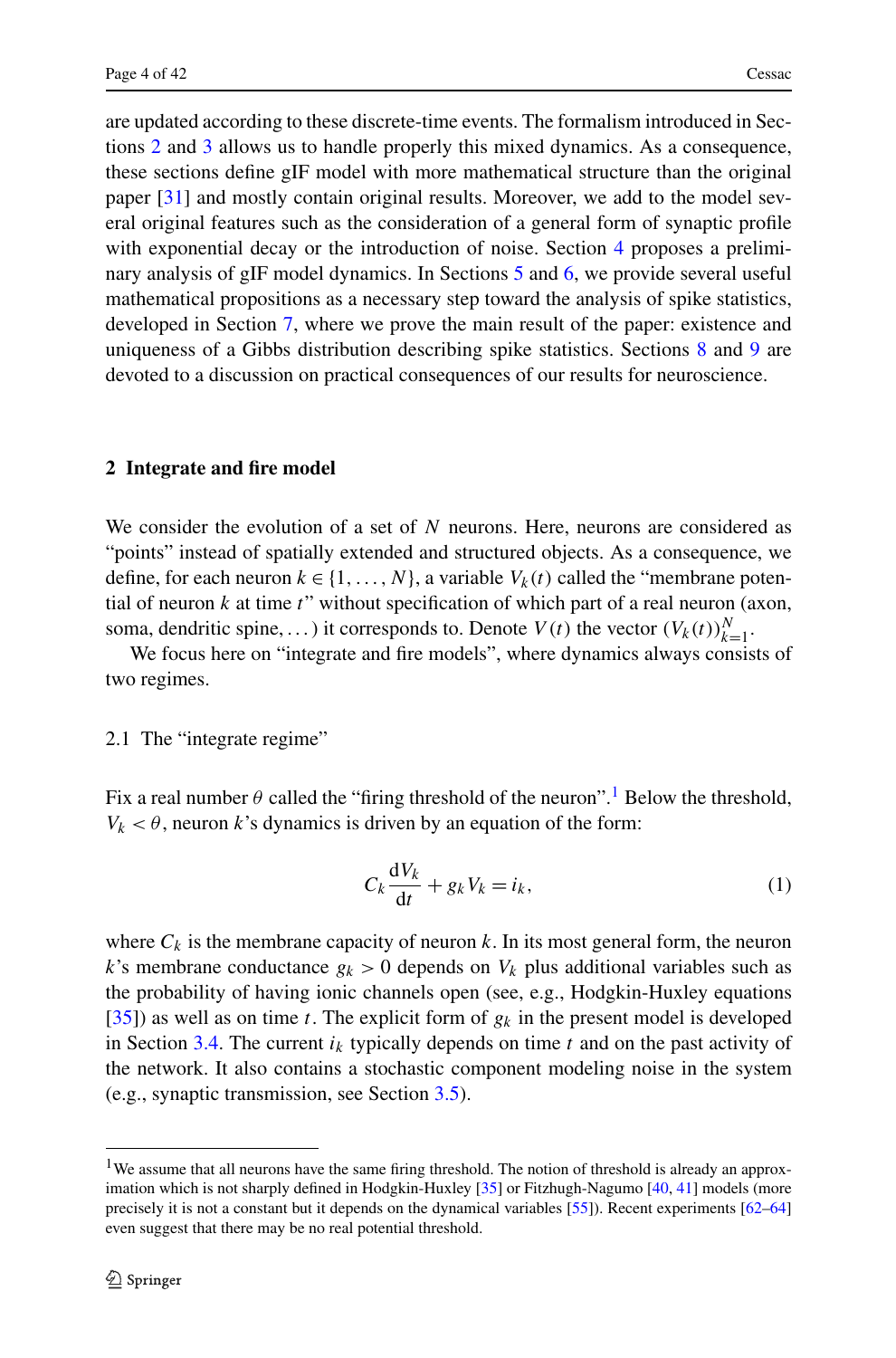

<span id="page-4-0"></span>**Fig. 1** Time course of the membrane potential in our model. The *blue dashed curve* illustrates the shape of a real spike, but what we model is the *red curve*.

## 2.2 LIF model

A classical example of integrate and fire model is the Leaky Integrate and Fire's (LIF) introduced in [\[36](#page-40-7)] where Equation ([1\)](#page-3-2) reads:

<span id="page-4-1"></span>
$$
\frac{\mathrm{d}V_k}{\mathrm{d}t} = -\frac{V_k}{\tau_L} + \frac{i_k(t)}{C_k}.\tag{2}
$$

where  $g_k$  is a constant and  $\tau_L = \frac{C_k}{g_k}$  is the characteristic time for membrane potential decay when no current is present ("leak term").

#### 2.3 Spikes

The dynamical evolution [\(1](#page-3-2)) may eventually lead  $V_k$  to exceed  $\theta$ . If, at some time *t*,  $V_k(t) = \theta$ , then neuron *k* emits a spike or "fires". In our model, like in biophysics, a spike has a finite duration  $\delta > 0$ ; this is a generalization of the classical formulation of integrate and fire models where the spike is considered instantaneous. On biophysical grounds, *δ* is of order of a millisecond. Changing the time units, we may set  $\delta = 1$  without loss of generality. Additionally, neurons have a refractory period  $\tau_{\text{refr}} > 0$  where they are not able to emit a new spike although their membrane potential can fluctuate below the threshold (see Figure [1\)](#page-4-0). Hence, spikes emitted by a given neuron are separated by a minimal time scale

$$
\tau_{\rm sep} = \delta + \tau_{\rm refr}.\tag{3}
$$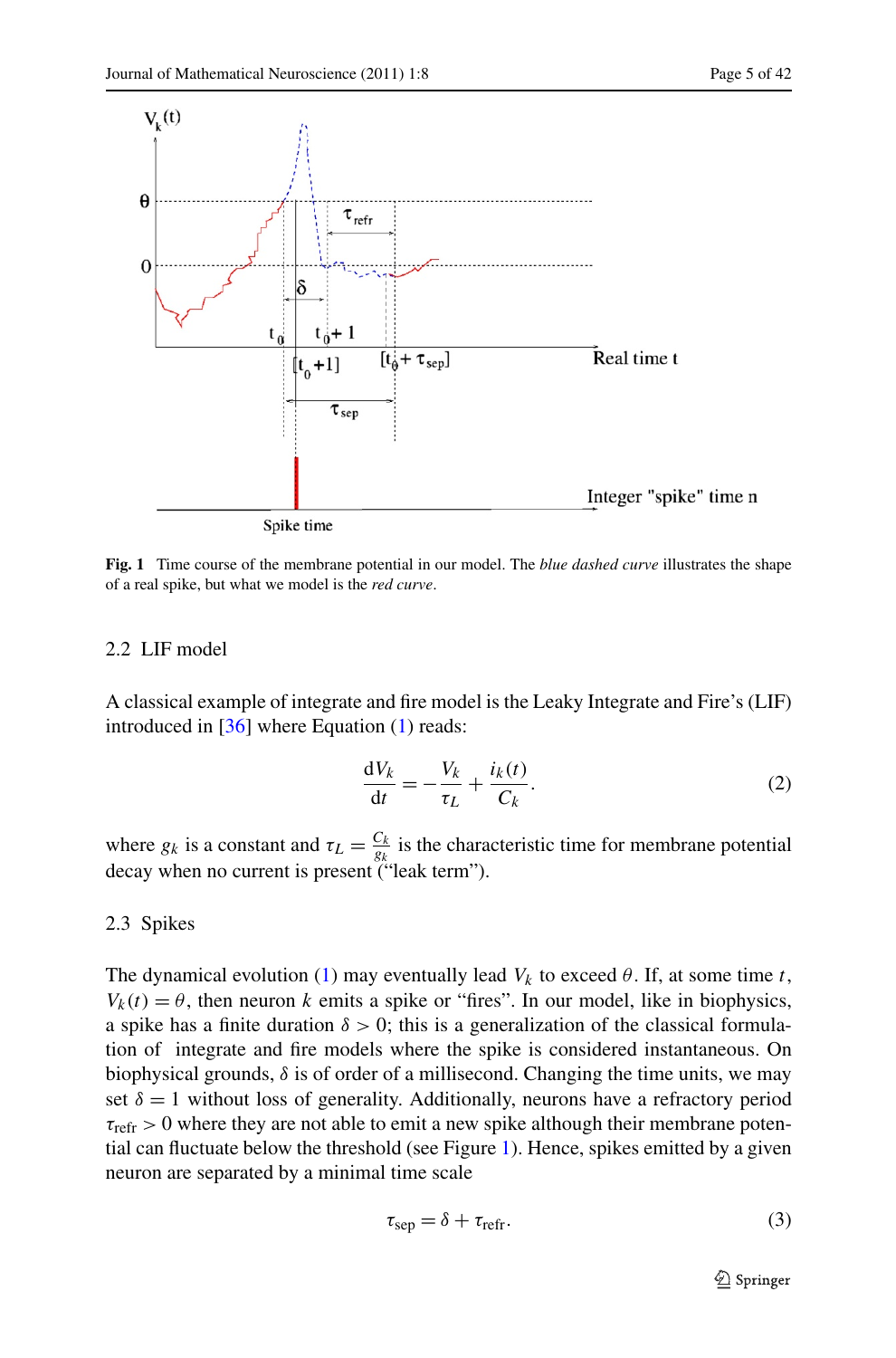## 2.4 Raster plots

In experiments, spiking neuron activity is represented by "raster plots", namely a graph with time in abscissa, and a neuron labeling in ordinate such that a vertical bar is drawn each "time" a neuron emits a spike. Since spikes have a finite duration *δ* such a representation limits the time resolution: events with a time scale smaller than  $δ$  are not distinguished. As a consequence, if neuron 1 fires at time  $t_1$  and neuron 2 at time  $t_2$  with  $|t_2 - t_1| < \delta = 1$  the two spikes appear to be simultaneous on the raster. Thus, the raster representation introduces a time quantization and has a tendency to enhance synchronization. In gIF models, conductances are updated upon the occurrence of spikes (see Section [3.2](#page-8-1)) which are considered as such discrete events. This could correspond to the following "experiment". Assume that we measure the spikes emitted by a set of in vitro neurons and that we use this information to update the conductances of a model, in order to see how this model "matches" the real neurons (see  $[34]$  $[34]$  for a nice investigation in this spirit). Then, we would have to take into account that the information provided by the experimental raster plot is discrete, even if the membrane potential evolves continuously. The consequences of this time discretization as well as the limit  $\delta \to 0$  are developed in the discussion section.

As a consequence, one has to consider two types of variables with distinct type of dynamics. On the one hand, the membrane potential, which is the physical variable associated with neuron dynamics, evolves with a continuous time. On the other hand, spikes, which are the quantities of interest in the present paper, are discrete events. To properly define this mixed dynamics and study its properties, we have to model spikes times and raster plots.

## 2.5 Spike times

If, at time *t*,  $V_k(t) = \theta$ , a spike is registered at the *integer time immediately after t*, called the spike time. Choosing integers for the spike time occurrence is a direct consequence of setting  $\delta = 1$ . Thus, to each neuron *k* and integer *n*, we associate a "spiking state" defined by:

$$
\omega_k(n) = \begin{cases} 1 & \text{if } \exists t \in [n-1, n] \text{ such that } V_k(t) = \theta; \\ 0 & \text{otherwise.} \end{cases}
$$

For convenience and in order to simplify the notations in the mathematical developments, we call [*t*] the largest integer which is  $\leq t$  (thus  $[-1.2] = -2$  and  $[1.2] = 1$ ). Thus, the integer immediately after *t* is  $[t + 1]$  and we have therefore that  $\omega_k([t+1]) = 1$  whenever  $V_k(t) = \theta$ . Although, characteristic events in a raster plot are spikes (neuron fires), it is useful in subsequent developments to consider also the case when neuron is not firing  $(\omega_k(n) = 0)$ .

## 2.6 Reset

In the classical formulation of integrate and fire models, the spike occurs *simultaneously* with a reset of the membrane potential to some *constant* value *V*reset, called the "reset potential". Instantaneous reset is a source of pathologies as discussed in [\[32](#page-39-20),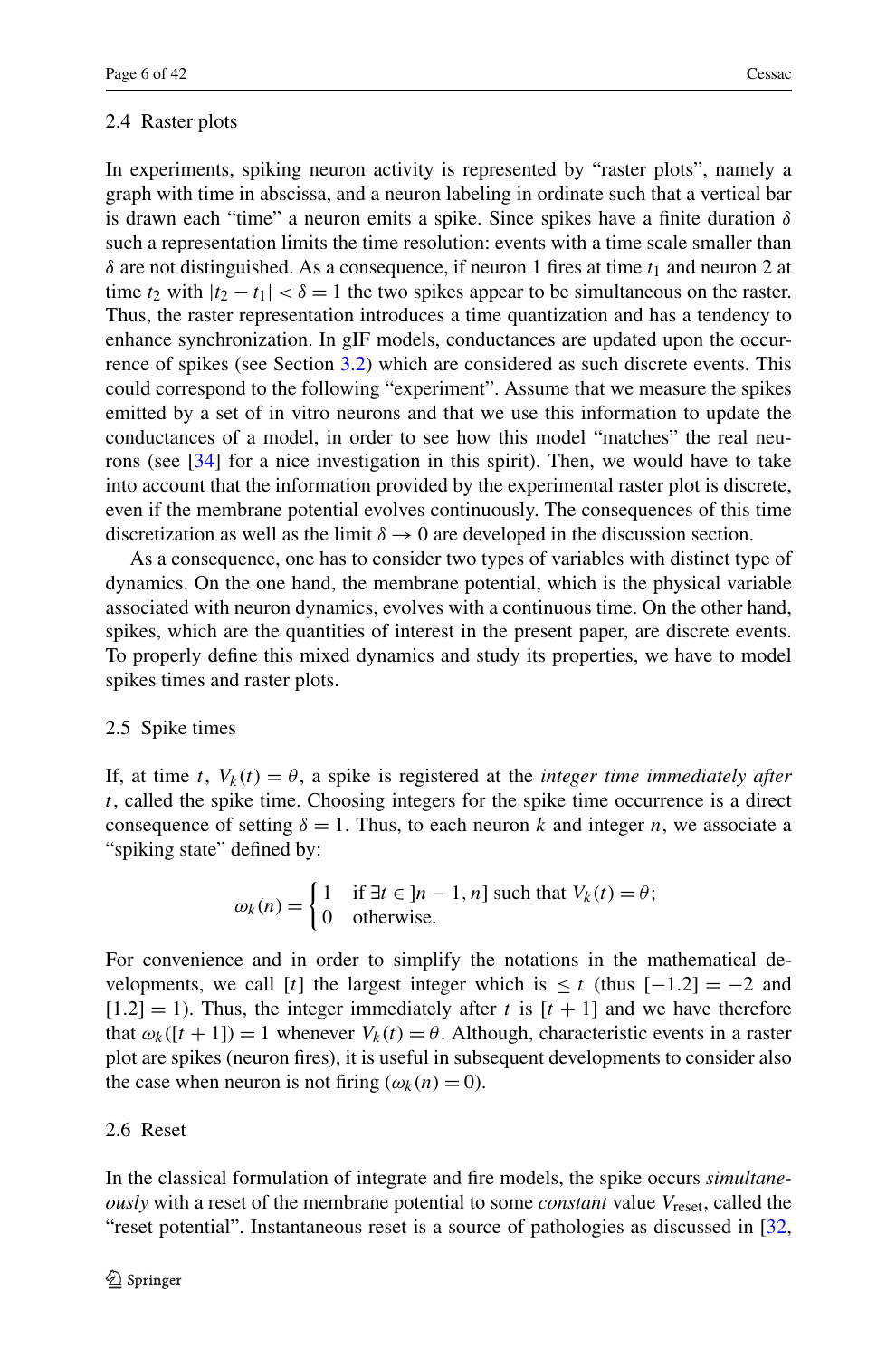[37\]](#page-40-8) and in the discussion section. Here, we consider that reset occurs after the time delay  $\tau_{\text{sep}} \geq 1$  including spike duration and refractory period. We set:

<span id="page-6-0"></span>
$$
V_k(t) = \theta \Rightarrow V_k([t + \tau_{\text{sep}}]) = V_{\text{reset}}.
$$
\n(4)

The reason why the reset time is the integer number  $[t + \tau_{\text{sep}}]$  instead of the real  $t + \tau_{\text{sep}}$  is that it eases the notations and proofs. Since the reset value is random (see below and Figure [1\)](#page-4-0), this assumption has no impact on the dynamics.

Indeed, in our model, the reset value *V*reset is not a constant. This is a Gaussian random variable with mean zero (we set the rest potential to zero without loss of generality) and variance  $\sigma_R^2 > 0$ . In this way, we model the spike duration and refractory period, as well as the random oscillations of the membrane potential during the refractory period. As a consequence, the value of  $V_k$  when the neuron can fire again is not a constant, as it is in classical IF models. A related reference (spiking neurons with partial reset) is [[38\]](#page-40-9). The assumption that  $\sigma_R^2 > 0$  is necessary for our mathemat-ical developments (see the bounds ([37](#page-17-0))). We assume  $\sigma_R^2$  to be small to avoid trivial and unrealistic situations where  $V_{\text{reset}} \geq \theta$  with a large probability leading the neuron to fire all the time. Note, however, that this is not a required assumption to establish our mathematical results. We also assume that, in successive resets, the random variables  $V_{\text{reset}}$  are independent.

#### 2.7 The shape of membrane potential during the spike

On biophysical grounds, the time course of the membrane potential during the spike includes a depolarization and re-polarization phase due to the non-linear effects of gated ionic channels on the conductance. This leads to introduce, in modeling, additional variables such as activation/inactivation probabilities as in the Hodgkin-Huxley model [\[35](#page-40-2)] or adaptation current as, e.g., in FitzHugh-Nagumo model [\[39](#page-40-10)[–42](#page-40-11)] (see the discussion section for extensions of our results to those models). Here, since we are considering only one variable for the neuron state, the membrane potential, we need to define the spike profile, i.e., the course of  $V_k(t)$  during the time interval  $(t, [t + \tau_{\text{sen}}])$ . It turns out that the precise shape of this profile plays no role in the developments proposed here, where we concentrate on spike statistics. Indeed, a spike is registered whenever  $V_k(t) = \theta$ , and this does not depend on the spike shape. What we need is therefore to define the membrane potential evolution before the spike, given by ([1\)](#page-3-2), and after the spike, given by [\(4](#page-6-0)) (see Figure [1](#page-4-0)).

#### 2.8 Mathematical representation of raster plots

The "spiking pattern" of the neural network at integer time *n* is the vector  $\omega(n)$  =  $(\omega_k(n))_{k=1}^N$ . For  $m < n$ , we note  $\omega_m^n = {\omega(m)\omega(m+1)\cdots\omega(n)}$  the ordered sequence of spiking patterns between *m* and *n*. Such sequences are called *spike blocks*. Additionally, we note that  $\omega_m^{n_1-1} \omega_{n_1}^n = \omega_m^n$ , the concatenation of the blocks  $\omega_m^{n_1-1}$ and  $\omega_{n_1}^n$ .

Call  $\mathcal{A} = \{0, 1\}^N$  the set of spiking patterns (alphabet). An element of  $X \stackrel{\text{def}}{=} \mathcal{A}^{\mathbb{Z}}$ , i.e., a bi-infinite ordered sequence  $\omega = {\{\omega(n)\}}_{n=-\infty}^{+\infty}$  of spiking patterns, is called a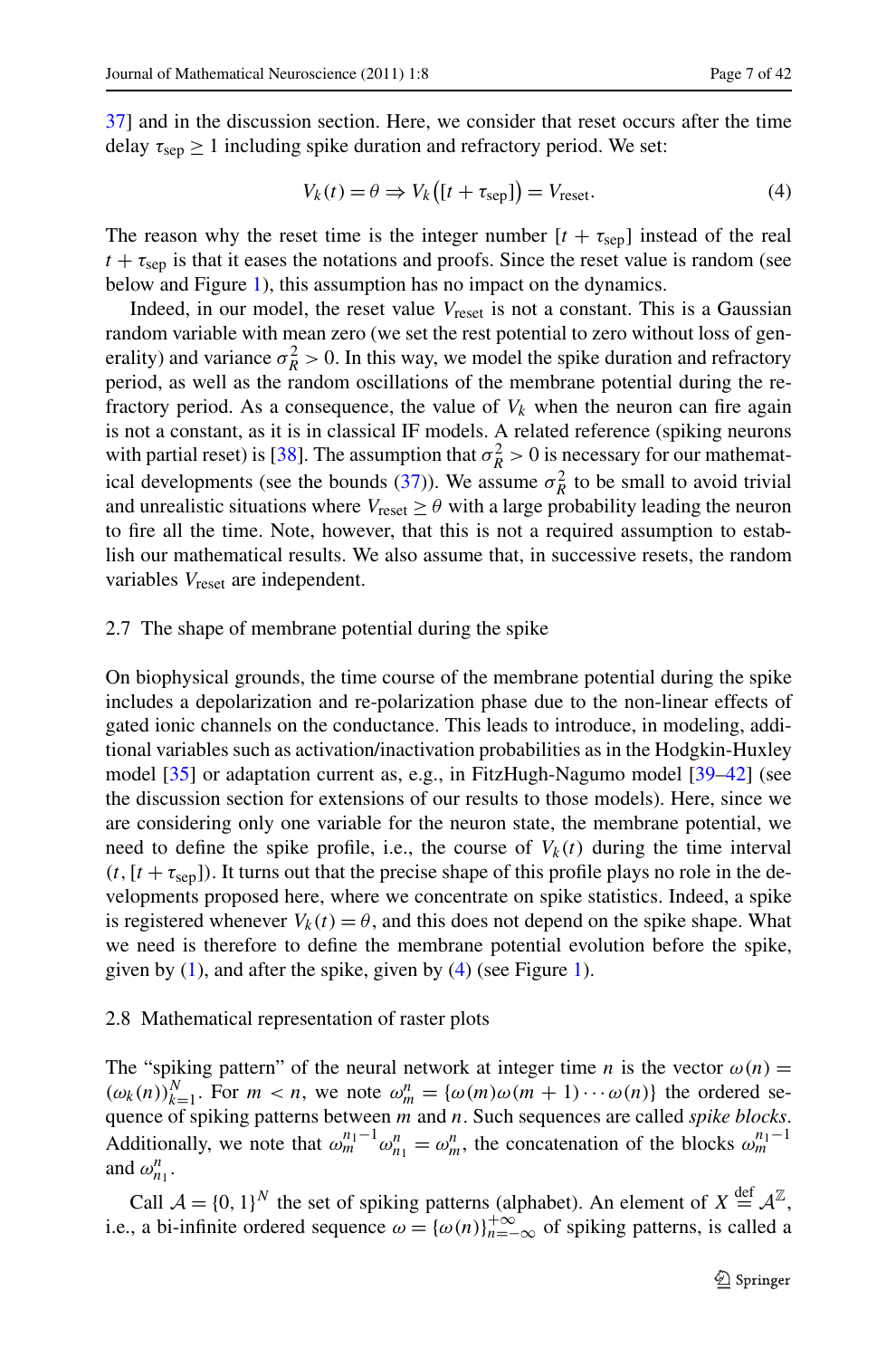"raster plot". It tells us which neurons are firing at each time  $n \in \mathbb{Z}$ . In experiments, raster plots are obviously finite sequences of spiking pattern but the extension to  $\mathbb{Z}$ , especially the possibility of considering an arbitrary distant past (negative times), is a key of the present work. In particular, the notation  $\omega_{-\infty}^n$  refers to spikes occurring from  $-\infty$  to *n*.

To each raster  $\omega \in X$  and each neuron index  $j = 1, \ldots, N$ , we associate an ordered (generically infinite) list of "spike times"  $\{t_j^{(r)}(\omega)\}_{r=1}^{\infty}$  (integer numbers) such that  $t_j^{(r)}(\omega)$  is the *r*-th time of firing of neuron *j* in the raster  $\omega$ . In other words, we have  $\omega_j(n) = 1$  if and only if  $n = t_j^{(r)}(\omega)$  for some  $r = 1, \ldots, +\infty$ . We use here the following convention. The index  $k$  is used for a post-synaptic neuron while the index *j* refers to pre-synaptic neurons. Spiking events are used to update the conductance of neuron *k* according to spikes emitted by pre-synaptic neurons. That is why we label the spike times with an index *j* .

We introduce here two specific rasters which are of use in the paper. We note  $\Omega_0$ the raster such that  $\omega_k(n) = 0$ ,  $\forall k = 1, ..., N$ ,  $\forall n \in \mathbb{Z}$  (no neuron ever fires) and  $\Omega_1$ the raster  $\omega_k(n) = 1, \forall i = 1, ..., N, \forall n \in \mathbb{Z}$  (each neuron is firing at every integer time).

Finally, we use the following notation borrowed from [\[43](#page-40-12)]. We note, for  $n \in \mathbb{Z}$ ,  $m \geq 0$ , and *r* integer:

<span id="page-7-1"></span>
$$
\omega \stackrel{\mathbf{m},\mathbf{n}}{=} \omega' \quad \text{if } \omega(r) = \omega'(r), \forall r \in \{n-m,\dots,n\}.
$$

For simplicity, we consider that *τ*ref, the refractory period, is smaller than 1 so that a neuron can fire two consecutive time steps (i.e., one can have  $\omega_k(n) = 1$  and  $\omega_k(n+1) = 1$ . This constraint is discussed in Section [9.2](#page-33-0).

#### 2.9 Representation of time-dependent functions

<span id="page-7-0"></span>Throughout the paper, we use the following convention. For a real function of *t* and *ω*, we write *f* (*t*, *ω*) for *f* (*t*,  $ω_{-\infty}^{[t]}$ ) to simplify notations. This notation takes into account the duality between variables such as membrane potential evolving with respect to a continuous time and raster plots labeled with discrete time. Thus, the function  $f(t, \omega)$  is a function of the continuous variable *t* and of the spike block  $\omega_{-\infty}^{[t]}$ , where by definition  $[t] \leq t$ , namely  $f(t, \omega)$  depends on the spike sequences occurring *before t*. This constraint is imposed by causality.

#### 2.10 Last reset time

We define  $\tau_k(t, \omega)$  as the last time before *t* where neuron *k*'s membrane potential has been reset, in the raster  $\omega$ . This is  $-\infty$  if the membrane potential has never been reset. As a consequence of our choice [\(4](#page-6-0)) for the reset time  $\tau_k(t, \omega)$  is an integer number fixed by *t* and the raster before *t*. The membrane potential value of neuron *k* at time *t* is controlled by the reset value  $V_{\text{reset}}$  at time  $\tau_k(t, \omega)$  and by the further subthreshold evolution ([1\)](#page-3-2) from time  $\tau_k(t, \omega)$  to time *t*.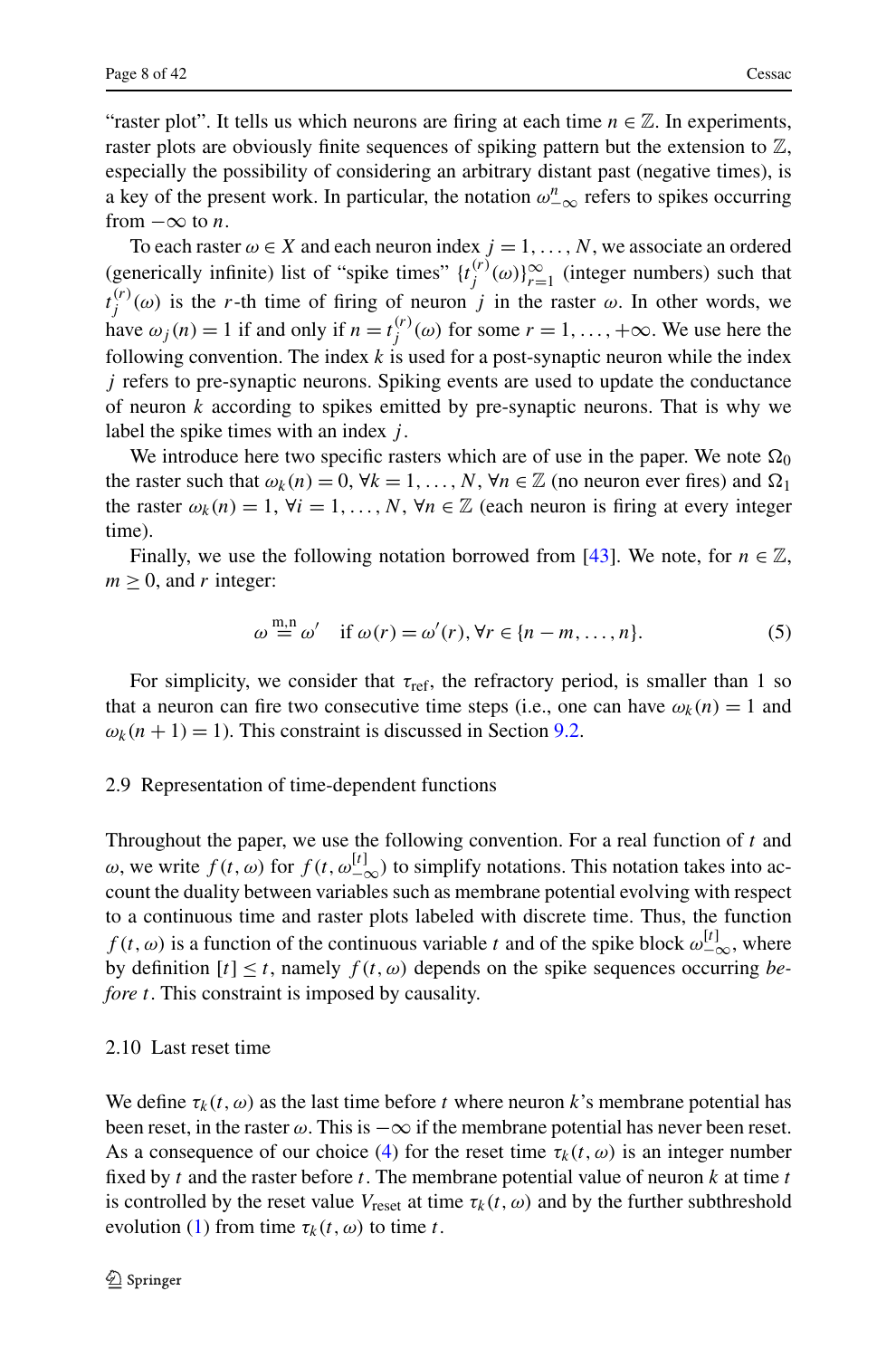#### <span id="page-8-0"></span>**3 Generalized integrate and fire models**

In this paper, we concentrate on an extension of [\(2](#page-4-1)), called "generalized Integrate-and-Fire" (gIF), introduced in [\[31](#page-39-19)], closer to biology [\[33](#page-40-0), [34\]](#page-40-1), since it considers more seriously neurons interactions via synaptic responses.

#### 3.1 Synaptic conductances

Depending on the neurotransmitter they use for synaptic transmission (AMPA, NMDA, GABA A, GABA B [\[44](#page-40-13)]), neurons can be excitatory (population  $\mathcal{E}$ ) or inhibitory (population  $\mathcal{I}$ ). This is modeled by introducing reversal potentials  $E^+$  for excitatory (typically  $E^+ \simeq 0$  mV for AMPA and NMDA) and  $E^-$  for inhibitory  $(E<sup>−</sup> \simeq -70$  mV for GABA A and  $E<sup>−</sup> \simeq -95$  mV for GABA B). We focus here on one population of excitatory and one population of inhibitory neurons although extensions to several populations may be considered as well. Also, each neuron is submitted to a current  $I_k(t)$ . We assume that this current has some stochastic component that mimics synaptic noise (Section [3.5](#page-11-0)).

The variation in the membrane potential of neuron *k* at time *t* reads:

$$
C_k \frac{dV_k}{dt} = -g_{L,k}(V_k - E_L) - g_k^{(\mathcal{E})}(t)(V_k - E^+) - g_k^{(\mathcal{I})}(t)(V_k - E^-) + I_k(t), \tag{6}
$$

where  $g_{L,k}$  is a leak conductance,  $E_L < 0$  is the leak reversal potential (about −65 mV),  $g_k^{(\mathcal{E})}(t)$  the conductance of the excitatory population and  $g_k^{(\mathcal{I})}(t)$  the conductance of inhibitory population. They are given by:

<span id="page-8-3"></span><span id="page-8-2"></span>
$$
g_k^{(\mathcal{E})}(t) = \sum_{j \in \mathcal{E}} g_{kj}(t); \quad g_k^{(\mathcal{I})}(t) = \sum_{j \in \mathcal{I}} g_{kj}(t), \tag{7}
$$

<span id="page-8-1"></span>where  $g_{kj}$  is the conductance of the synaptic contact  $j \rightarrow k$ .

We may rewrite Equation  $(6)$  $(6)$  in the form  $(1)$  $(1)$  setting

<span id="page-8-4"></span>
$$
g_k(t) = g_{L,k} + g_k^{(\mathcal{E})}(t) + g_k^{(\mathcal{I})}(t),
$$

and

$$
i_k(t) = g_{L,k} E_L + g_k^{(\mathcal{E})}(t) E^+ + g_k^{(\mathcal{I})}(t) E^- + I_k(t).
$$

#### 3.2 Conductance update upon a spike occurrence

The conductances  $g_{ki}(t)$  in ([7\)](#page-8-3) depend on time *t* but also on pre-synaptic spikes occurring before *t*. This is a general statement, which is modeled in gIF models as follows. Upon arrival of a spike in the pre-synaptic neuron *j* at time  $t_j^{(r)}(\omega)$ , the membrane conductance of the post-synaptic neuron  $k$  is modified as:

$$
g_{kj}(t) = g_{kj}(t_j^{(r)}(\omega)) + G_{kj}\alpha_{kj}(t - t_j^{(r)}(\omega)), \quad t > t_j^{(r)}(\omega).
$$
 (8)

In this equation, the quantity  $G_{ki} \geq 0$  characterizes the maximal amplitude of the conductance during a post-synaptic potential. We use the convention that  $G_{ki} = 0$  if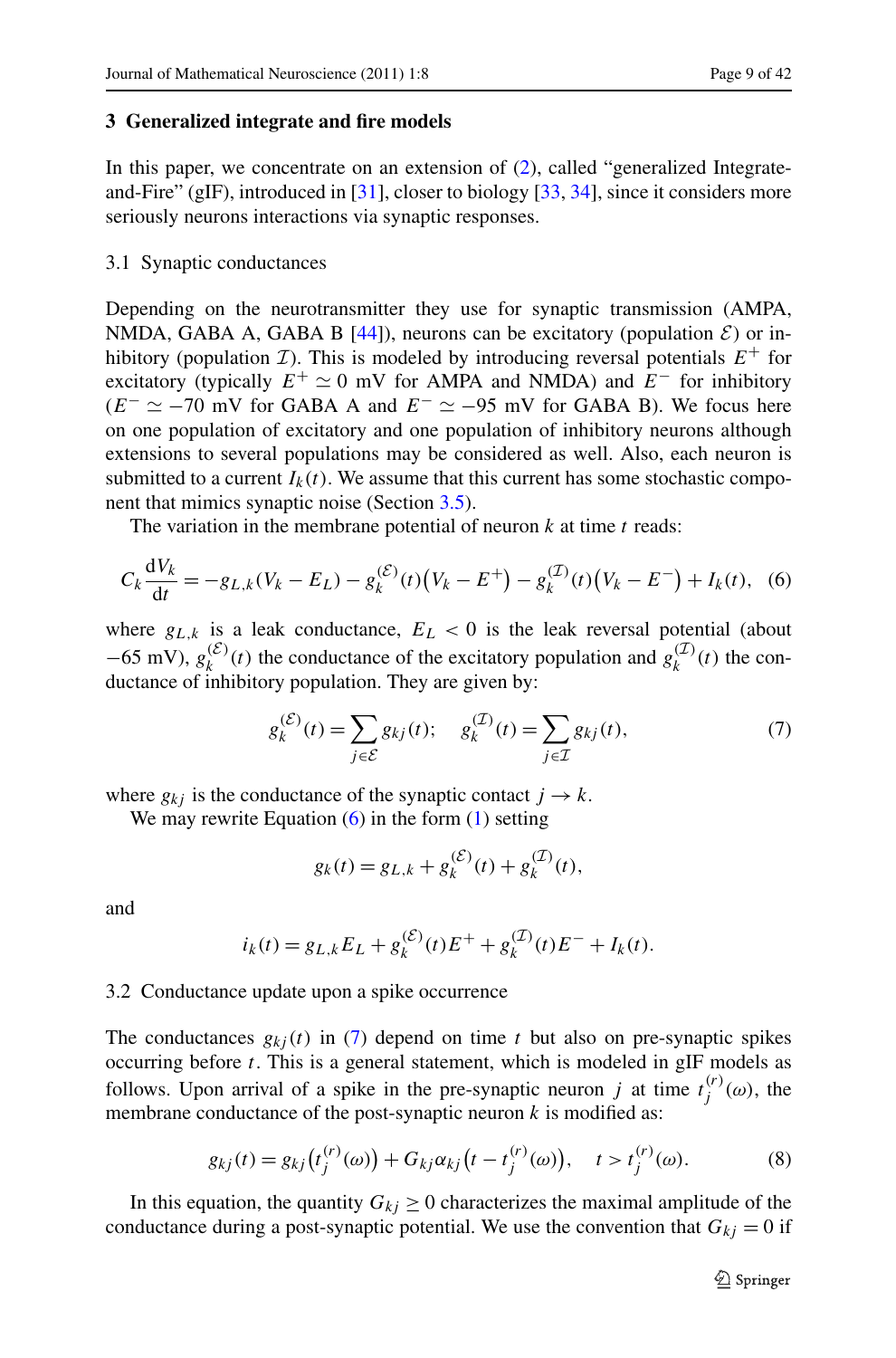and only if there is no synapse between *j* and *k*. This allows us to encode the graph structure of the neural network in the matrix *G* with entries  $G_{ki}$ . Note that the  $G_{ki}$ 's can evolve in time due to synaptic plasticity mechanisms (see Section [9.4\)](#page-35-0).

The function  $\alpha_{ki}$  (called "alpha" profile [\[44](#page-40-13)]) mimics the time course of the synaptic conductance upon the occurrence of the spike. Classical examples are:

<span id="page-9-1"></span><span id="page-9-0"></span>
$$
\alpha_{kj}(t) = e^{-\frac{t}{\tau_{kj}}} H(t), \qquad (9)
$$

(exponential profile) or:

$$
\alpha_{kj}(t) = \frac{t}{\tau_{kj}} e^{-\frac{t}{\tau_{kj}}} H(t),\tag{10}
$$

with *H* the Heaviside function (that mimics causality) and  $\tau_{kj}$  is the characteristic decay times of the synaptic response. Since *t* is a time, the division by  $\tau_{ki}$  ensures that  $\alpha_{ki}(t)$  is a dimensionless quantity: this eases the legibility of the subsequent equations on physical grounds (dimensionality of physical quantities).

Contrarily to ([9\)](#page-9-0) the synaptic profile [\(10](#page-9-1)), with  $\alpha_{ki}(0) = 0$  while  $\alpha_{ki}(t)$  is maximal for  $t = \tau_{ki}$ , allows one to smoothly delay the spike action on the post-synaptic neuron. More general forms of synaptic responses could be considered as well. For example, the  $\alpha$  profile may obey a Green equation of type [\[45](#page-40-14)]:

<span id="page-9-2"></span>
$$
\sum_{l=0}^k a_{kj}^{(l)} \frac{\mathrm{d}^l \alpha_{kj}}{\mathrm{d}u^l}(t) = \delta(t),
$$

where  $k = 1$ ,  $a_{kj}^{(0)} = \frac{1}{\tau_{kj}}$ ,  $a_{kj}^{(1)} = 1$ , corresponds to ([9\)](#page-9-0), and so on.

#### 3.3 Mathematical constraints on the synaptic responses

In all the paper, we assume that the  $\alpha_{ki}$ 's are positive and bounded. Moreover, we assume that:

$$
\alpha_{kj}(t) \sim \frac{t^d}{\tau_{kj}^d} e^{-\frac{t}{\tau_{kj}}} \stackrel{\text{def}}{=} f_{kj}(t), \quad t \to +\infty,
$$
 (11)

for some integer *d*. So that  $\alpha_{ki}(t)$  decays exponentially fast as  $t \to +\infty$ , with a characteristic time  $\tau_{ki}$ , the decay time of the evoked post-synaptic potential. This constraint matches all synaptic response kernels that we know (where typically  $d =$ 0*,* 1) [[44,](#page-40-13) [45\]](#page-40-14).

This has the following consequence. For all  $t$ ,  $M < t$  integer,  $r$  integer, we have, setting  $t = \{t\} + [t]$ , where  $\{t\}$  is the fractional part:

$$
\sum_{r < M} \alpha_{kj}(t - r) = \sum_{r < M} \alpha_{kj} ([t] - r + \{t\}) = \sum_{n > [t] - M} \alpha_{kj} (n + \{t\}).
$$

Therefore, as  $M \to -\infty$ ,

$$
\sum_{r
$$

Springer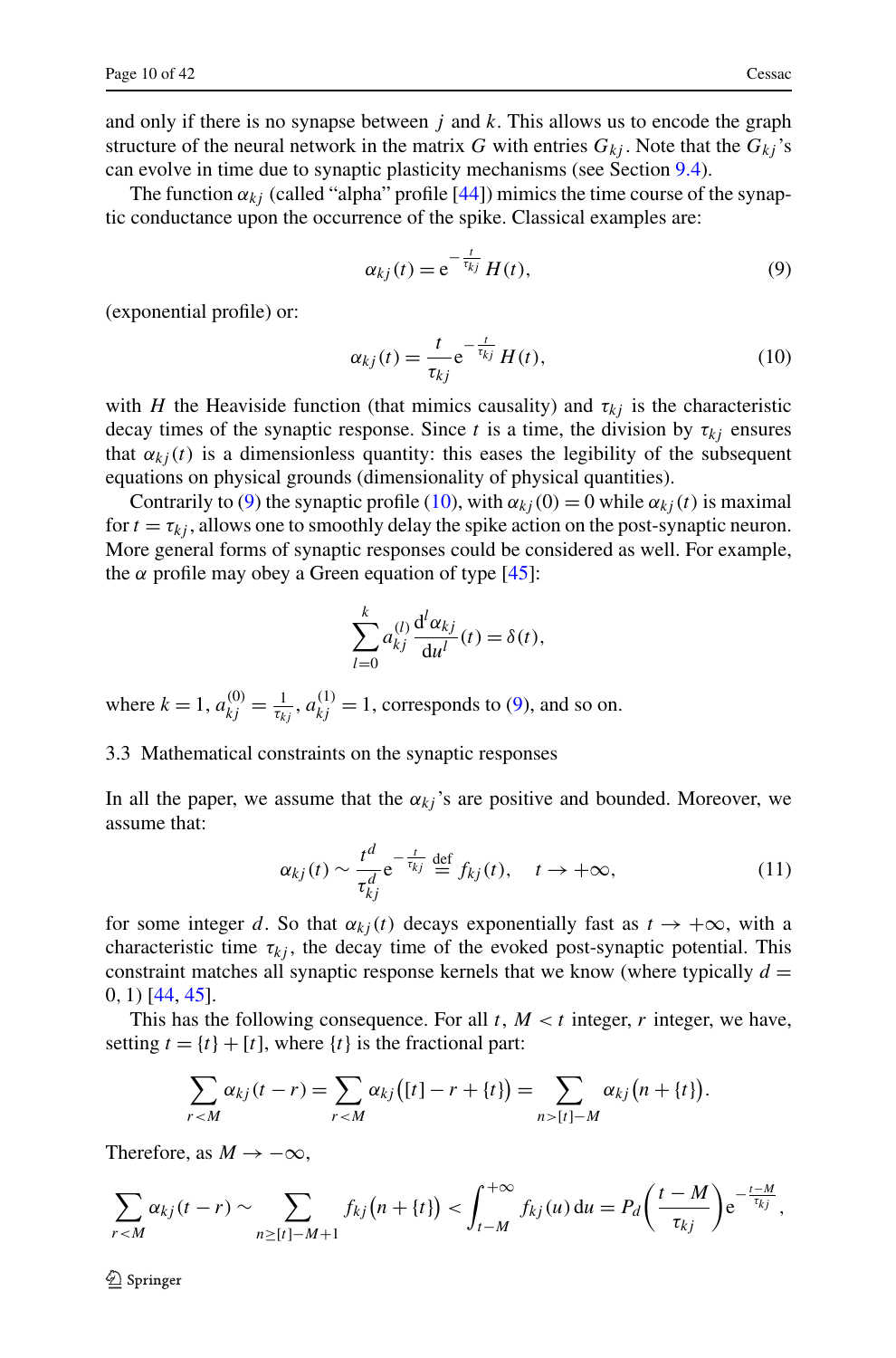where  $P_d()$  is a polynomial of degree d.

We introduce the following (Hardy) notation: if a function  $f(t)$  is bounded from above, as  $t \to +\infty$ , by a function  $g(t)$  we write:  $f(t) \leq g(t)$ . Using this notation, we have therefore:

#### **Proposition 1**

<span id="page-10-2"></span>
$$
\sum_{r
$$

 $as M \rightarrow -\infty$ .

Additionally, the constraint ([11\)](#page-9-2) implies that there is some  $\alpha^+ < +\infty$  such that, for all  $t$ , for all  $k$ ,  $j$ :

<span id="page-10-1"></span>
$$
\sum_{r < t} \alpha_{kj}(t - r) \le \alpha^+ \tag{13}
$$

Indeed, for  $n \ge 0$  integer, call  $A_{kj}(n) = \sup{\{\alpha_{kj}(n + x); x \in [0, 1]\}}$ . Then,

$$
\sum_{r
$$

<span id="page-10-0"></span>Due to [\(11](#page-9-2)), this series converges (e.g., from Cauchy criterion). We set:

$$
\alpha_{+} = \max_{kj} \sum_{n=1}^{+\infty} A_{kj}(n).
$$

On physical grounds, it implies that the conductance  $g_k$  remains bounded, even if each pre-synaptic neuron is firing all the time (see Equation [\(29](#page-15-1)) below).

#### 3.4 Synaptic summation

Assume that Equation ([8\)](#page-8-4) remains valid for an arbitrary number of pre-synaptic spikes emitted by neuron *j* within a finite time interval  $[s, t]$  (i.e., neglecting non-linear effects such as the fact that there is a finite amount of neurotransmitter leading to saturation effects). Then, one obtains the following equation for the conductance  $g_{ki}$ at time *t*, upon the arrival of spikes at times  $t_j^{(r)}(\omega)$  in the time interval [*s*, *t*]:

$$
g_{kj}(t) = g_{kj}(s) + G_{kj} \sum_{\{r:s\leq t_j^{(r)}(\omega)
$$

The conductance at time *s*, *gkj (s)*, depends on the neuron *j* 's activity preceding *s*. This term is therefore unknown unless one knows exactly the past evolution before *s*. One way to circumvent this problem is to taking *s* arbitrary far in the past, i.e., taking *s* → −∞ in order to remove the dependence on initial conditions. This corresponds to the following situation. When one observes a real neural network, the time where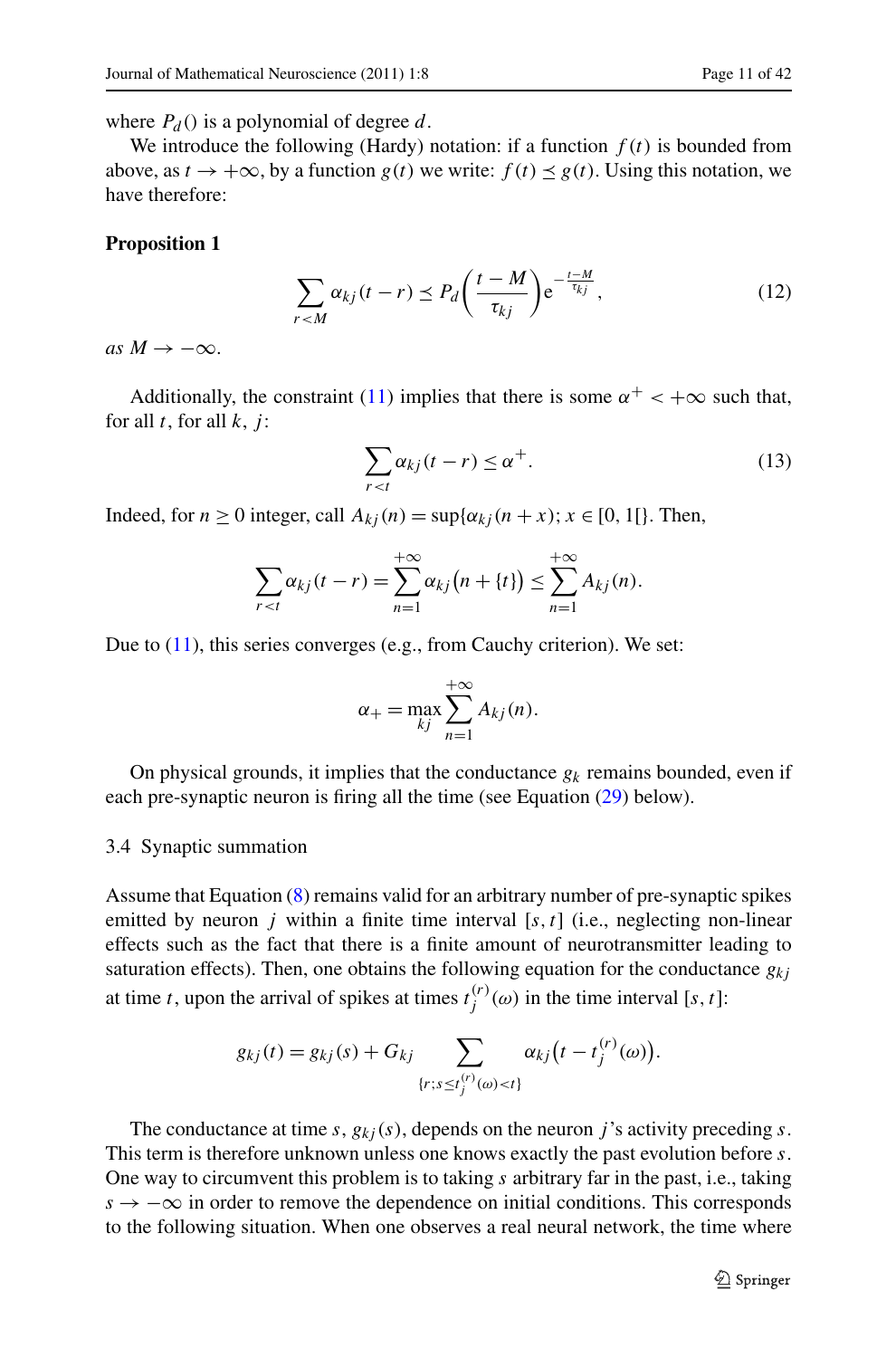the observation starts, say  $t = 0$ , is usually not the time when the system has begun to exist, *s* in our notations. Taking *s* arbitrary far in the past corresponds to assuming that the system has evolved long enough so that it has reached sort of a "permanent regime", not necessarily stationary, when the observation starts. On phenomenological grounds, it is enough to take −*s* larger than all characteristic relaxation times in the system (e.g., leak rate and synaptic decay rate). Here, for mathematical purposes, it is easier to take the limit  $s \to -\infty$ .

<span id="page-11-1"></span>Since  $g_{kj}(t)$  depends on the raster plot up to time *t*, via the spiking times  $t_j^{(r)}(\omega)$ , this limit makes only sense when taking it "conditionally" to a prescribed raster plot  $ω$ . In other words, one can know the value of the conductances  $g_{ki}$  at time *t* only if the past spike times of the network are known. We write  $g_{ki}(t, \omega)$  from now on to make this dependence explicit.

We set

$$
\alpha_{kj}(t,\omega) = \lim_{s \to -\infty} \sum_{\{r; s \le t_j^{(r)}(\omega) < t\}} \alpha_{kj}\left(t - t_j^{(r)}(\omega)\right)
$$
\n
$$
\equiv \sum_{\{r; t_j^{(r)}(\omega) < t\}} \alpha_{kj}\left(t - t_j^{(r)}(\omega)\right),\tag{14}
$$

<span id="page-11-0"></span>with the convention that  $\sum_{\emptyset} = 0$  so that  $\alpha_{kj}(t, \Omega_0) = 0$  (recall that  $\Omega_0$  is the raster such that no neuron ever fires). The limit  $(14)$  $(14)$  exists from  $(13)$  $(13)$ .

#### 3.5 Noise

We allow, in the definition of the current  $I_k(t)$  in Equation [\(6](#page-8-2)), the possibility of having a stochastic term corresponding to noise so that:

$$
I_k(t) = i_k^{(\text{ext})}(t) + \sigma_B \xi_k(t),\tag{15}
$$

where  $i_k^{(ext)}(t)$  is a deterministic external current and  $\xi_k(t)$  a noise term whose amplitude is controlled by  $\sigma_B > 0$ . The model affords an extension where  $\sigma_B$  depends on *k* but this extension is straightforward and we do not develop it here. The noise term can be interpreted as the random variation in the ionic flux of charges crossing the membrane per unit time at the post-synaptic button, upon opening of ionic channels due to the binding of neurotransmitter.

We assume that  $\xi_k(t)$  is a white noise,  $\xi_k(t) = \frac{dB_k}{dt}$  where  $dB_k(t)$  is a Wiener process, so that  $dB(t) = (dB_k(t))_{k=1}^N$  is a *N*-dimensional Wiener process. Call *P* the noise probability distribution and  $\mathbb{E}[\cdot]$  the expectation under *P*. Then, by definition,  $\mathbb{E}[dB_k(t)] = 0$ ,  $\forall k = 1, ..., N, t \in \mathbb{R}$ , and  $\mathbb{E}[dB_k(s) dB_l(t)] = \delta_{kl}\delta(t - s) dt$  where  $\delta_{kl} = 1$  if  $l = k, l, k = 1, ..., N$  and  $\delta(t - s)$  is the Dirac distribution.

## 3.6 Differential equation for the integrate regime of gIF

Summarizing, we write Equation [\(6](#page-8-2)) in the form:

<span id="page-11-2"></span>
$$
C_k \frac{\mathrm{d}V_k}{\mathrm{d}t} + g_k(t, \omega) V_k = i_k(t, \omega), \tag{16}
$$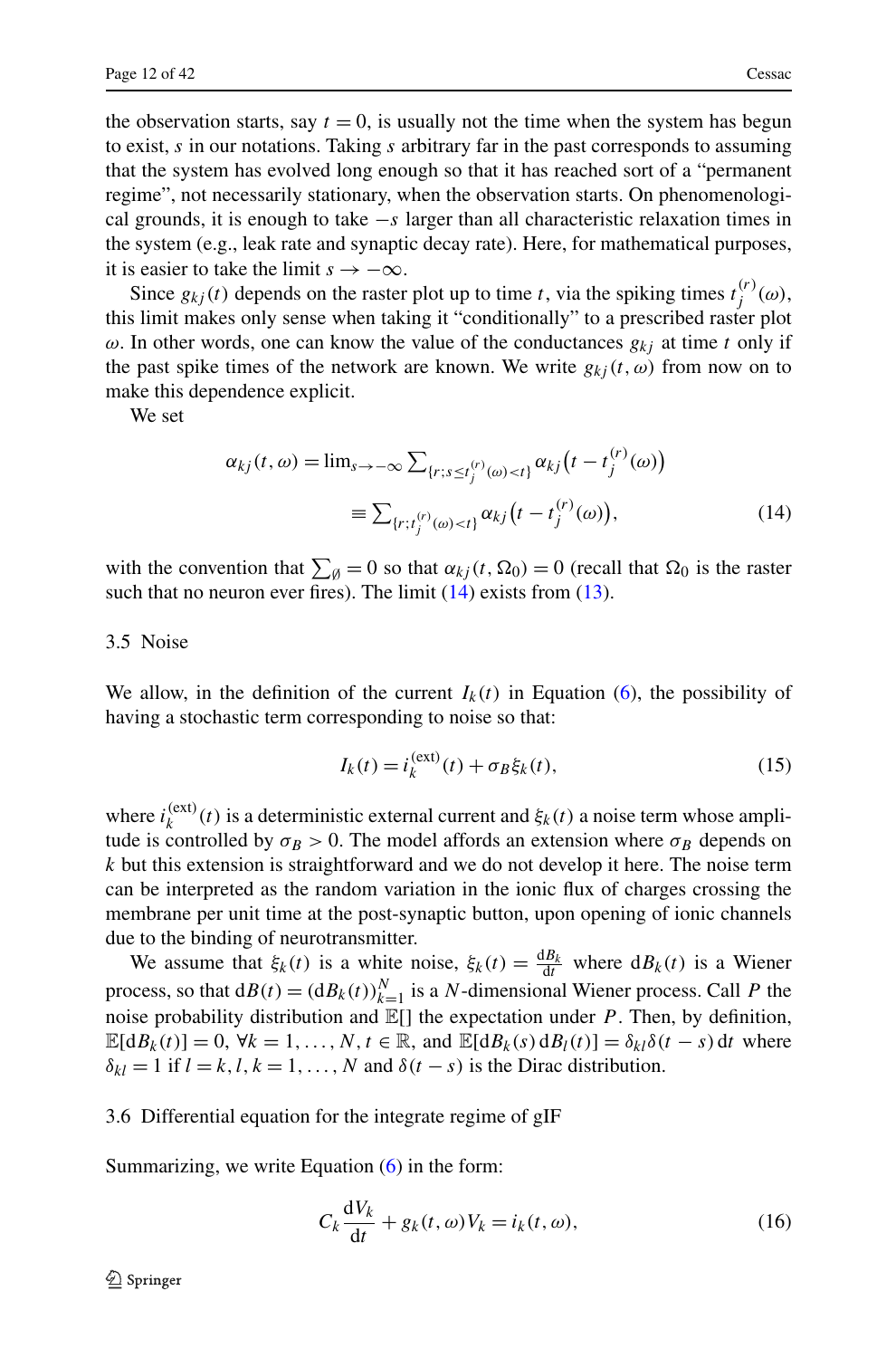where:

<span id="page-12-0"></span>
$$
g_k(t,\omega) = g_{L,k} + \sum_{j=1}^{N} G_{kj} \alpha_{kj}(t,\omega).
$$
 (17)

This is the more general conductance form considered in this paper.

Moreover,

$$
i_k(t, \omega) = g_{L,k} E_L + \sum_{j=1}^N W_{kj} \alpha_{kj}(t, \omega) + i_k^{(ext)}(t) + \sigma_B \xi_k(t),
$$
 (18)

where  $W_{ki}$  is the synaptic weight:

$$
\begin{cases} W_{kj} = E^+ G_{kj}, & \text{if } j \in \mathcal{E}, \\ W_{kj} = E^- G_{kj}, & \text{if } j \in \mathcal{I}. \end{cases}
$$

These equations hold when the membrane potential is below the threshold (Integrate regime).

Therefore, gIF models constitute rather complex dynamical systems: the vector field (r.h.s) of the differential Equation [\(16](#page-11-2)) depends on an auxiliary "variable", which is the past spike sequence  $\omega_{-\infty}^{[t]}$  and to define properly the evolution of  $V_k$  from time *t* to later times one needs to know the spikes arising before *t*. This is precisely what makes gIF models more interesting than LIF. The definition of conductances introduces long-term *memory* effects.

IF models implement a reset mechanism on the membrane potential: If neuron *k* has been reset between *s* and *t*, say at time  $\tau$ , then  $V_k(t)$  depends only on  $V_k(\tau)$  and not on previous values, as in ([4\)](#page-6-0). But, in gIF model, contrarily to LIF, there is also a dependence in the past via the conductance and this dependence *is not* erased by the reset. That is why we have to consider a system with infinite memory.

### 3.7 The parameters space

The stochastic dynamical system  $(16)$  $(16)$  depends on a huge set of parameters: the membrane capacities  $C_k$ ,  $k = 1, ..., N$ , the threshold  $\theta$ , the reversal potentials *E<sub>L</sub>*,  $E^+$ ,  $E^-$ , the leak conductance  $g_L$ ; the maximal synaptic conductances  $G_{kj}$ ,  $k, j = 1, \ldots, N$  which define the neural network topology; the characteristic times  $\tau_{kj}$ ,  $k, j = 1, \ldots, N$  of synaptic responses decay; the noise amplitude  $\sigma_B$ ; and additionally, the parameters defining the external current  $i_k^{(ext)}$ . Although some parameters can be fixed from biology, such as  $C_k$ , the reversal potentials,  $\tau_{ki}$ , ... some others such as the  $G_{kj}$ 's must be allowed to vary freely in order to leave open the possibility of modeling very different neural networks structures.

In this paper, we are not interested in describing properties arising for specific values of those parameters, but instead in generic properties that hold on sets of parameters. More specifically, we denote the list of all parameters  $((C_k)_{k=1}^N, E_L, E^+, E^-,$  $(G_{kj})_{k,j=1}^N, \ldots$ ) by the symbol  $\gamma$ . This is a vector in  $\mathbb{R}^K$  where *K* is the total number of parameters. In this paper, we assume that  $\gamma$  belongs to a bounded subset  $\mathcal{H} \subset \mathbb{R}^K$ .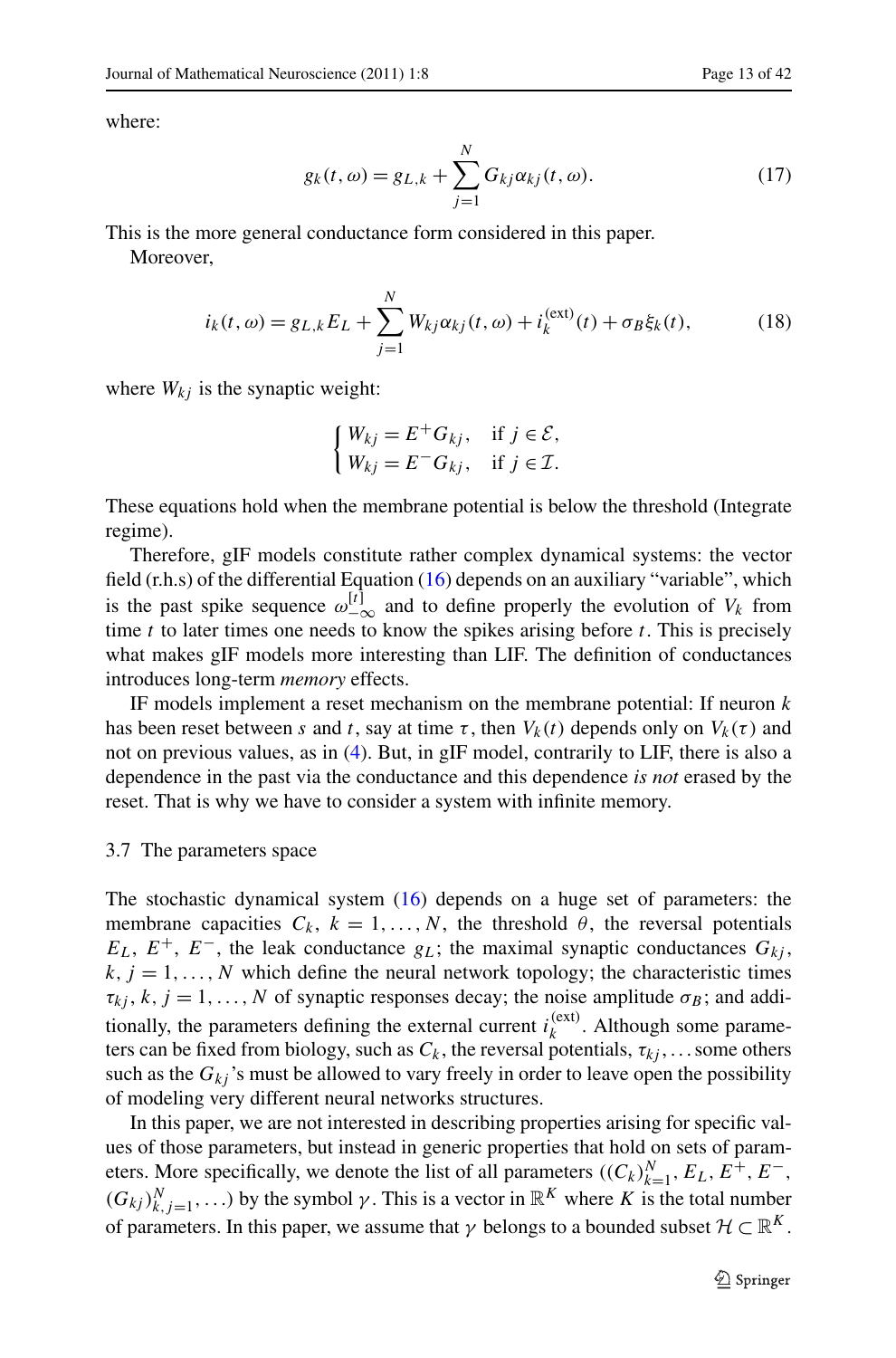<span id="page-13-0"></span>Basically, we want to avoid situations where some parameters become infinite, which would be unphysical. So the limits of  $H$  are the limits imposed by biophysics. Additionally, we assume that  $\sigma_R > 0$  and  $\sigma_B > 0$ . Together with physical constraints such as "conductances are positive", these are the only assumption made in parameters. All mathematical results stated in the paper hold for any  $\gamma \in \mathcal{H}$ .

## **4 gIF model dynamics for a fixed raster**

We assume that the raster  $\omega$  is fixed, namely the spike history is given. Then, it is possible to integrate the Equation [\(16](#page-11-2)) (Integrate regime) and to obtain explicitly the value of the membrane potential of a neuron at time *t*, given the membrane potential value at time *s*. Additionally, the reset condition ([4\)](#page-6-0) has the consequence of removing the dependence of neuron *k* on the past anterior to  $\tau_k(t, \omega)$ .

## 4.1 Integrate regime

For  $t_1 \le t_2, t_1, t_2 \in \mathbb{R}$ , set:

<span id="page-13-1"></span>
$$
\Gamma_k(t_1, t_2, \omega) = e^{-\frac{1}{C_k} \int_{t_1}^{t_2} g_k(u, \omega) du}.
$$
 (19)

We have:

$$
\Gamma_k(t_1, t_1, \omega) = \Gamma_k(t_2, t_2, \omega) = 1,
$$

and:

$$
\frac{\partial \Gamma_k(t_1, t_2, \omega)}{\partial t_1} = \frac{g_k(t_1, \omega)}{C_k} \Gamma_k(t_1, t_2, \omega).
$$

Fix two times  $s < t$  and assume that for neuron k,  $V_k(u) < \theta$ ,  $s \le u \le t$  so that the membrane potential  $V_k$  obeys ([16\)](#page-11-2). Then,

$$
\frac{\partial}{\partial t_1} \Big[ \Gamma_k(t_1, t_2, \omega) V_k(t_1) \Big] = \Gamma_k(t_1, t_2, \omega) \Big[ \frac{\mathrm{d}V_k}{\mathrm{d}t_1} + \frac{g_k(t_1, \omega)}{C_k} V_k(t_1) \Big]
$$

$$
= \Gamma_k(t_1, t_2, \omega) \frac{i_k(t_1, \omega)}{C_k}.
$$

We have then integrating the previous equation with respect to  $t_1$  between  $s$  and  $t$ and setting  $t_2 = t$ :

$$
V_k(t) = \Gamma_k(s, t, \omega) V_k(s) + \frac{1}{C_k} \int_s^t \Gamma_k(t_1, t, \omega) i_k(t_1, \omega) dt_1.
$$

This equation gives the variation in membrane potential during a period of rest (no spike) of the neuron. Note, however, that this neuron can still receive spikes from the other neurons via the update of conductances (made explicit in the previous equation by the dependence in the raster plot *ω*).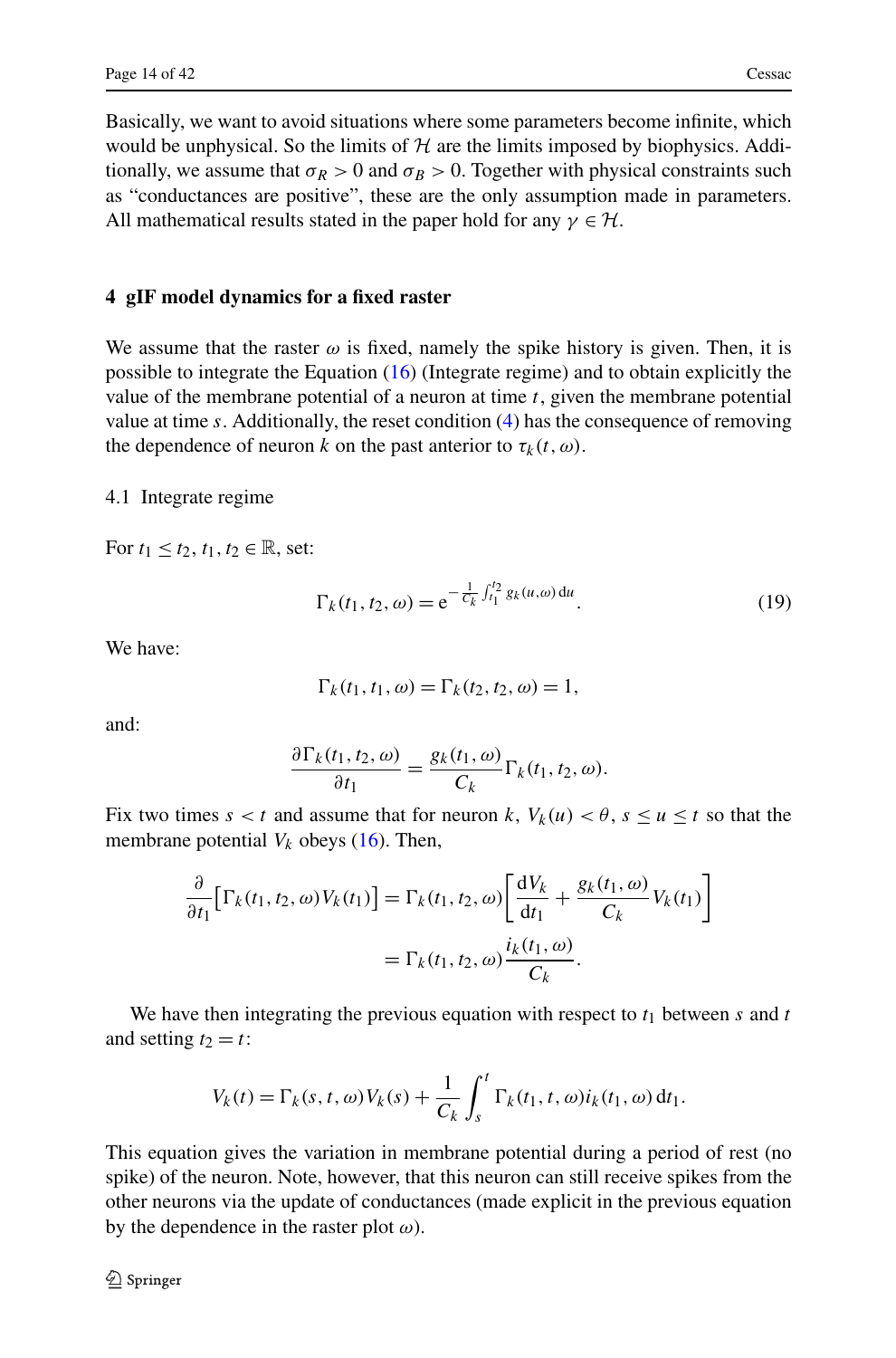The term  $\Gamma_k(s, t, \omega)$  given by [\(19](#page-13-1)) is an effective leak between *s*, *t*. In the leaky integrate and fire model, it would have been equal to  $e^{-\int_s^t \frac{1}{\tau_L} dt_1} = e^{-\frac{t-s}{\tau_L}}$ . The term:

<span id="page-14-1"></span>
$$
\mathcal{V}_k(s, t, \omega) \stackrel{\text{def}}{=} \frac{1}{C_k} \int_s^t \Gamma_k(t_1, t, \omega) i_k(t_1, \omega) dt_1,
$$

has the dimension of a voltage. It corresponds to the integration of the total current between *s* and *t* weighted by the effective leak term  $\Gamma_k(t_1, t, \omega)$ . It decomposes as

$$
\mathcal{V}_k(s, t, \omega) = \mathcal{V}_k^{(\text{syn})}(s, t, \omega) + \mathcal{V}_k^{(\text{ext})}(s, t, \omega) + \mathcal{V}_k^{(B)}(s, t, \omega),
$$

where,

$$
\mathcal{V}_k^{(\text{syn})}(s, t, \omega) = \frac{1}{C_k} \sum_{j=1}^N W_{kj} \int_s^t \Gamma_k(t_1, t, \omega) \alpha_{kj}(t_1, \omega) dt_1,
$$
 (20)

is the synaptic contribution. Moreover,

$$
\mathcal{V}_k^{(\text{ext})}(s,t,\omega) = \frac{E_L}{\tau_{L,k}} \int_s^t \Gamma_k(t_1,t,\omega) dt_1 + \frac{1}{C_k} \int_s^t i_k^{(\text{ext})}(t_1) \Gamma_k(t_1,t,\omega) dt_1,
$$

where we set:

<span id="page-14-2"></span>
$$
\tau_{L,k} \stackrel{\text{def}}{=} \frac{C_k}{g_{L,k}},\tag{21}
$$

the characteristic leak time of neuron *k*. We have included the leak reversal potential term in this "external" term for convenience. Therefore, even if there is no external current, this term is nevertheless non-zero.

The sum of the synaptic and external terms gives the deterministic contribution in the membrane potential. We note:

$$
\mathcal{V}_k^{(\text{det})}(s, t, \omega) = \mathcal{V}_k^{(\text{syn})}(s, t, \omega) + \mathcal{V}_k^{(\text{ext})}(s, t, \omega).
$$

Finally,

$$
\mathcal{V}_k^{(B)}(s,t,\omega) \stackrel{\text{def}}{=} \frac{\sigma_B}{C_k} \int_s^t \Gamma_k(t_1,t,\omega) \xi_k(t_1) \, \mathrm{d}t_1 = \frac{\sigma_B}{C_k} \int_s^t \Gamma_k(t_1,t,\omega) \, \mathrm{d}B_k(t_1), \quad (22)
$$

is a noise term. This is a Gaussian process with mean 0 and variance:

$$
\left(\frac{\sigma_B}{C_k}\right)^2 \mathbb{E}\bigg[\bigg(\int_s^t \Gamma_k(t_1, t, \omega) \, \mathrm{d}B_k(t_1)\bigg)^2\bigg] = \left(\frac{\sigma_B}{C_k}\right)^2 \int_s^t \Gamma_k^2(t_1, t, \omega) \, \mathrm{d}t_1. \tag{23}
$$

The square root of this quantity has the dimension of a voltage.

As a final result, for a fixed *ω*, the variation in membrane potential during a period of rest (no spike) of neuron *k* between *s* and *t* reads (subthreshold oscillations):

$$
V_k(t) = \Gamma_k(s, t, \omega) V_k(s) + V_k^{(\text{det})}(s, t, \omega) + V_k^{(B)}(s, t, \omega).
$$
 (24)

<span id="page-14-0"></span>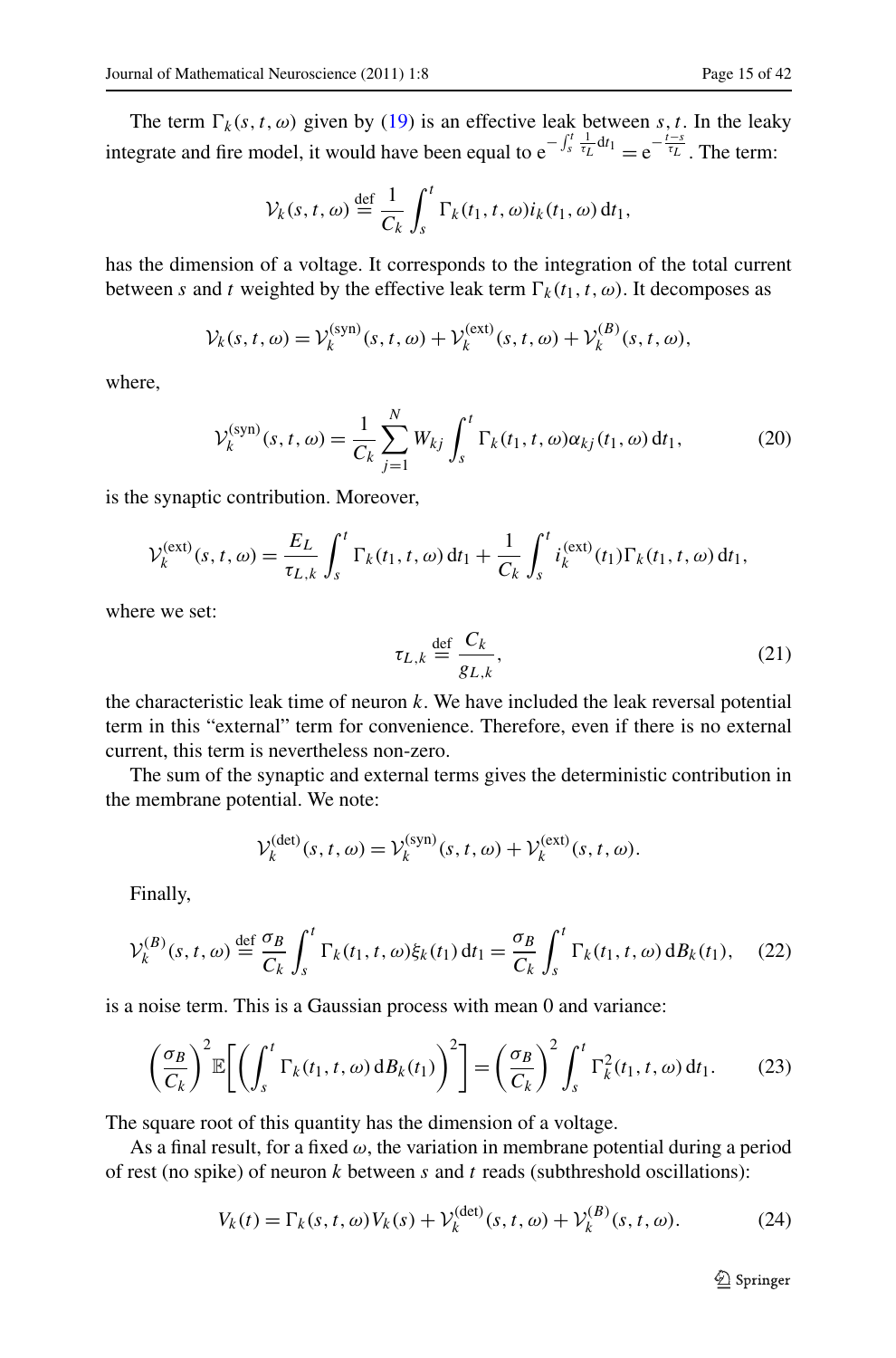#### <span id="page-15-6"></span>4.2 Reset

In Equation ([4\)](#page-6-0), as in all IF models that we know, the reset of the membrane potential has the effect of removing the dependence of  $V_k$  on its past since  $V_k([t + \tau_{\text{sep}}])$  is replaced by  $V_{\text{reset}}$ . Hence, reset removes the dependence in the initial condition  $V_k(s)$ in ([24\)](#page-14-0) provided that neuron *k* fires between *s* and *t* in the raster  $\omega$ . As a consequence, Equation ([24\)](#page-14-0) holds, from the "last reset time" introduced in Section [2.10](#page-7-0) up to time *t*. Then, Equation ([24\)](#page-14-0) reads

<span id="page-15-5"></span><span id="page-15-4"></span><span id="page-15-2"></span>
$$
V_k(t) = V_k^{(\text{det})}(\tau_k(t, \omega), t, \omega) + V_k^{(\text{noise})}(\tau_k(t, \omega), t, \omega), \qquad (25)
$$

where:

$$
\mathcal{V}_k^{(\text{noise})}(\tau_k(t,\omega),t,\omega) = \Gamma_k(\tau_k(t,\omega),t,\omega)V_{\text{reset}} + \mathcal{V}_k^{(B)}(\tau_k(t,\omega),t,\omega),\qquad(26)
$$

<span id="page-15-0"></span>is a Gaussian process with mean zero and variance:

$$
\sigma_k^2(\tau_k(t,\omega),t,\omega) = \Gamma_k^2(\tau_k(t,\omega),t,\omega)\sigma_R^2 + \left(\frac{\sigma_B}{C_k}\right)^2 \int_{\tau_k(t,\omega)}^t \Gamma_k^2(t_1,t,\omega) dt_1. \quad (27)
$$

## <span id="page-15-3"></span>**5 Useful bounds**

We now prove several bounds used throughout the paper.

#### 5.1 Bounds on the conductance

From [\(13](#page-10-1)), and since  $\alpha_{ki}(t) \geq 0$ :

<span id="page-15-1"></span>
$$
0 = \alpha_{kj}(t, \Omega_0) \le \alpha_{kj}(t, \omega) = \sum_{\{r : t_j^{(r)}(\omega) < t\}} \alpha_{kj}\big(t - t_j^{(r)}(\omega)\big) \le \sum_{r < t} \alpha_{kj}(t - r)
$$
\n
$$
= \alpha_{kj}(t, \Omega_1) \le \alpha^+.
$$
\n(28)

Therefore,

$$
g_{L,k} = g_k(t, \Omega_0) \le g_k(t, \omega) \le g_k(t, \Omega_1) \stackrel{\text{def}}{=} g_{M,k} \le g_{L,k} + \alpha^+ \sum_{j=1}^N G_{kj}, \qquad (29)
$$

so that the conductance is uniformly bounded in  $t$  and  $\omega$ . The minimal conductance is attained when no neuron fires ever so that  $\Omega_0$  is the "lowest conductance state". On the opposite, the maximal conductance is reached when all neurons fire all the time so that  $\Omega_1$  is the "highest conductance state". To simplify notations, we note  $\tau_{M,k} = \frac{C_k}{g_{M,k}}$ . This is the minimal relaxation time scale for neuron *k* while  $\tau_{L,k} = \frac{C_k}{g_{L,k}}$ is the maximal relaxation time.

$$
\tau_{M,k} = \frac{C_k}{g_{M,k}} \le \tau_{L,k} = \frac{C_k}{g_{L,k}}.\tag{30}
$$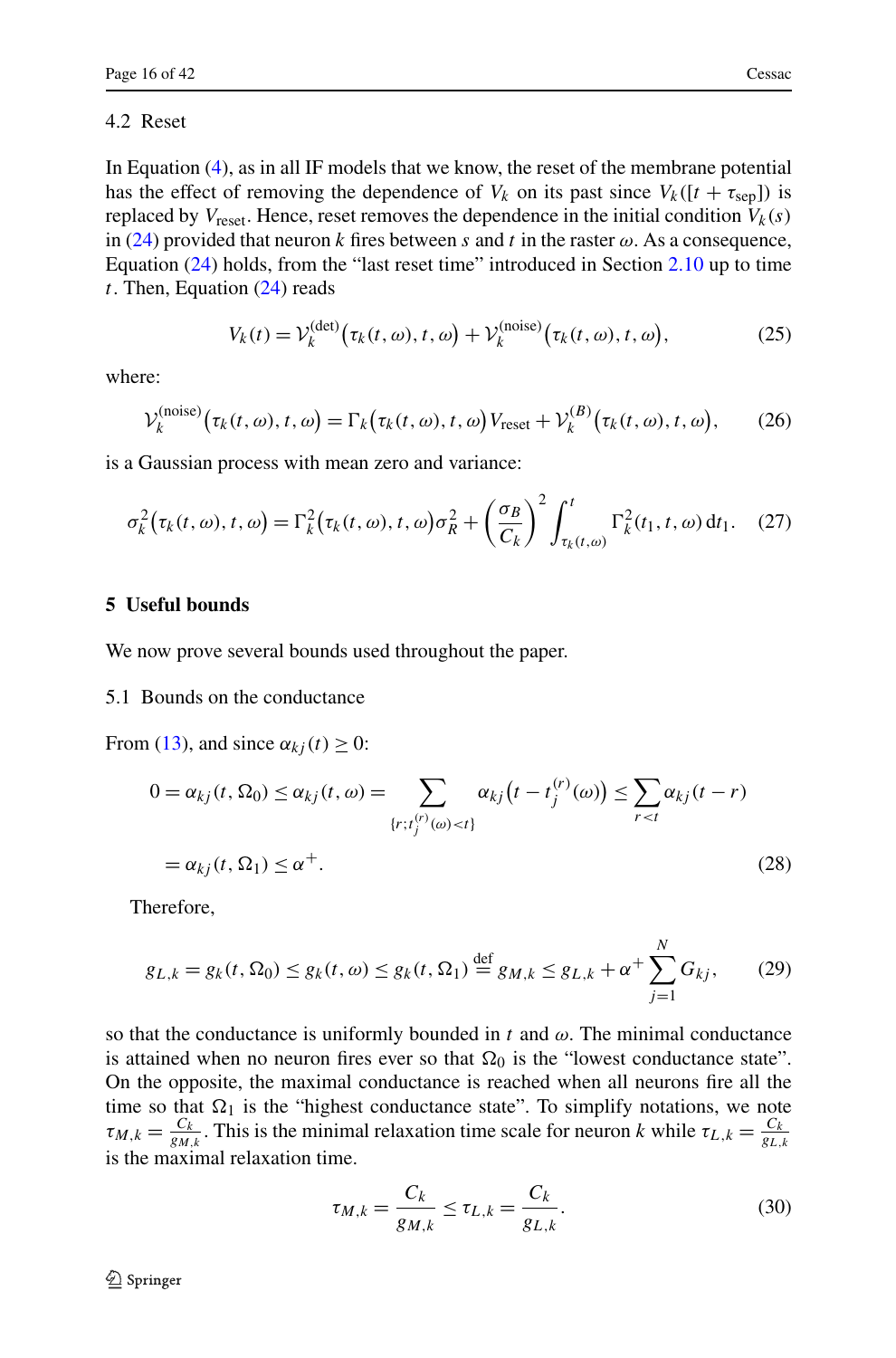### 5.2 Bounds on membrane potential

<span id="page-16-1"></span>Now, from  $(19)$  $(19)$ , we have, for  $s < t$ :

$$
0 \le \Gamma_k(s, t, \Omega_1) = e^{-\frac{t-s}{\tau_{M,k}}} \le \Gamma_k(s, t, \omega) \le \Gamma_k(s, t, \Omega_0) = e^{-\frac{t-s}{\tau_{L,k}}} < 1.
$$
 (31)

As a consequence,  $\Gamma_k(s, t, \omega) \to 0$  exponentially fast as  $s \to -\infty$ .

Moreover,

<span id="page-16-0"></span>
$$
0 \leq \int_{s}^{t} \Gamma_{k}(t_{1}, t, \omega) \alpha_{kj}(t_{1}, \omega) dt_{1} \leq \alpha^{+} \int_{s}^{t} e^{-\frac{t-t_{1}}{\tau_{L,k}}} dt_{1}
$$

$$
= \alpha^{+} \tau_{L,k} \left( 1 - e^{-\frac{t-s}{\tau_{L,k}}} \right) \leq \alpha^{+} \tau_{L,k}, \qquad (32)
$$

so that:

$$
\frac{\alpha^{+}}{g_{L,k}}\sum_{j\in\mathcal{I}}W_{kj}\leq\mathcal{V}_{k}^{(\text{syn})}(s,t,\omega)\leq\frac{\alpha^{+}}{g_{L,k}}\sum_{j\in\mathcal{E}}W_{kj}.
$$
 (33)

Thus,  $V_k^{(\text{syn})}(s, t, \omega)$  is uniformly bounded in *s*, *t*.

Establishing similar bounds for  $\mathcal{V}_k^{(ext)}(s,t,\omega)$  requires the assumption that  $A \leq$  $i_k^{(ext)}(t) \leq B$ , but obtaining tighter bounds requires additionally the knowledge of the sign of  $\frac{A}{C_k} + \frac{E_L}{\tau_{L,k}}$  and of  $\frac{B}{C_k} + \frac{E_L}{\tau_{L,k}}$ . Here, we have only to consider that:

$$
\left|i_k^{(ext)}(t)\right| \leq i^+.
$$

In this case,

$$
\left| \mathcal{V}_k^{(\text{ext})}(s, t, \omega) \right| = \left| \frac{E_L}{\tau_{L,k}} \int_s^t \Gamma_k(t_1, t, \omega) dt_1 + \frac{1}{C_k} \int_s^t i_k^{(\text{ext})}(t_1) \Gamma_k(t_1, t, \omega) dt_1 \right|
$$
  

$$
\leq \left[ \frac{|E_L|}{\tau_{L,k}} + \frac{i^+}{C_k} \right] \int_s^t \Gamma_k(t_1, t, \omega) dt_1 \leq \left[ \frac{|E_L|}{\tau_{L,k}} + \frac{i^+}{C_k} \right] \int_s^t e^{-\frac{t - t_1}{\tau_{L,k}}} dt_1,
$$

<span id="page-16-2"></span>so that:

$$
\left| \mathcal{V}_k^{(\text{ext})}(s, t, \omega) \right| \le \left( |E_L| + \frac{i^+}{g_{L,k}} \right) \left( 1 - e^{-\frac{t-s}{\tau_{L,k}}} \right) \le |E_L| + \frac{i^+}{g_{L,k}}. \tag{34}
$$

Consequently,

## **Proposition 2**

$$
V_k^- \stackrel{\text{def}}{=} \frac{\alpha^+}{g_{L,k}} \sum_{j \in \mathcal{I}} W_{kj} - \left( |E_L| + \frac{i^+}{g_{L,k}} \right) < \mathcal{V}_k^{\text{(det)}}(s, t, \omega) < V_k^+
$$
\n
$$
\stackrel{\text{def}}{=} \frac{\alpha^+}{g_{L,k}} \sum_{j \in \mathcal{E}} W_{kj} + |E_L| + \frac{i^+}{g_{L,k}},\tag{35}
$$

**◯** Springer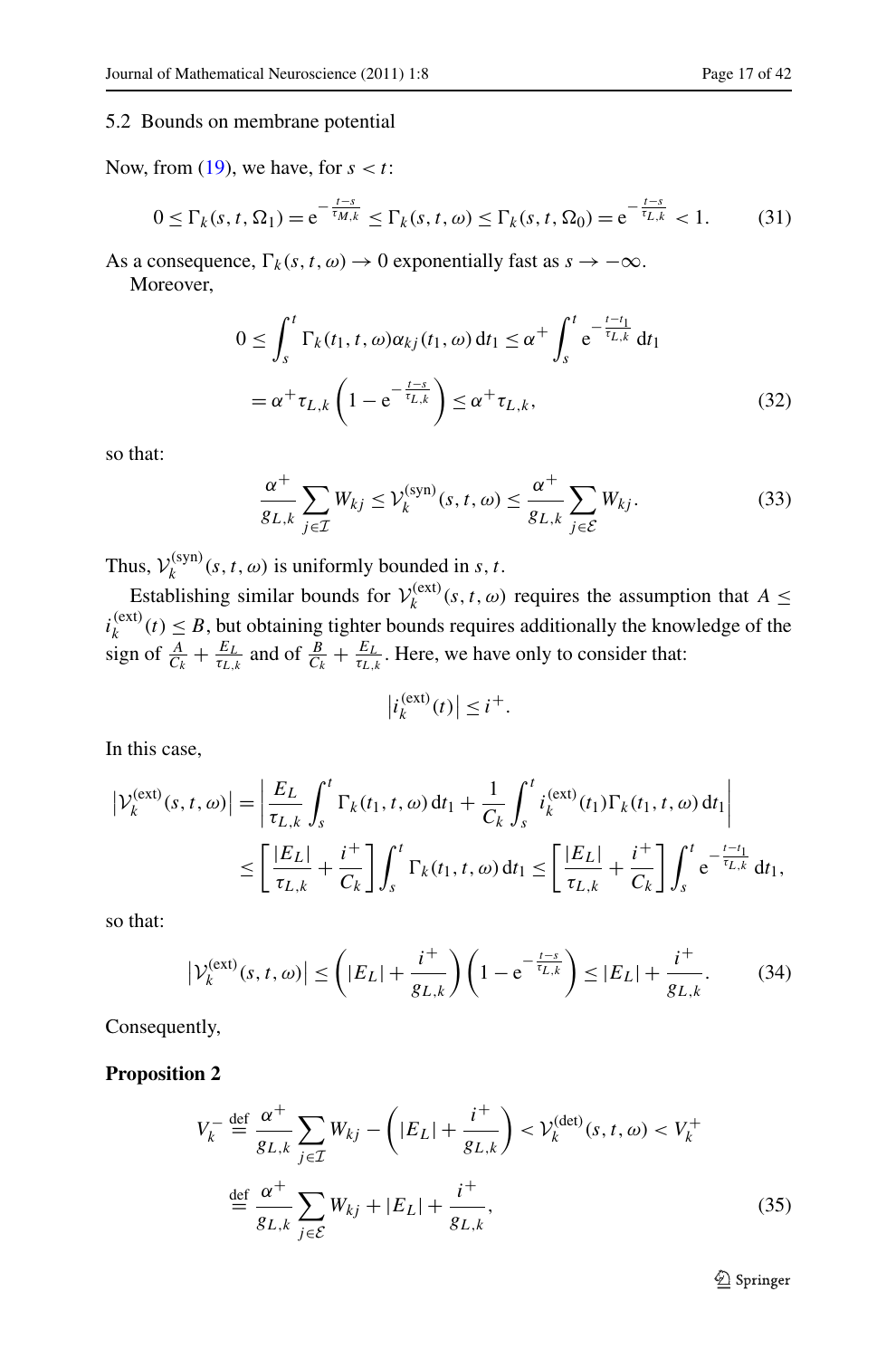*which provides uniform bounds in s*, *t*, *ω for the deterministic part of the membrane potential*.

#### 5.3 Bounds on the noise variance

Let us now consider the stochastic part  $V_k^{(noise)}(\tau_k(t, \omega), t, \omega)$ . It has zero mean, and its variance [\(27\)](#page-15-2) obeys the bounds:

$$
e^{-2\frac{t-\tau_k(t,\omega)}{\tau_{M,k}}} \sigma_R^2 + \frac{\tau_{M,k}}{2} \left(\frac{\sigma_B}{C_k}\right)^2 \left(1 - e^{-2\frac{t-\tau_k(t,\omega)}{\tau_{M,k}}}\right)
$$
  

$$
\leq \sigma_k^2 \left(\tau_k(t,\omega),t,\omega\right)
$$
  

$$
\leq e^{-2\frac{t-\tau_k(t,\omega)}{\tau_{L,k}}} \sigma_R^2 + \frac{\tau_{L,k}}{2} \left(\frac{\sigma_B}{C_k}\right)^2 \left(1 - e^{-2\frac{t-\tau_k(t,\omega)}{\tau_{L,k}}}\right).
$$

If  $\sigma_R^2 < \frac{\tau_{M,k}}{2} (\frac{\sigma_B}{C_k})^2$  the left-hand side is an increasing function of  $u = t - \tau_k(t, \omega) \ge$ 0 so that the minimum,  $\sigma_R^2$  is reached for  $u = 0$  while the maximum is reached for  $u = +\infty$  and is  $\frac{\tau_{M,k}}{2}(\frac{\sigma_B}{C_k})^2$ . The opposite holds if  $\sigma_R^2 \ge \frac{\tau_{M,k}}{2}(\frac{\sigma_B}{C_k})^2$ . The same argument holds *mutatis mutandis* for the right-hand side. We set:

$$
\sigma_k^- \stackrel{\text{def}}{=} \min\left(\frac{\sigma_B}{C_k} \sqrt{\frac{\tau_{M,k}}{2}}, \sigma_R\right); \quad \sigma_k^+ \stackrel{\text{def}}{=} \max\left(\frac{\sigma_B}{C_k} \sqrt{\frac{\tau_{L,k}}{2}}, \sigma_R\right) \tag{36}
$$

so that:

#### **Proposition 3**

<span id="page-17-0"></span>
$$
0 < \sigma_k^- \leq \sigma_k(\tau_k(t, \omega), t, \omega) \leq \sigma_k^+ < +\infty.
$$
 (37)

5.4 The limit  $\tau_k(t, \omega) \rightarrow -\infty$ 

For fixed *s* and *t*, there are infinitely many rasters such that  $\tau_k(t, \omega) < s$  (we remind that rasters are infinite sequences). One may argue that taking the difference  $t - s$ sufficiently large, the probability of such sequences should vanish. It is indeed possi-ble to show (Section [8.1\)](#page-29-1) that this probability vanishes exponentially fast with  $t - s$ , meaning unfortunately that it is *positive* whatever  $t - s$ . So we have to consider cases where  $\tau_k(t, \omega)$  can go arbitrary far in past (this is also a key toward an extension of the present analysis to more general conductance-based models as discussed in Section [9.3\)](#page-34-0). Therefore, we have to check that the quantities introduced in the previous sections are well defined as  $\tau_k(t, \omega) \rightarrow -\infty$ .

Fix *s* real. For all  $\omega$  such that  $\tau_k(t, \omega) \leq s$  - this condition ensuring that *k* does not fire between *s* and *t* - we have, from ([28\)](#page-15-3), ([31\)](#page-16-0),  $0 \leq \Gamma_k(t_1, t, \omega) \alpha_{ki}(t_1, \omega) \leq$  $\alpha^+ e^{-\frac{t-t_1}{\tau_{L,k}}}$ ,  $\forall t_1 \in [s, t]$ . Now, since  $\lim_{s \to -\infty} \int_s^t e^{-\frac{t-t_1}{\tau_{L,k}}} dt_1 = \tau_{L,k}$  exists, the limit

$$
\lim_{\tau_k(t,\omega)\to-\infty} \mathcal{V}_k^{(\text{syn})}(\tau_k(t,\omega),t,\omega) = \frac{1}{C_k} \sum_{j=1}^N W_{kj} \int_{-\infty}^t \Gamma_k(t_1,t,\omega) \alpha_{kj}(t_1,\omega) dt_1.
$$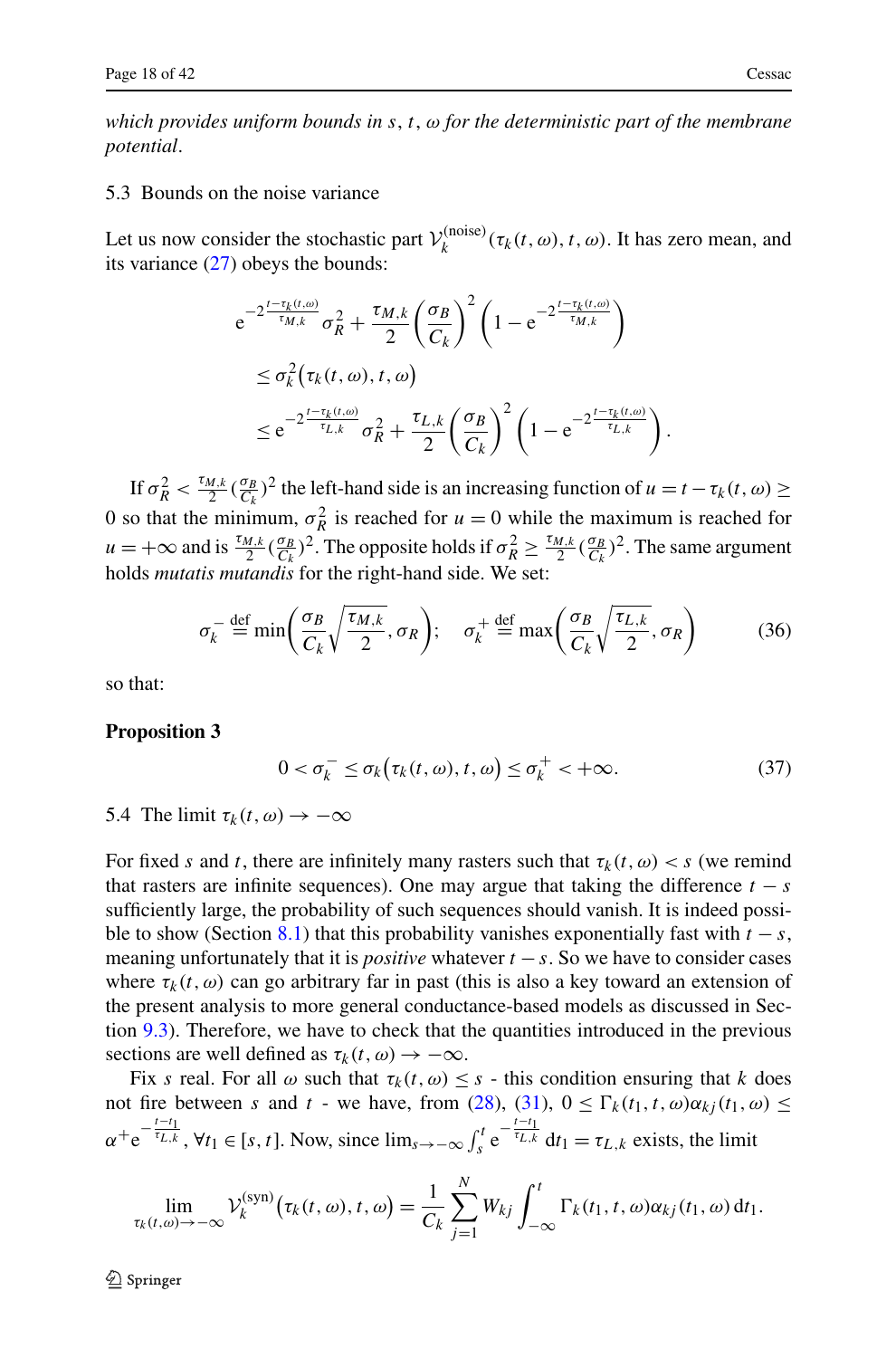exists as well. The same holds for the external term  $V_k^{(ext)}(\tau_k(t, \omega), t, \omega)$ .

Finally, since  $\Gamma_k(\tau_k(t, \omega), t, \omega) \to 0$  as  $\tau_k(t, \omega) \to -\infty$  the noise term [\(26](#page-15-4)) becomes in the limit:

$$
\lim_{\tau_k(t,\omega)\to-\infty} \mathcal{V}_k^{(\text{noise})}(\tau_k(t,\omega),t,\omega) = \frac{\sigma_B}{C_k} \int_{-\infty}^t \Gamma_k(t_1,t,\omega) dB_k(t_1),
$$

<span id="page-18-0"></span>which is a Gaussian process with mean 0 and a variance  $(\frac{\sigma_B}{C_k})^2 \int_{-\infty}^{t} \Gamma_k^2(t_1, t, \omega) dt_1$ which obeys the bounds  $(37)$  $(37)$ .

#### **6 Continuity with respect to a raster**

## 6.1 Definition

Due to the particular structure of gIF models, we have seen that the membrane potential at time *t* is both a function of *t* and of the full sequence of past spikes  $\omega_{-\infty}^{[t]}$ . One expects, however, the dependence with respect to the past spikes to decay as those spikes are more distant in the past. This issue is related to a notion of continuity with respect to a raster that we now characterize.

**Definition 1** Let *m* be a positive integer. The *m*-*variation* of a function  $f(t, \omega)$  $f(t, \omega_{-\infty}^{[t]})$  is:

<span id="page-18-1"></span>
$$
\text{var}_{m}[f(t,\cdot)] = \sup\{|f(t,\omega) - f(t,\omega')| : \omega \stackrel{\text{m.[t]}}{=} \omega'\}.
$$
 (38)

where the definition of  $\stackrel{m,[t]}{=}$  is given in Equation [\(5](#page-7-1)). Hence, this notion characterizes the maximal variation of  $f(t, \cdot)$  on the set of spikes identical from time  $[t] - m$  to time [*t*] (cylinder set). It implements the fact that one may truncate the spike history to time  $[t]$  – *m* and make an error which is at most var<sub>*m*</sub>  $[f(t, \cdot)]$ .

**Definition 2** The function  $f(t, \omega)$  is *continuous* if  $var_m[f(t, \cdot)] \to 0$  as  $m \to +\infty$ .

An additional information is provided by the convergence rate to 0 with *m*. The faster this convergence, the smaller the error made when replacing an infinite raster by a spike block on a finite time horizon.

#### 6.2 Continuity of conductances

**Proposition 4** *The conductance*  $g_k(t, \omega)$  *is continuous in*  $\omega$ , *for all t*, *for all*  $k =$ 1*,...,N*.

*Proof* Fix  $k = 1, ..., N$ ,  $t \in \mathbb{R}$ ,  $m > 0$  integer. We have, for  $\omega \stackrel{m,[t]}{=} \omega'$ :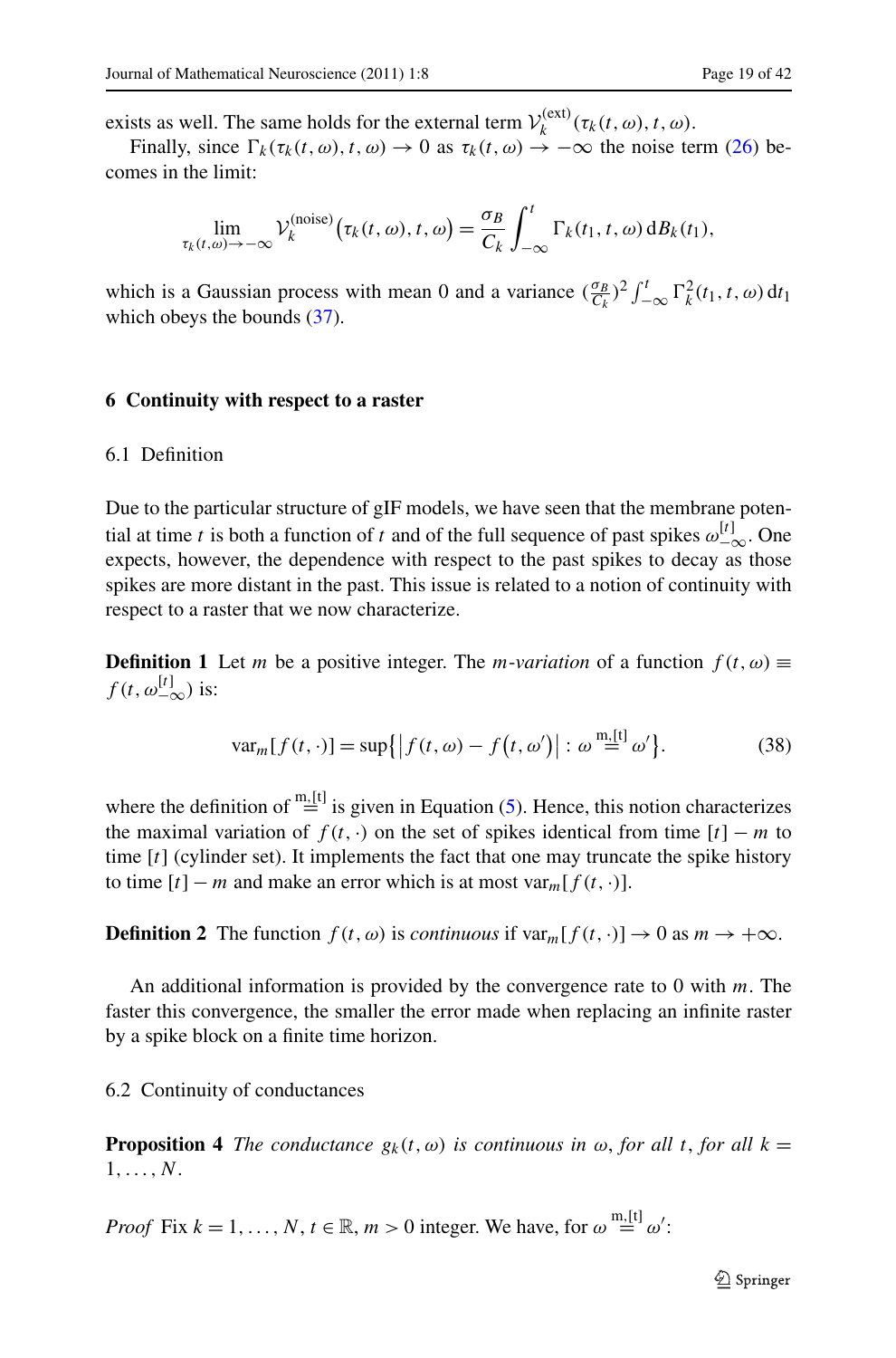$$
|\alpha_{kj}(t, \omega) - \alpha_{kj}(t, \omega')|
$$
  
\n
$$
= \Big| \sum_{\{r; t_j^{(r)}(\omega) < t\}} \alpha_{kj}(t - t_j^{(r)}(\omega)) - \sum_{\{r'; t_j^{(r')}(\omega') < t\}} \alpha_{kj}(t - t_j^{(r')}(\omega')) \Big|
$$
  
\n
$$
= \Big| \sum_{\{r; t_j^{(r)}(\omega) < t - m\}} \alpha_{kj}(t - t_j^{(r)}(\omega)) - \sum_{\{r'; t_j^{(r')}(\omega') < t - m\}} \alpha_{kj}(t - t_j^{(r')}(\omega')) \Big|,
$$

since the set of firing times  $\{t - m \le t_j^{(r)}(\omega) < t\}$ ,  $\{t - m \le t_j^{(n')}(\omega') < t\}$  are identical by hypothesis. So, since  $\alpha_{ki}(x) \geq 0$ ,

$$
|\alpha_{kj}(t, \omega) - \alpha_{kj}(t, \omega')|
$$
  
\n
$$
\leq \sum_{\{r : t_j^{(r)}(\omega) < t - m\}} \alpha_{kj}(t - t_j^{(r)}(\omega)) + \sum_{\{r' : t_j^{(r')}(\omega') < t - m\}} \alpha_{kj}(t - t_j^{(r')}(\omega'))
$$
  
\n
$$
\leq 2 \sum_{r < t - m} \alpha_{kj}(t - r).
$$

Therefore, as  $m \to +\infty$ , from [\(12\)](#page-10-2) and setting  $M = t - m$ ,

$$
\text{var}_{m}\big[\alpha_{kj}(t,\cdot)\big]\leq 2\sum_{r
$$

which converges to 0 as  $m \to +\infty$ .

Therefore, from [\(17](#page-12-0)),  $g_k(t, \omega)$  is continuous with a variation

$$
\text{var}_{m}\big[g_{k}(t,\cdot)\big]\leq 2\sum_{j=1}^{N}G_{kj}P_{d}\bigg(\frac{m}{\tau_{kj}}\bigg)e^{-\frac{m}{\tau_{kj}}},
$$

which converges exponentially fast to 0 as  $m \to +\infty$ .

6.3 Continuity of the membrane potentials

**Proposition 5** *The deterministic part of the membrane potential*,  $\mathcal{V}_k^{(\text{det})}(\tau_k(t, \omega))$ , *t,ω)*, *is continuous and its m-variation decays exponentially fast with m*.

*Proof* In the proof, we shall establish precise upper bounds for the variation in  $V_k^{(\text{syn})}(\tau_k(t,\cdot), t, \cdot), V_k^{(\text{ext})}(\tau_k(t,\cdot), t, \cdot)$  since they are used later on for the proof of uniqueness of a Gibbs measure (Section [7.4.1](#page-27-0)). From the previous result, it is easy to show that, for all  $\omega \stackrel{\text{m},[t]}{=} \omega', t_1 \le t_2 \le t$ :

$$
\left|\Gamma_k(t_1,t_2,\omega)-\Gamma_k\big(t_1,t_2,\omega'\big)\right|\leq \Gamma_k(t_1,t_2,\omega)\left(e^{\frac{\text{var}_{m}[g_k]}{C_k}(t_2-t_1)}-1\right),
$$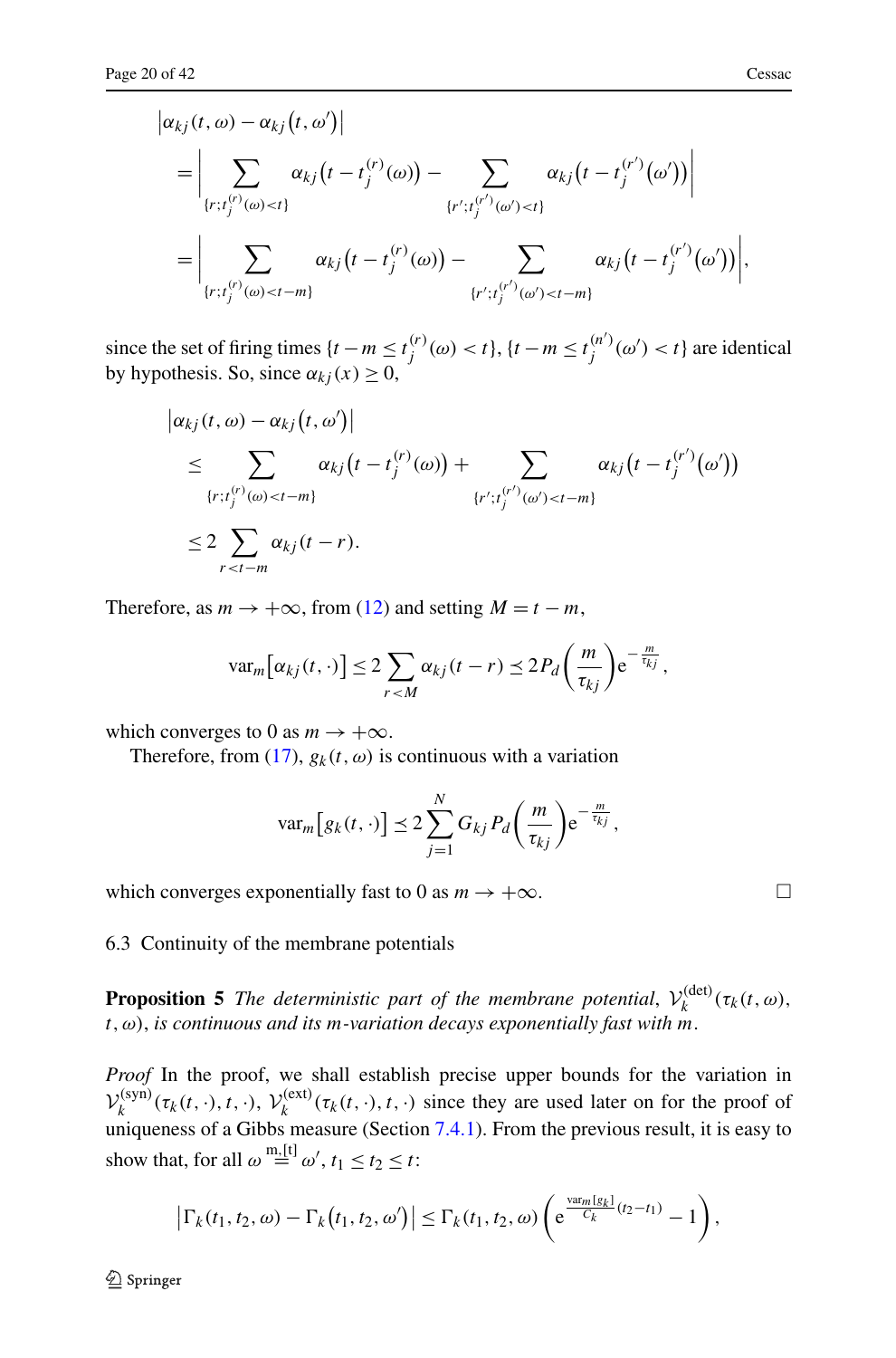Therefore, from [\(31](#page-16-0)),

$$
\text{var}_{m}\big[\Gamma_{k}(t_1, t_2, \cdot)\big] \leq e^{-\frac{t_2 - t_1}{\tau_{L,k}}}\left(e^{\frac{\text{var}_{m}[g_k]}{C_k}(t_2 - t_1)} - 1\right)
$$

and  $\Gamma_k(t_1, t_2, \omega)$  is continuous in  $\omega$ .

Now, the product  $\Gamma_k(t_1, t_2, \omega) \alpha_{kj}(t_1, \omega)$  is continuous as a product of continuous functions. Moreover,

$$
\operatorname{var}_{m} \Big[ \Gamma_{k}(t_{1}, t_{2}, \cdot) \alpha_{kj}(t_{1}, \cdot) \Big] \n\leq \sup_{\omega \in X} \Gamma_{k}(t_{1}, t_{2}, \omega) \operatorname{var}_{m} \Big[ \alpha_{kj}(t_{1}, \cdot) \Big] + \sup_{\omega \in X} \alpha_{kj}(t_{1}, \omega) \operatorname{var}_{m} \Big[ \Gamma_{k}(t_{1}, t_{2}, \cdot) \Big] \n= e^{-\frac{t_{2} - t_{1}}{\tau_{L,k}}} \Big[ \operatorname{var}_{m} \Big[ \alpha_{kj}(t_{1}, \cdot) \Big] + \Big( e^{\frac{\operatorname{var}_{m}[g_{k}]}{C_{k}}(t_{2} - t_{1})} - 1 \Big) \alpha_{kj}(t_{1}, \Omega_{1}) \Big],
$$

so that:

$$
\text{var}_{m}\big[\Gamma_{k}(t_1,t_2,\cdot)\alpha_{kj}(t_1,\cdot)\big] < \varepsilon^{-\frac{t_2-t_1}{\tau_{L,k}}}\bigg[2P_d\bigg(\frac{m}{\tau_{kj}}\bigg)e^{-\frac{m}{\tau_{kj}}} + \bigg(e^{\frac{\text{var}_{m}[s_k]}{C_k}(t_2-t_1)}-1\bigg)\alpha^+\bigg].
$$

Since, as  $m \rightarrow +\infty$ :

$$
e^{\frac{\text{var}_{m}[g_{k}]}{C_{k}}(t_{2}-t_{1})}-1 \sim \frac{\text{var}_{m}[g_{k}]}{C_{k}}(t_{2}-t_{1})
$$
  

$$
\leq \frac{2(t_{2}-t_{1})}{C_{k}}\sum_{j'=1}^{N}G_{kj'}P_{d}\left(\frac{m}{\tau_{kj'}}\right)e^{-\frac{m}{\tau_{kj'}}},
$$

we have,

$$
\operatorname{var}_{m} \Big[ \Gamma_{k}(t_{1}, t_{2}, \cdot) \alpha_{kj}(t_{1}, \cdot) \Big] \leq 2 e^{-\frac{t_{2} - t_{1}}{\tau_{L,k}}} \Bigg[ P_{d} \Big( \frac{m}{\tau_{kj}} \Big) e^{-\frac{m}{\tau_{kj}}} + \frac{\alpha^{+}(t_{2} - t_{1})}{C_{k}} \sum_{j'=1}^{N} G_{kj'} P_{d} \Big( \frac{m}{\tau_{kj'}} \Big) e^{-\frac{m}{\tau_{kj'}}} \Bigg],
$$

which converges to 0 as  $m \to +\infty$ .

Let us show the continuity of  $\mathcal{V}_k^{(\text{syn})}(\tau_k(t, \cdot), t, \cdot)$ . We have, from ([20\)](#page-14-1),

$$
\begin{split} \left| \mathcal{V}_k^{(\text{syn})} \big( \tau_k(t, \omega), t, \omega \big) - \mathcal{V}_k^{(\text{syn})} \big( \tau_k(t, \omega'), t, \omega' \big) \right| \\ &\leq \frac{1}{C_k} \sum_{j=1}^N |W_{kj}| \\ &\times \left| \int_{\tau_k(t, \omega)}^t \Gamma_k(t_1, t, \omega) \alpha_{kj}(t_1, \omega) \, \mathrm{d}t_1 - \int_{\tau_k(t, \omega)}^t \Gamma_k(t_1, t, \omega') \alpha_{kj}(t_1, \omega') \, \mathrm{d}t_1 \right| . \end{split}
$$

**◯** Springer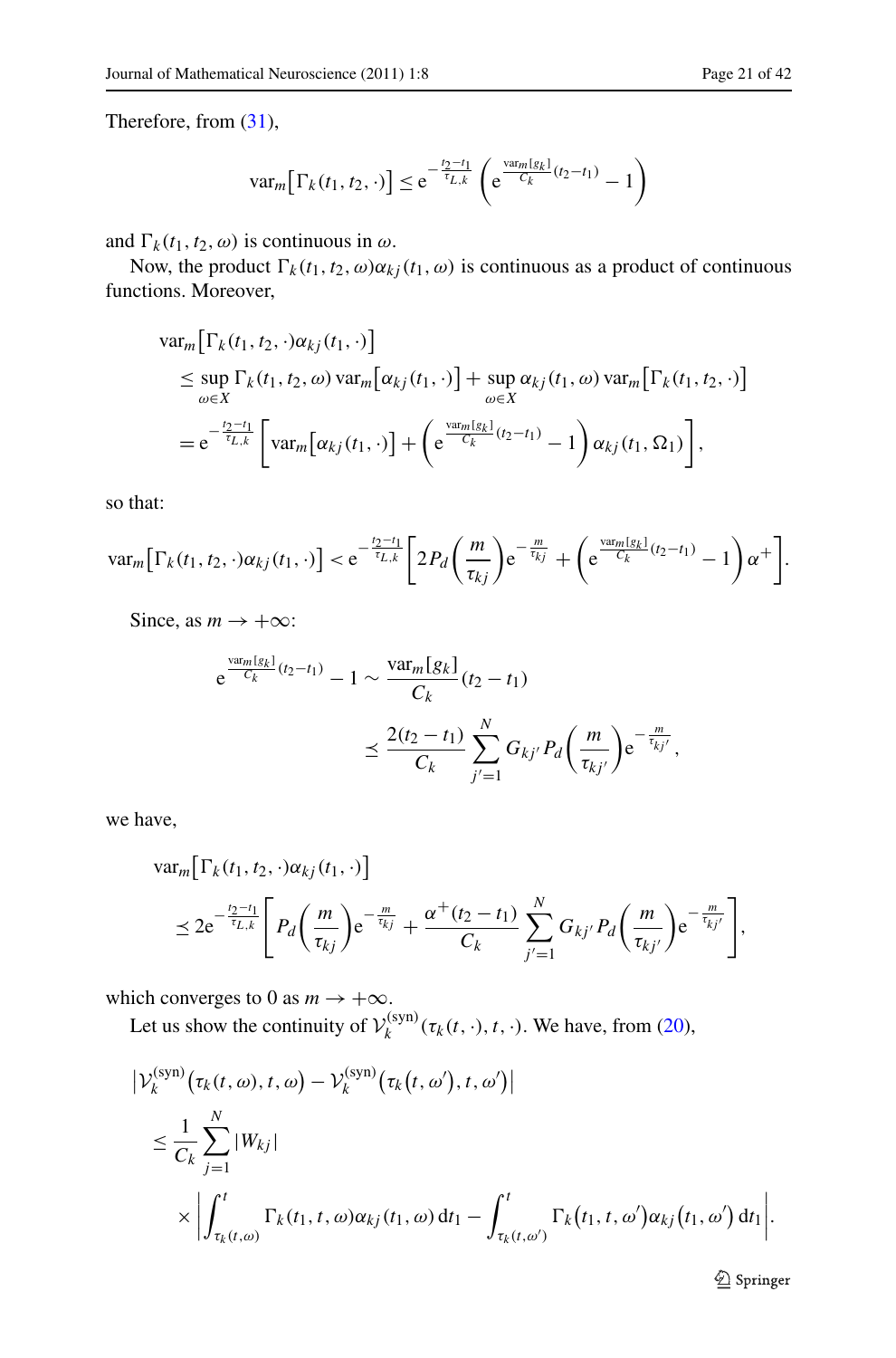<span id="page-21-0"></span>The following inequality is used at several places in the paper. For a  $t_1$ -integrable function  $f(t_1, t, \omega)$ , we have:

$$
\left| \int_{\tau_k(t,\omega)}^t f(t_1, t, \omega) dt_1 - \int_{\tau_k(t,\omega)}^t f(t_1, t, \omega') dt_1 \right|
$$
  
\n
$$
\leq \int_{\tau_k(t,\omega)}^t \left| f(t_1, t, \omega) - f(t_1, t, \omega') \right| dt_1 + \left| \int_{\tau_k(t,\omega)}^{\tau_k(t,\omega')} f(t_1, t, \omega') dt_1 \right|. \quad (39)
$$

Here, it gives, for  $t_1 \leq t$ :

$$
\left| \int_{\tau_k(t,\omega)}^t \Gamma_k(t_1,t,\omega) \alpha_{kj}(t_1,\omega) dt_1 - \int_{\tau_k(t,\omega')}^t \Gamma_k(t_1,t,\omega') \alpha_{kj}(t_1,\omega') dt_1 \right|
$$
  
\n
$$
\leq \int_{\tau_k(t,\omega)}^t \left| \Gamma_k(t_1,t,\omega) \alpha_{kj}(t_1,\omega) - \Gamma_k(t_1,t,\omega') \alpha_{kj}(t_1,\omega') \right| dt_1
$$
  
\n
$$
+ \left| \int_{\tau_k(t,\omega)}^{\tau_k(t,\omega')} \Gamma_k(t_1,t,\omega') \alpha_{kj}(t_1,\omega') dt_1 \right|.
$$

For the first term, we have,

$$
\int_{\tau_k(t,\omega)}^t \left| \Gamma_k(t_1,t,\omega) \alpha_{kj}(t_1,\omega) - \Gamma_k(t_1,t,\omega') \alpha_{kj}(t_1,\omega') \right| dt_1
$$
\n
$$
\leq \int_{\tau_k(t,\omega)}^t \text{var}_m \left[ \Gamma_k(t_1,t,\cdot) \alpha_{kj}(t_1,\cdot) \right] dt_1 \leq \int_{-\infty}^t \text{var}_m \left[ \Gamma_k(t_1,t,\cdot) \alpha_{kj}(t_1,\cdot) \right] dt_1
$$
\n
$$
\leq \int_{-\infty}^t 2e^{-\frac{t-t_1}{\tau_{L,k}}} \left[ P_d \left( \frac{m}{\tau_{kj}} \right) e^{-\frac{m}{\tau_{kj}}} + \frac{\alpha^+(t-t_1)}{C_k} \sum_{j'=1}^N G_{kj'} P_d \left( \frac{m}{\tau_{kj'}} \right) e^{-\frac{m}{\tau_{kj'}}} \right] dt_1
$$
\n
$$
= 2P_d \left( \frac{m}{\tau_{kj}} \right) e^{-\frac{m}{\tau_{kj}}} \int_{-\infty}^t e^{-\frac{t-t_1}{\tau_{L,k}}} dt_1
$$
\n
$$
+ \frac{2\alpha^+}{C_k} \sum_{j'=1}^N G_{kj'} P_d \left( \frac{m}{\tau_{kj'}} \right) e^{-\frac{m}{\tau_{kj'}}} \int_{-\infty}^t (t-t_1) e^{-\frac{t-t_1}{\tau_{L,k}}} dt_1
$$
\n
$$
= 2\tau_{L,k} \left[ P_d \left( \frac{m}{\tau_{kj}} \right) e^{-\frac{m}{\tau_{kj}}} + \frac{\alpha^+ \tau_{L,k}}{C_k} \sum_{j'=1}^N G_{kj'} P_d \left( \frac{m}{\tau_{kj'}} \right) e^{-\frac{m}{\tau_{kj'}}} \right].
$$

Let us now consider the second term. If  $\tau_k(t, \omega) \ge t - m$  or  $\tau_k(t, \omega') \ge t - m$ , then  $\tau_k(t, \omega) = \tau_k(t, \omega')$  and this term vanishes. Therefore, the supremum in the definition of  $var_m[\mathcal{V}_k^{(\text{syn})}(\tau_k(t, \cdot), t, \cdot)]$  is attained if  $\tau_k(t, \omega) < t - m$  and  $\tau_k(t, \omega') < t - m$ . We may assume, without loss of generality, that  $\tau_k(t, \omega') \ge \tau_k(t, \omega)$ . Then, from [\(32](#page-16-1)),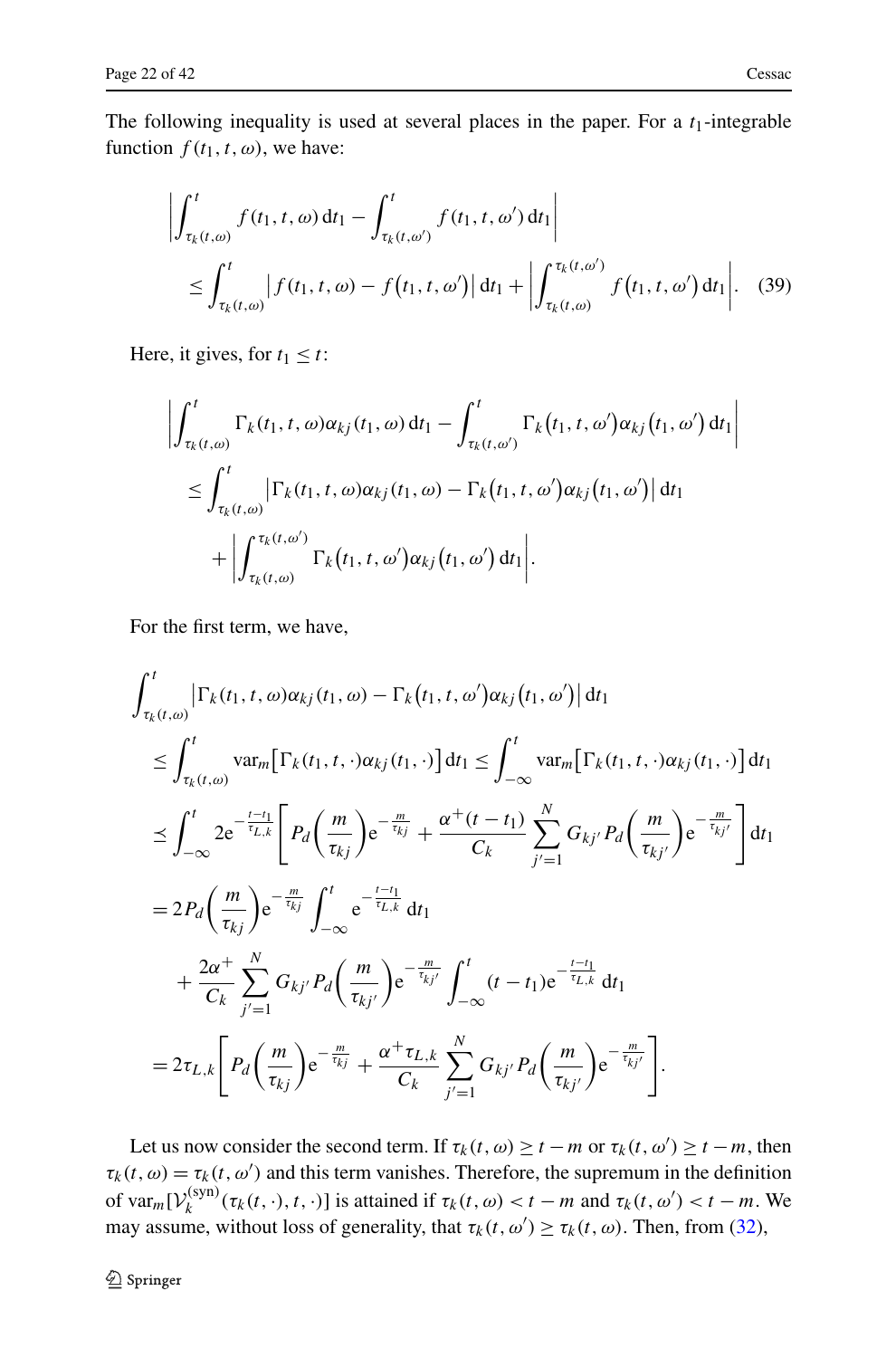$$
\int_{\tau_k(t,\omega)}^{\tau_k(t,\omega')} \Gamma_k(t_1,t,\omega') \alpha_{kj}(t_1,\omega') dt_1
$$
\n
$$
< \alpha^+ \int_{\tau_k(t,\omega)}^{\tau_k(t,\omega')} e^{-\frac{t-t_1}{\tau_{L,k}}} dt_1 = \alpha^+ \tau_{L,k} e^{-\frac{t-\tau_k(t,\omega')}{\tau_{L,k}}} \left(1 - e^{-\frac{\tau_k(t,\omega')-\tau_k(t,\omega)}{\tau_{L,k}}}\right)
$$
\n
$$
\leq \alpha^+ \tau_{L,k} e^{-\frac{t-\tau_k(t,\omega')}{\tau_{L,k}}} \leq \alpha^+ \tau_{L,k} e^{-\frac{m}{\tau_{L,k}}}.
$$

So, we have, for the variation of  $V_k^{(\text{syn})}(\tau_k(t, \cdot), t, \cdot)$ , using [\(21](#page-14-2)):

$$
\operatorname{var}_{m} \left[ \mathcal{V}_{k}^{(\mathrm{syn})} \left( \tau_{k}(t, \cdot), t, \cdot \right) \right]
$$
\n
$$
\leq \frac{1}{g_{L,k}} \sum_{j=1}^{N} |W_{kj}| \left[ 2 \left( P_{d} \left( \frac{m}{\tau_{kj}} \right) e^{-\frac{m}{\tau_{kj}}} + \frac{\alpha^{+}}{g_{L,k}} \sum_{j'=1}^{N} G_{kj'} P_{d} \left( \frac{m}{\tau_{kj'}} \right) e^{-\frac{m}{\tau_{kj'}}} \right) + \alpha^{+} e^{-\frac{m}{\tau_{L,k}}} \right],
$$

<span id="page-22-1"></span>so that finally,

$$
\text{var}_{m}\left[\mathcal{V}_{k}^{(\text{syn})}\left(\tau_{k}(t,\cdot),t,\cdot\right)\right] \leq \sum_{j=1}^{N} A_{kj}^{(\text{syn})} P_{d}\left(\frac{m}{\tau_{kj}}\right) e^{-\frac{m}{\tau_{kj}}} + B_{k}^{(\text{syn})} e^{-\frac{m}{\tau_{L,k}}},\tag{40}
$$

<span id="page-22-2"></span>with

<span id="page-22-0"></span>
$$
A_{kj}^{(\text{syn})} = \frac{1}{g_{L,k}} \left( 2|W_{kj}| + \alpha + \frac{G_{kj}}{g_{L,k}} \sum_{j'=1}^{N} |W_{kj'}| \right),\tag{41}
$$

$$
B_k^{(\text{syn})} = \frac{\alpha^+}{g_{L,k}} \sum_{j=1}^N |W_{kj}|,\tag{42}
$$

and var<sub>m</sub> $[\mathcal{V}_k^{(\text{syn})}(\tau_k(t, \cdot), t, \cdot)]$  converges to 0 exponentially fast as  $m \to +\infty$ .

Now, let us show the continuity of  $\mathcal{V}_k^{(ext)}(\tau_k(t, \omega), t, \omega)$  with respect to  $\omega$ . We have:

$$
\begin{split} \left| \mathcal{V}_{k}^{(\text{ext})} \left( \tau_{k}(t,\omega), t, \omega \right) - \mathcal{V}_{k}^{(\text{ext})} \left( \tau_{k}(t,\omega'), t, \omega' \right) \right| \\ & = \left| \int_{\tau_{k}(t,\omega)}^{t} \left( \frac{E_{L}}{\tau_{L,k}} + \frac{i_{k}^{(\text{ext})}(t_{1})}{C_{k}} \right) \Gamma_{k}(t_{1},t,\omega) dt_{1} \right. \\ & \left. - \int_{\tau_{k}(t,\omega')}^{t} \left( \frac{E_{L}}{\tau_{L,k}} + \frac{i_{k}^{(\text{ext})}(t_{1})}{C_{k}} \right) \Gamma_{k}(t_{1},t,\omega') dt_{1} \right| \\ & \leq \int_{\tau_{k}(t,\omega)}^{t} \left| \frac{E_{L}}{\tau_{L,k}} + \frac{i_{k}^{(\text{ext})}(t_{1})}{C_{k}} \right| \left| \Gamma_{k}(t_{1},t,\omega) - \Gamma_{k}(t_{1},t,\omega') \right| dt_{1} \end{split}
$$

2 Springer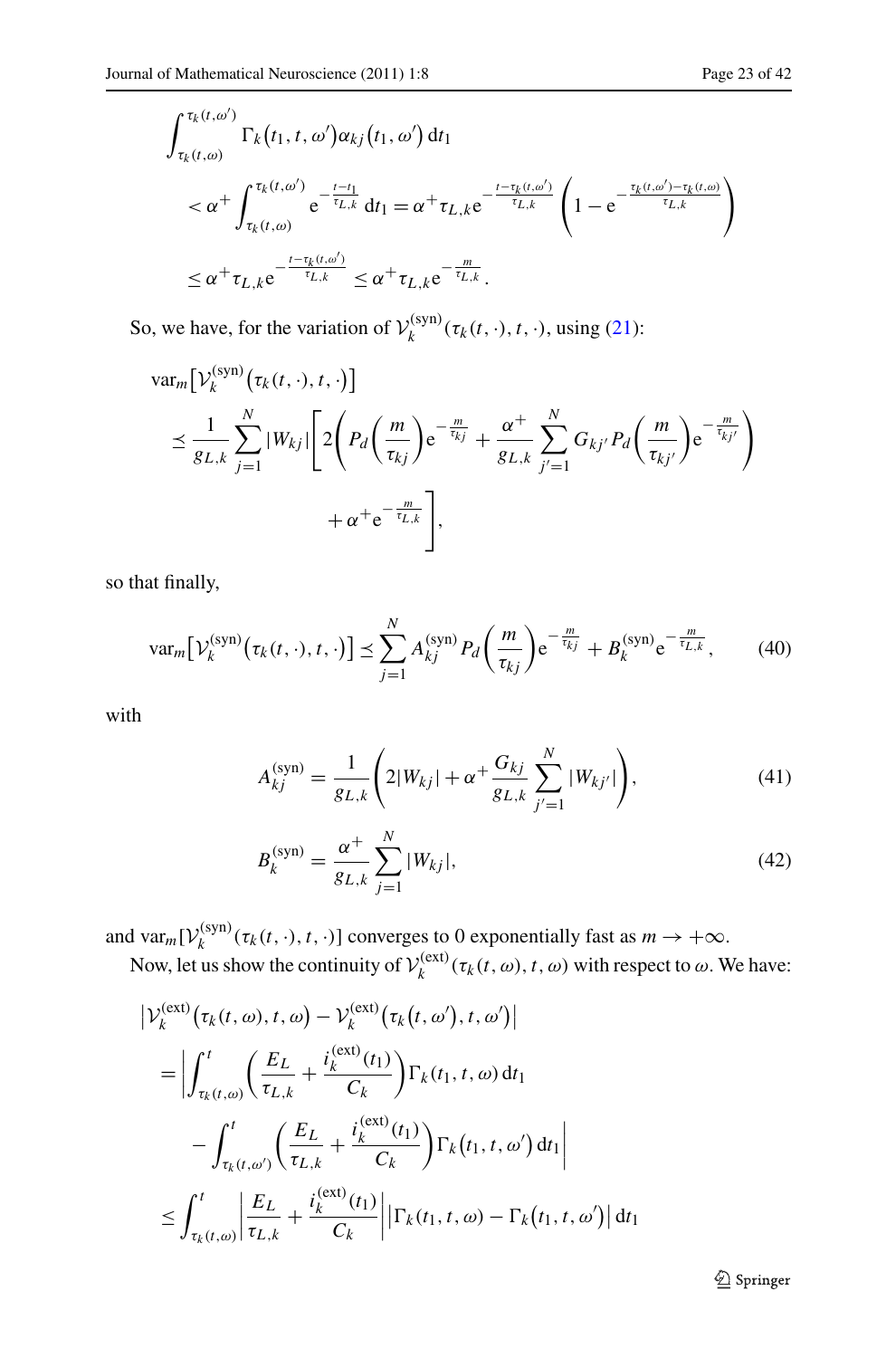$$
+\int_{\tau_k(t,\omega)}^{\tau_k(t,\omega)} \left| \frac{E_L}{\tau_{L,k}} + \frac{i_{k}^{(\text{ext})}(t_1)}{C_k} \right| \Gamma_k(t_1, t, \omega') dt_1
$$
  
\n
$$
\leq \left( \frac{|E_L|}{\tau_{L,k}} + \frac{i^+}{C_k} \right)
$$
  
\n
$$
\times \left( \int_{\tau_k(t,\omega)}^t \left| \Gamma_k(t_1, t, \omega) - \Gamma_k(t_1, t, \omega') \right| dt_1 + \int_{\tau_k(t,\omega)}^{\tau_k(t,\omega')} \Gamma_k(t_1, t, \omega') dt_1 \right)
$$
  
\n
$$
\leq \left( \frac{|E_L|}{\tau_{L,k}} + \frac{i^+}{C_k} \right) \left( \int_{\tau_k(t,\omega)}^t \text{var}_m \left[ \Gamma_k(t_1, t, \cdot) \right] dt_1 + \int_{\tau_k(t,\omega)}^{\tau_k(t,\omega')} e^{-\frac{t - t_1}{\tau_{L,k}}} dt_1 \right)
$$
  
\n
$$
\leq \left( \frac{|E_L|}{\tau_{L,k}} + \frac{i^+}{C_k} \right) \left( \frac{2\tau_{L,k}^2}{C_k} \sum_{j'=1}^N G_{kj'} P_d \left( \frac{m}{\tau_{kj'}} \right) e^{-\frac{m}{\tau_{kj'}}} + \tau_{L,k} e^{-\frac{m}{\tau_{L,k}}} \right),
$$

<span id="page-23-0"></span>*(*ext*)*

where, in the last inequality, we have used that the supremum in the variation is attained for  $\tau_k(t, \omega) < t - m$  and  $\tau_k(t, \omega') < t - m$ . Finally:

<span id="page-23-2"></span><span id="page-23-1"></span>
$$
\text{var}_{m}\big[\mathcal{V}_{k}^{(\text{ext})}\big(\tau_{k}(t,\cdot),t,\cdot\big)\big] \leq \sum_{j=1}^{N} A_{kj}^{(\text{ext})} P_{d}\bigg(\frac{m}{\tau_{kj}}\bigg) e^{-\frac{m}{\tau_{kj}}} + B_{k}^{(\text{ext})} e^{-\frac{m}{\tau_{L,k}}},\tag{43}
$$

where,

$$
A_{kj}^{(ext)} = 2 \frac{G_{kj}}{g_{L,k}} B_k^{(ext)},
$$
\n(44)

$$
B_k^{(ext)} = |E_L| + \frac{i^+}{g_{L,k}},
$$
\n(45)

and  $V_k^{(ext)}(\tau_k(t,\cdot),t,\cdot)$  is continuous.

As a conclusion,  $V_k^{(\text{det})}(\tau_k(t,\cdot), t, \cdot)$  is continuous as the sum of two continuous functions.  $\Box$ 

6.4 Continuity of the variance of  $\mathcal{V}_k^{(\text{noise})}(\tau_k(t, \cdot), t, \cdot)$ 

Using the same type of arguments, one can also prove that

**Proposition 6** *The variance*  $\sigma_k(\tau_k(t, \omega), t, \omega)$  *is continuous in*  $\omega$ , *for all t*, *for all*  $k = 1, \ldots, N$ .

*Proof* We have, from [\(27](#page-15-2))

$$
\begin{split} \left| \sigma_k^2 \big( \tau_k(t, \omega), t, \omega \big) - \sigma_k^2 \big( \tau_k(t, \omega'), t, \omega' \big) \right| \\ &\leq \sigma_R^2 \operatorname{var}_m \Big[ \Gamma_k^2 \big( \tau_k(t, \cdot), t, \cdot \big) \Big] \\ &\quad + \bigg( \frac{\sigma_B}{C_k} \bigg)^2 \bigg| \int_{\tau_k(t, \omega)}^t \Gamma_k^2(t_1, t, \omega) \, \mathrm{d}t_1 - \int_{\tau_k(t, \omega')}^t \Gamma_k^2 \big( t_1, t, \omega' \big) \, \mathrm{d}t_1 \bigg| . \end{split}
$$

 $\hat{Z}$  Springer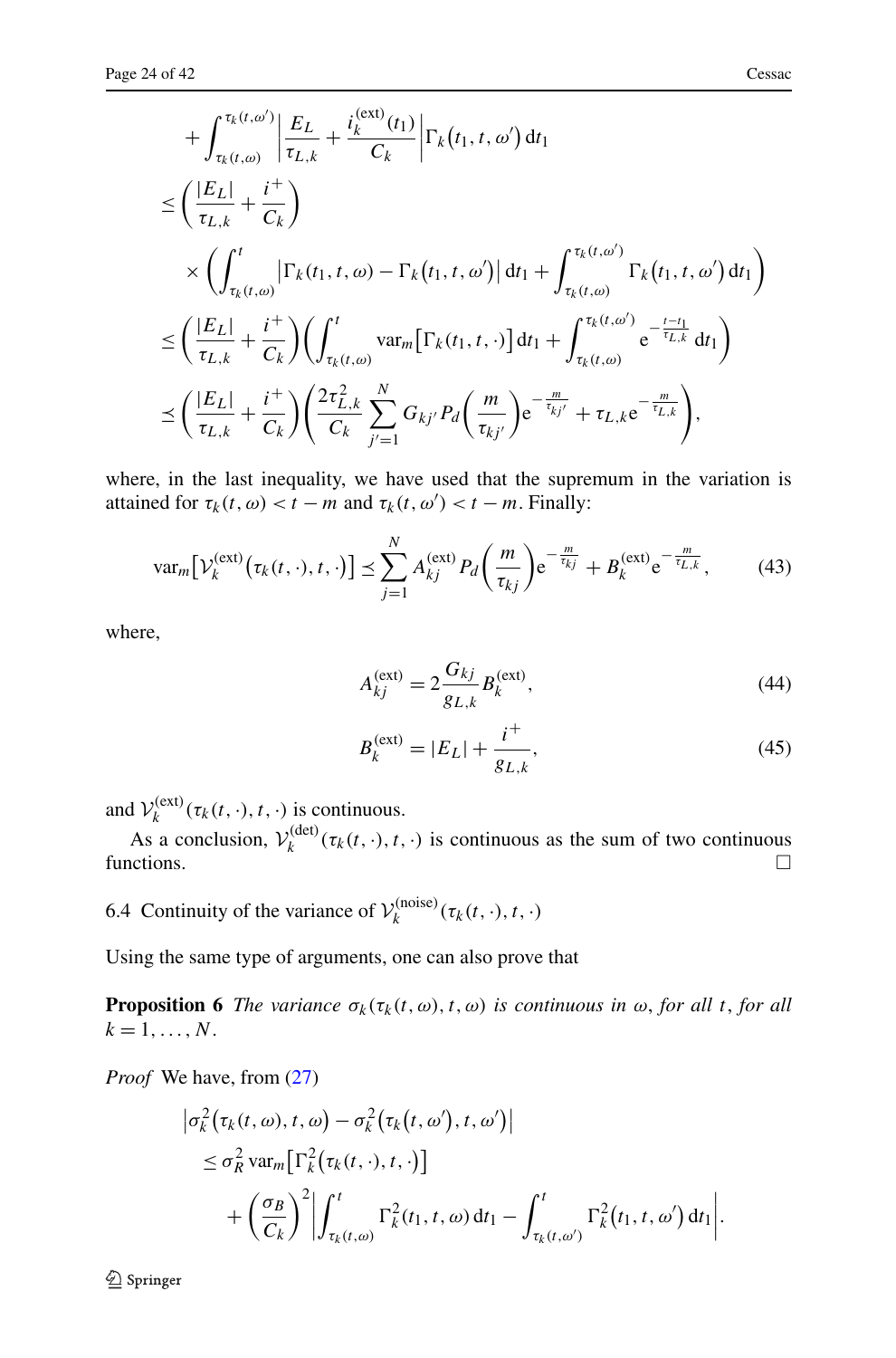For the first term, we have that the sup in  $var_m[\Gamma_k^2(\tau_k(t, \cdot), t, \cdot)]$  is attained for  $\tau_k(t, \omega), \tau_k(t, \omega') < t - m$  and:

 $\text{var}_{m}\big[\Gamma_{k}^{2}\big(\tau_{k}(t,\cdot),t,\cdot\big)\big]\leq 2\sup\big{\{}\Gamma_{k}^{2}\big(\tau_{k}(t,\omega),t,\omega\big);\omega\text{ s.t. }\tau_{k}(t,\omega)$ For the second term, we have:

$$
\left| \int_{\tau_{k}(t,\omega)}^{t} \Gamma_{k}^{2}(t_{1}, t, \omega) dt_{1} - \int_{\tau_{k}(t,\omega')}^{t} \Gamma_{k}^{2}(t_{1}, t, \omega') dt_{1} \right|
$$
\n
$$
\leq \int_{\tau_{k}(t,\omega)}^{t} \left| \Gamma_{k}^{2}(t_{1}, t, \omega) - \Gamma_{k}^{2}(t_{1}, t, \omega') \right| dt_{1} + \int_{\tau_{k}(t,\omega)}^{\tau_{k}(t,\omega')} \Gamma_{k}^{2}(t_{1}, t, \omega') dt_{1}
$$
\n
$$
\leq \int_{\tau_{k}(t,\omega)}^{t} \text{var}_{m} \left[ \Gamma_{k}^{2}(t_{1}, t, \cdot) \right] dt_{1} + \int_{\tau_{k}(t,\omega)}^{\tau_{k}(t,\omega')} e^{-\frac{2(t-t_{1})}{T_{L,k}}} dt_{1}
$$
\n
$$
\leq \int_{-\infty}^{t} e^{-\frac{2(t-t_{1})}{\tau_{L,k}}} \left( e^{\frac{2\text{var}_{m}[g_{k}(t, \cdot)(t-t_{1})]}{C_{k}}} - 1 \right) dt_{1} + \frac{\tau_{L,k}}{2} e^{-\frac{2m}{\tau_{L,k}}}
$$
\n
$$
\leq \frac{\tau_{L,k}^{2}}{2C_{k}} \text{var}_{m} \left[ g_{k}(t, \cdot) \right] + \frac{\tau_{L,k}}{2} e^{-\frac{2m}{\tau_{L,k}}},
$$

so that finally,

$$
\text{var}_{m} \left[ \sigma_{k}^{2}(t, \cdot) \right] \leq \sum_{j=1}^{N} A_{kj}^{(\sigma)} P_{d} \left( \frac{m}{\tau_{kj}} \right) e^{-\frac{m}{\tau_{kj}}} + C_{k}^{(\sigma)} e^{-\frac{2m}{\tau_{L,k}}}, \tag{46}
$$

with

<span id="page-24-1"></span>
$$
A_{kj}^{(\sigma)} = \frac{G_{kj}}{g_{L,k}} \left(\frac{\sigma_B \sqrt{\tau_{L,k}}}{C_k}\right)^2,
$$
  

$$
C_k^{(\sigma)} = \frac{1}{2} \left(\frac{\sigma_B \sqrt{\tau_{L,k}}}{C_k}\right)^2 + 2\sigma_R^2,
$$

and continuity follows.

## <span id="page-24-0"></span>6.5 Remark

Note that the variation in all quantities considered here is exponentially decaying with a time constant given by  $max(\tau_{kj}, \tau_{L,k})$ . This is physically satisfactory: the loss of memory in the system is controlled by the leak time and the decay of the postsynaptic potential.

#### **7 Statistics of raster plots**

## 7.1 Conditional probability distribution of  $V_k(t)$

Recall that *P* is the joint distribution of the noise and  $\mathbb{E}[\]$  the expectation under *P*. Under  $P$ , the membrane potential  $V$  is a stochastic process whose evolution, below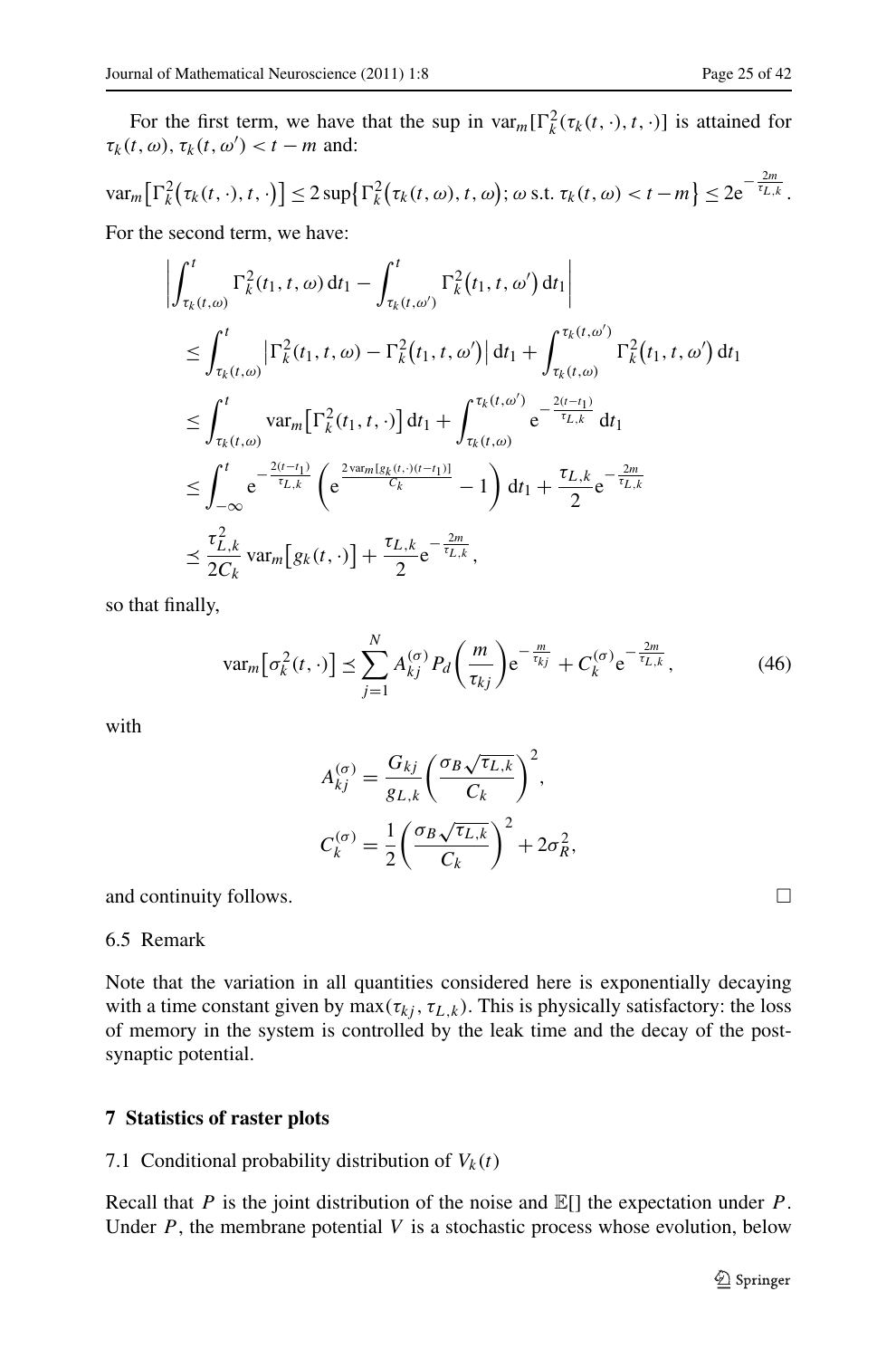the threshold, is given Equations ([24\)](#page-14-0), [\(25](#page-15-5)) and above by ([4\)](#page-6-0). It follows from the previous analysis that:

**Proposition 7** *Conditionally to*  $\omega_{-\infty}^{[t]}$ ,  $V(t)$  *is Gaussian with mean*:

$$
\mathbb{E}\big[V_k(t)|\omega_{-\infty}^{[t]}\big] = \mathcal{V}_k^{(\text{det})}\big(\tau_k(t,\omega),t,\omega\big), \quad k=1,\ldots,N,
$$

*and covariance*:

$$
Cov[V_k(t), V_l(t)|\omega_{-\infty}^{[t]}] = \sigma_k^2(\tau_k(t, \omega), t, \omega)\delta_{kl}, \quad k, l = 1, ..., N
$$

*where*  $\sigma_k^2(\tau_k(t, \omega), t, \omega)$  *is given by* [\(27\)](#page-15-2).

*Moreover, the*  $V_k(t)$ *'s,*  $k = 1, ..., N$  *are conditionally independent.* 

*Proof* Essentially, the proof is a direct consequence of Equations ([24\)](#page-14-0), ([25\)](#page-15-5) and the Gaussian nature of the noise  $V_k^{(noise)}(\tau_k(t, \omega), t, \omega)$ . The conditional independence results from the fact that:

$$
\begin{split}\n&\text{Cov}\Big[V_{k}(t), V_{l}(t)|\omega_{-\infty}^{[t]}\Big] \\
&= \frac{\sigma_{B}^{2}}{C_{k}C_{l}}\mathbb{E}\Big[\int_{\tau_{k}(t,\omega)}^{t} \Gamma_{k}(t_{1}, t, \omega) \, \mathrm{d}B_{k}(t_{1}) \int_{\tau_{l}(t,\omega)}^{t} \Gamma_{l}(t_{2}, t, \omega) \, \mathrm{d}B_{l}(t_{2}) \Big|\omega\Big] \\
&+ \text{Cov}\Big[\Gamma_{k}\big(\tau_{k}(t, \omega), t, \omega\big)V_{\text{reset}}, \Gamma_{l}\big(\tau_{l}(t, \omega), t, \omega\big)V_{\text{reset}}\Big] \\
&= \frac{\sigma_{B}^{2}}{C_{k}C_{l}} \int_{\tau_{k}(t,\omega)}^{t} \int_{\tau_{l}(t,\omega)}^{t} \Gamma_{k}(t_{1}, t, \omega) \Gamma_{l}(t_{2}, t, \omega) \mathbb{E}\big[\mathrm{d}B_{k}(t_{1}) \, \mathrm{d}B_{l}(t_{2})\big] \\
&+ \sigma_{R}^{2} \Gamma_{k}^{2}\big(\tau_{k}(t, \omega), t, \omega\big)\delta_{kl} \\
&= \delta_{kl}\Big[\bigg(\frac{\sigma_{B}}{C_{k}}\bigg)^{2} \int_{\tau_{k}(t,\omega)}^{t} \int_{\tau_{k}(t,\omega)}^{t} \Gamma_{k}(t_{1}, t, \omega) \Gamma_{k}(t_{2}, t, \omega) \delta(t_{1} - t_{2}) \, \mathrm{d}t_{1} \, \mathrm{d}t_{2} \\
&+ \sigma_{R}^{2} \Gamma_{k}^{2}\big(\tau_{k}(t, \omega), t, \omega\big)\Big] \\
&= \sigma_{k}^{2}\big(\tau_{k}(t, \omega), t, \omega\big)\delta_{kl}.\n\end{split}
$$

#### 7.2 The transition probability

We now compute the probability of a spiking pattern at time  $n = [t]$ ,  $\omega(n)$ , given the past sequence  $\omega_{-\infty}^{n-1}$ .

**Proposition 8** *The probability of*  $\omega(n)$  *conditionally to*  $\omega_{-\infty}^{n-1}$  *is given by:* 

<span id="page-25-0"></span>
$$
P[\omega(n)|\omega_{-\infty}^{n-1}] = \prod_{k=1}^{N} P[\omega_k(n)|\omega_{-\infty}^{n-1}],
$$
\n(47)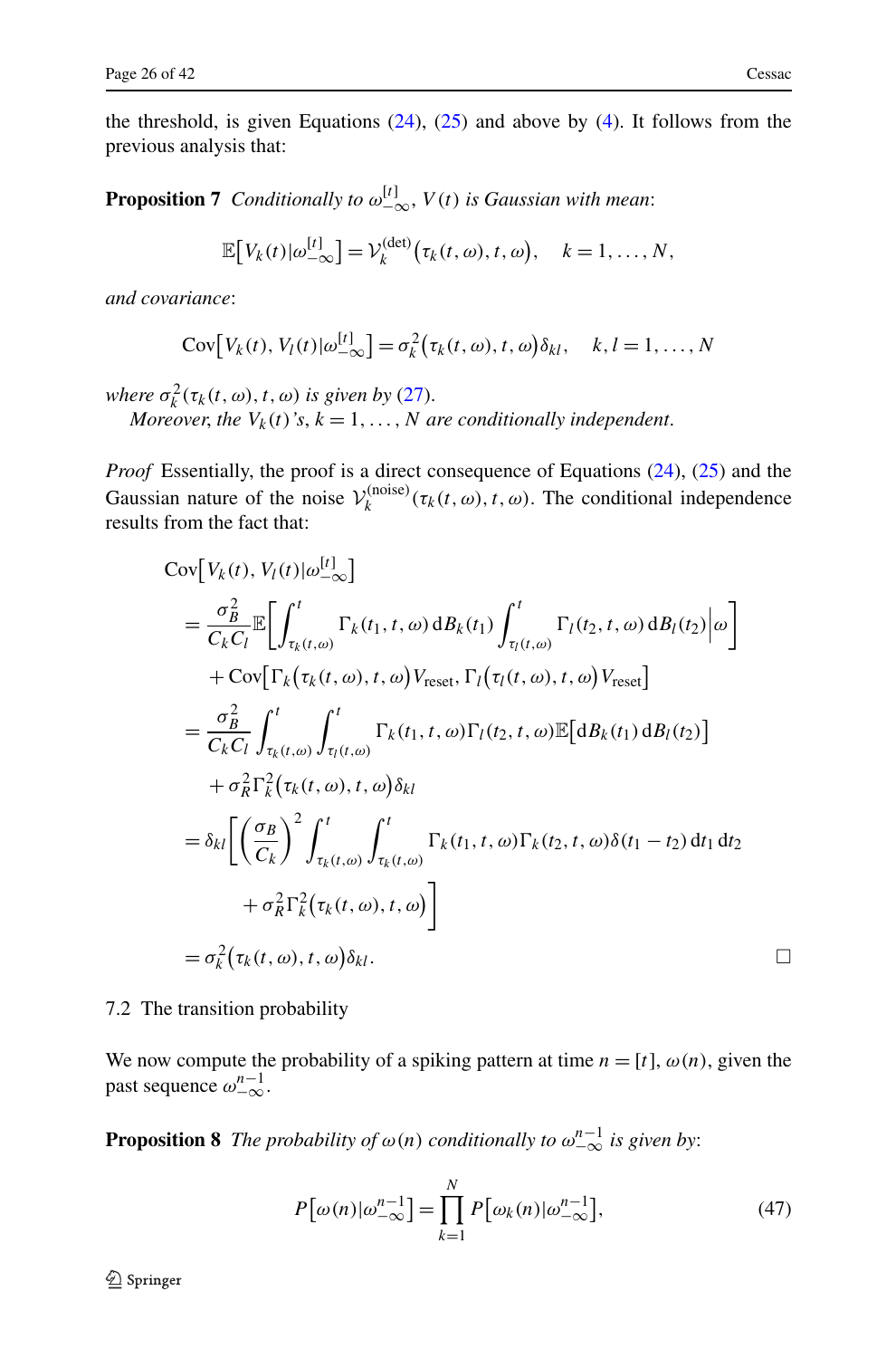<span id="page-26-0"></span>*with*

$$
P[\omega_k(n)|\omega_{-\infty}^{n-1}] = \omega_k(n)\pi\big(X_k(n-1,\omega)\big) + \big(1-\omega_k(n)\big)\big(1-\pi\big(X_k(n-1,\omega)\big)\big),
$$
\n(48)

*where*

$$
X_k(n-1,\omega) = \frac{\theta - \mathcal{V}_k^{(\text{det})}(\tau_k(n-1,\omega), n-1, \omega)}{\sigma_k(\tau_k(n-1,\omega), n-1, \omega)},
$$
(49)

*and*

<span id="page-26-1"></span>
$$
\pi(x) = \frac{1}{\sqrt{2\pi}} \int_{x}^{+\infty} e^{-\frac{u^2}{2}} du.
$$
 (50)

*Proof* We have, using the conditional independence of the  $V_k(n)$ 's:

$$
P[\omega(n)|\omega_{-\infty}^{n-1}]
$$
  
= 
$$
\prod_{k=1}^{N} (\omega_k(n)P[V_k(n-1)\geq \theta|\omega_{-\infty}^{n-1}] + (1-\omega_k(n))P[V_k(n-1)<\theta|\omega_{-\infty}^{n-1}]).
$$

Since the  $V_k(n-1)$ 's are conditionally Gaussian, with mean  $V_k^{(\text{det})}(\tau_k(n-1,\omega))$ , *n* − 1*, ω*) and variance  $\sigma_k^2(\tau_k(n-1,\omega), n-1,\omega)$ , we directly obtain [\(47](#page-25-0)), ([48\)](#page-26-0).

Note that since  $\sigma_k(\tau_k(n-1,\omega), n-1, \omega)$  is bounded from below by a positive quantity (see [\(37\)](#page-17-0)), the ratio  $\frac{\theta - V_k^{(\text{det})}(\tau_k(n-1,\omega),n-1,\omega)}{\sigma_k(\tau_k(n-1,\omega),n-1,\omega)}$  in ([48\)](#page-26-0) is defined for all  $\omega \in X$ .

## 7.3 Chains with complete connections

The transition probabilities ([47\)](#page-25-0) define a stochastic process on the set of raster plots where the underlying membrane potential dynamics is summarized in the terms  $V_k^{(\text{det})}(\tau_k(n-1,\omega), n-1,\omega)$  and  $\sigma_k(\tau_k(n-1,\omega), n-1,\omega)$ . While the integral defining these terms extends from  $\tau_k(n-1,\omega)$  to  $n-1$  where  $\tau_k(n-1,\omega)$ can go arbitrary far in the past, the integrand involves the conductance  $g_k(n-1,\omega)$ that summarizes an history dating back to  $s = -\infty$ . As a consequence, the probability transitions generate a stochastic process with unbounded memory, thus non-Markovian. One may argue that this property is a result of our procedure of taking the initial condition in a infinite past  $s \to -\infty$ , to remove the unresolved dependency on  $g_k(s)$  (Section [3.4\)](#page-10-0). So the alternative is either to keep *s* finite in order to have a Markovian process; then, we have to fix arbitrarily  $g_k(s)$  and the probability distribution of  $V_k(s)$ . Or we take  $s \to -\infty$ , removing the initial condition, to the price of considering a non-Markovian process. Actually, such processes are widely studied in the literature under the name of "chains with complete connections" [[43,](#page-40-12) [46](#page-40-15)[–49](#page-40-16)] and several important results can be used here. So we adopt the second approach of the alternative. As a by-product, the knowledge of the Gibbs measure provided by this analysis allows a posteriori to fix the probability distribution of  $V_k(s)$ .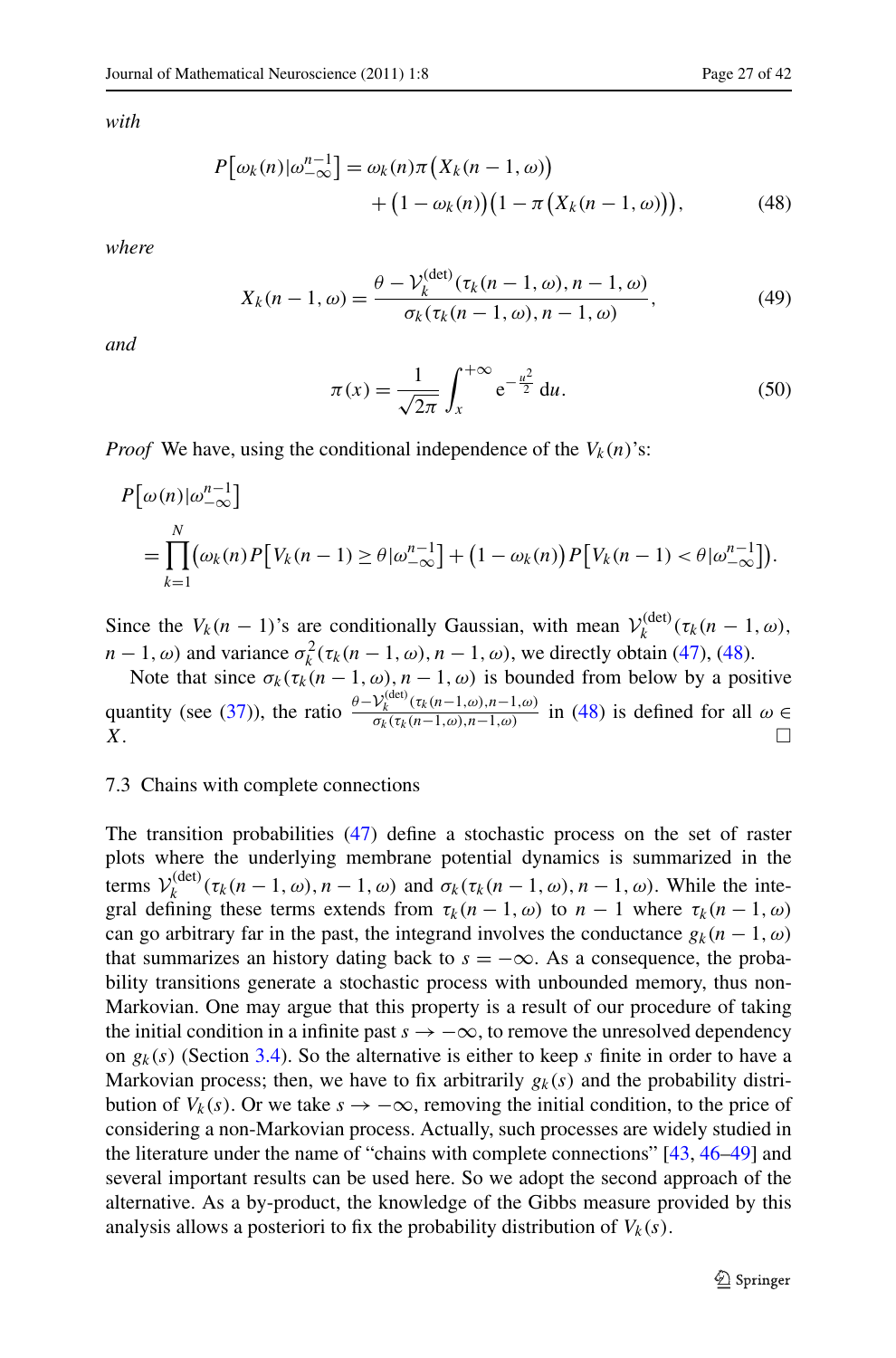For the sake of completeness, we give here the definition of a chain with complete connections (see [\[43](#page-40-12)] for more details). For  $n \in \mathbb{Z}$ , we note  $\mathcal{A}_{-\infty}^{n-1}$  the set of sequences  $ω_{-\infty}^{n-1}$  and  $\mathcal{F}_{\leq n-1}$  the related *σ* -algebra, while *F* is the *σ* -algebra related with *X* =  $\mathcal{A}^{\mathbb{Z}}$ .  $\mathcal{P}(X,\mathcal{F})$  is the set of probability measures on  $(X,\mathcal{F})$ .

**Definition 3** A system of transition probabilities is a family  $\{P_n\}_{n\in\mathbb{Z}}$  of functions

$$
P_n[|]: \mathcal{A} \times \mathcal{A}_{-\infty}^{n-1} \to [0,1],
$$

such that the following conditions hold for every  $n \in \mathbb{Z}$ :

- For every  $\omega(n) \in \mathcal{A}$ , the function  $P_n[\omega(n)]$ . is measurable with respect to  $\mathcal{F}_{\leq n-1}$ .
- For every  $\omega_{-\infty}^{n-1} \in \mathcal{A}_{-\infty}^{n-1}$ ,

$$
\sum_{\omega(n)\in\mathcal{A}} P_n\big[\omega(n)|\omega_{-\infty}^{n-1}\big] = 1.
$$

A probability measure  $\mu$  in  $\mathcal{P}(X,\mathcal{F})$  is consistent with a system of transition probabilities  ${P_n}_{n \in \mathbb{Z}}$  if for all  $n \in \mathbb{Z}$  and all  $\mathcal{F}_{\leq n}$ -measurable functions  $f$ :

$$
\int f(\omega_{-\infty}^n)\mu(\mathrm{d}\omega) = \int \sum_{\omega(n)\in\mathcal{A}} f(\omega_{-\infty}^{n-1}\omega(n)) P_n[\omega(n)|\omega_{-\infty}^{n-1}]\mu(\mathrm{d}\omega).
$$

Such a measure  $\mu$  is called a "chain with complete connections consistent with the system of transition probabilities  $\{P_n\}_{n\in\mathbb{Z}}$ ".

The transitions probabilities ([47\)](#page-25-0) constitute such a system of transitions probabilities: the summation to 1 is obvious while the measurability follows from the continuity of  $P_n[\omega(n)|\omega_{-\infty}^{n-1}]$  proved below. To simplify notations, we write  $p(n, \omega)$  instead of  $P_n[\omega(n)|\omega_{-\infty}^{n-1}]$  whenever it makes no confusion.

#### 7.4 Existence of a consistent probability measure *μ*

<span id="page-27-0"></span>In the definition above, the measure  $\mu$  summarizes the statistics of spike trains from  $-\infty$  to  $+\infty$ . Its marginals allow the characterization of finite spike blocks. So,  $\mu$ provides the characterization of spike train statistics in gIF models. Its existence is established by a standard result in the frame of chains with complete connections stating that a system of continuous transition probabilities on a compact space has at least one probability measure consistent with it  $[43]$ . Since  $\pi$  is a continuous function the continuity of  $p(n, \omega)$  with respect to  $\omega$  follows from the continuity of  $V_k^{(\text{det})}(\tau_k(n-1,\omega), n-1,\omega)$  and the continuity of  $\sigma_k(\tau_k(n-1,\omega), n-1,\omega)$ , proved in Section [6](#page-18-0).

Therefore, there is at least one probability measure consistent with ([47\)](#page-25-0).

#### *7.4.1 The Gibbs distribution*

A system of transition probabilities is non-null if for all  $n \in \mathbb{Z}$  and all  $\omega_{-\infty}^{n-1} \in \mathcal{A}_{-\infty}^{n-1}$ ,  $P[\omega(n)|\omega_{-\infty}^{n-1}] > 0$ . Following [\[50](#page-40-17)], a chain with complete connection  $\mu$  is a Gibbs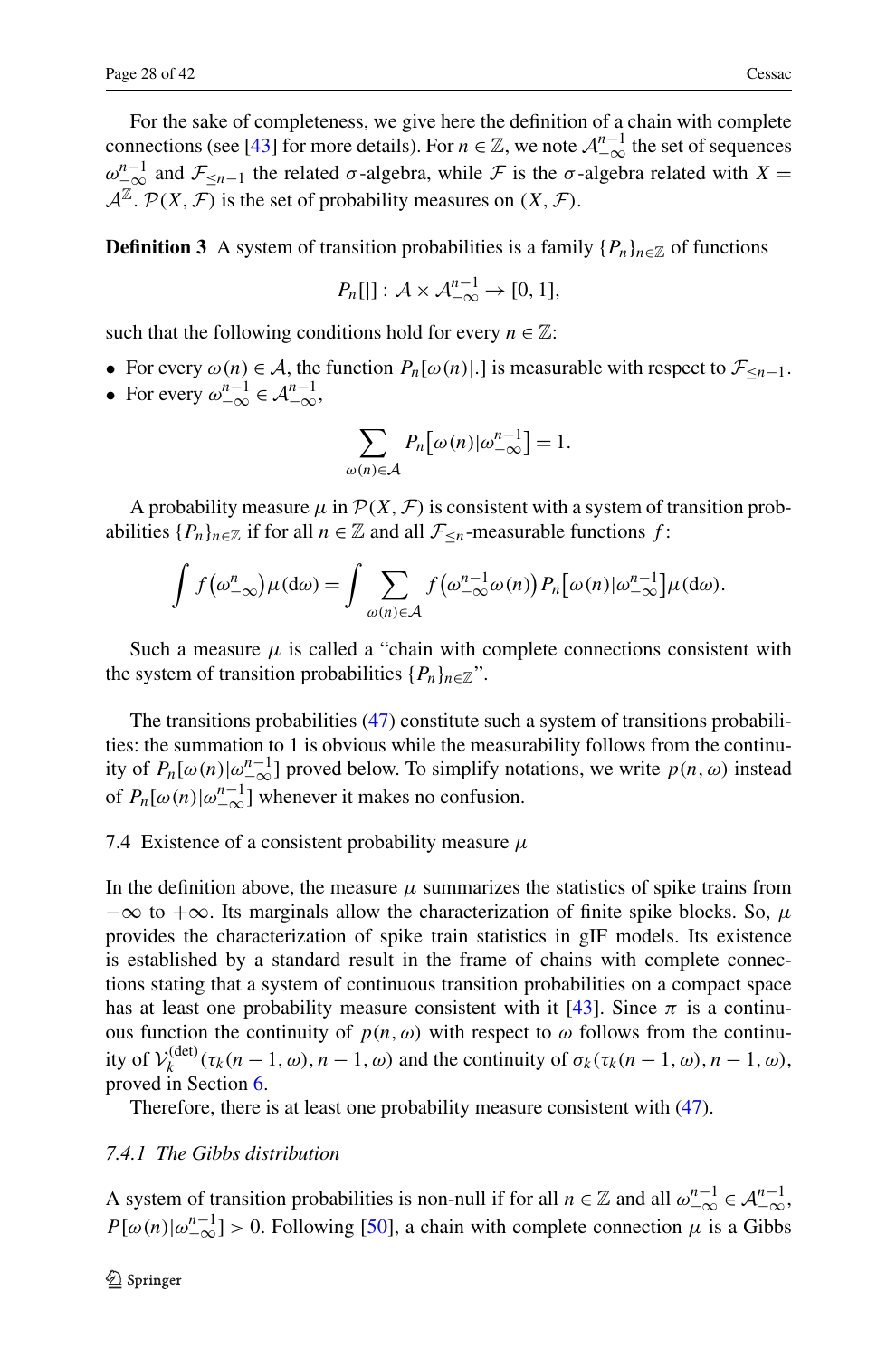measure consistent with the system of transition probabilities  $p(n, \cdot)$  if this system is continuous and non-null. Gibbs distributions play an important role in statistical physics, as well as ergodic theory and stochastic processes. In statistical physics, they are usually derived from the maximal entropy principle [\[14](#page-39-5)]. Here, we use them in a more general context affording to consider non-stationary processes. It turns out that the spike train statistics in gIF model is given by such a Gibbs measure. In this section, we prove the main mathematical result of this paper (uniqueness of the Gibbs measure). The consequences for spike trains characterizations are discussed in the next section.

**Theorem 1** *For each choice of parameters*  $\gamma \in \mathcal{H}$ , *the gIF model* [\(16](#page-11-2)) *has a unique Gibbs distribution*.

The proof of uniqueness is based on the following criteria due to Fernandez and Maillard [[50\]](#page-40-17).

## **Proposition 9** *Let*: [2](#page-28-0)

$$
m(p) = \inf_{n \in \mathbb{Z}} \inf_{\omega \in \mathcal{A}_{-\infty}^n} p(n, \omega),
$$

*and*

<span id="page-28-3"></span><span id="page-28-1"></span>
$$
v(p) = \sup_{m' \in \mathbb{Z}} \sum_{n \ge m'} \text{var}_{n-m'} [p(n, \cdot)].
$$

*If*  $m(p) > 0$  *and*  $v(p) < \infty$ , *then there exists at most one Gibbs measure consistent with it*.

So, to prove the uniqueness, we only have to establish that

$$
m(p) > 0,\tag{51}
$$

<span id="page-28-2"></span>
$$
v(p) < +\infty. \tag{52}
$$

*Proof*  $m(p) > 0$ .

Recall that:

$$
p(n,\omega) = \prod_{k=1}^{N} [\omega_k(n)\pi(X_k(n-1,\omega)) + (1 - \omega_k(n))(1 - \pi(X_k(n-1,\omega)))].
$$

<span id="page-28-0"></span>From [\(35](#page-16-2)), ([37\)](#page-17-0), we have:

$$
-\infty < \frac{\theta - V_k^+}{\sigma_k^+} < X_k(n-1, \omega) < \frac{\theta - V_k^-}{\sigma_k^-} < +\infty. \tag{53}
$$

$$
\text{var}'_m\big[p(n,\cdot)\big] = \sup\{|p(n,\omega) - p(n,\omega')|; \omega,\omega' \in \mathcal{A}_{-\infty}^n, \omega_m^n = \omega_m^n\}, \quad m \le n.
$$

<sup>&</sup>lt;sup>2</sup>In [[50\]](#page-40-17), the authors use the following definition for the *n*, *m* variation, which reads in our notations:

It differs therefore slightly from our definition ([5\)](#page-7-1), ([38\)](#page-18-1). The correspondence is  $var'_m[p(n, \cdot)] =$ var<sub>*n*−*m*[ $p(n, \cdot)$ ]. The definition of  $v(p)$  takes this correspondence into account.</sub>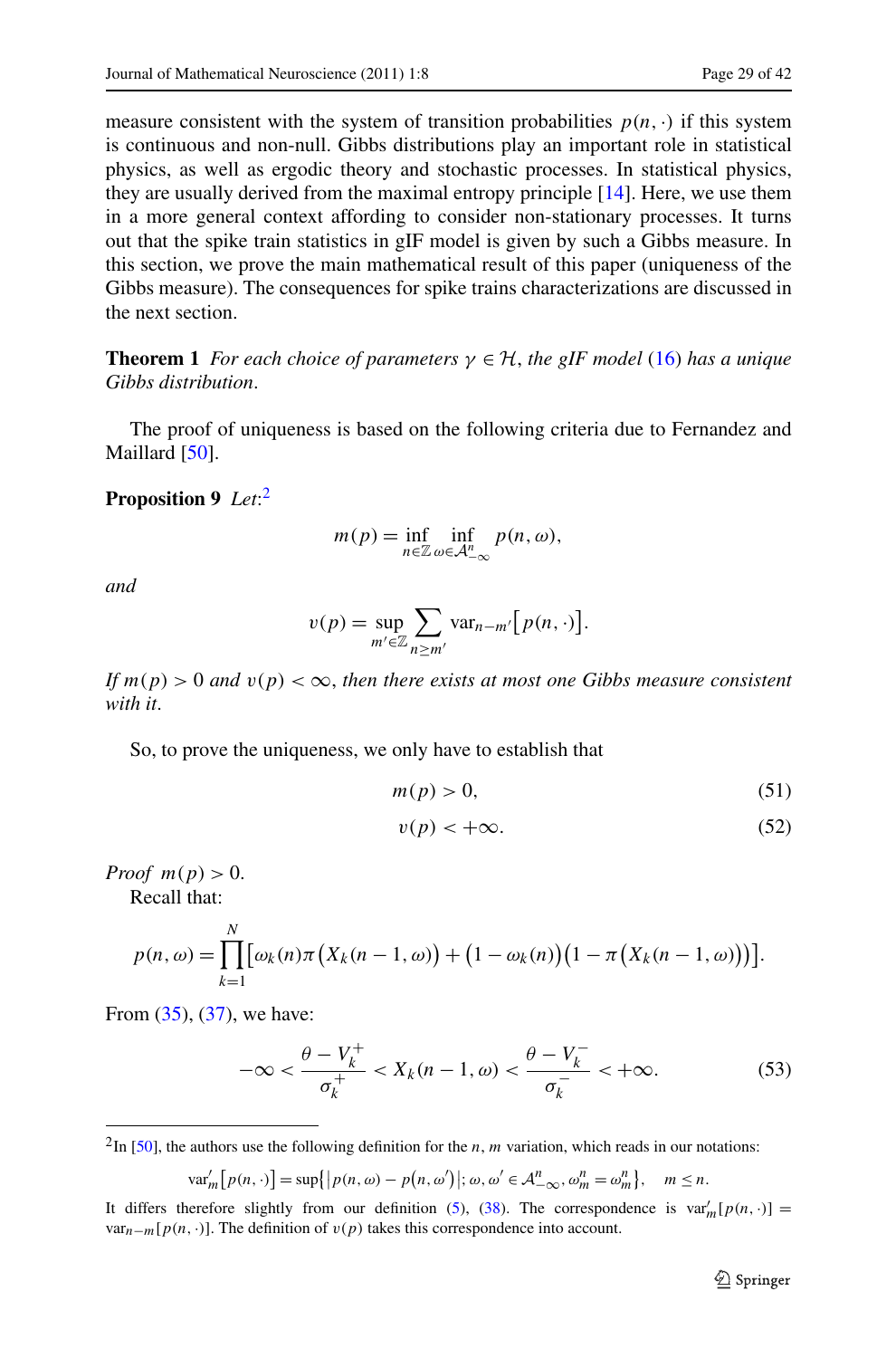<span id="page-29-2"></span>Since  $\pi$ , given by ([50\)](#page-26-1), is monotonously decreasing, we have:

$$
0 < \pi_k^{-} \stackrel{\text{def}}{=} \pi \left( \frac{\theta - V_k^{-}}{\sigma_k^{-}} \right) < \pi \left( X_k(n-1, \omega) \right) < \pi_k^{+} \stackrel{\text{def}}{=} \pi \left( \frac{\theta - V_k^{+}}{\sigma_k^{+}} \right) < 1,
$$

so that:

$$
0 < \Pi_k^{-} \stackrel{\text{def}}{=} \min(\pi_k^-, 1 - \pi_k^+) < \omega_k(n)\pi_k^- + (1 - \omega_k(n))(1 - \pi_k^+) < p_k(n, \omega) \\
& < \omega_k(n)\pi_k^+ + (1 - \omega_k(n))(1 - \pi_k^-) < \Pi_k^+ \stackrel{\text{def}}{=} \max(\pi_k^+, 1 - \pi_k^-) < 1. \tag{54}
$$

Finally,

$$
m(p) > \prod_{k=1}^{N} \Pi_k^{-} > 0,
$$

<span id="page-29-1"></span><span id="page-29-0"></span>which proves [\(51](#page-28-1)). This also proves the non-nullness of the system of transition probabilities.

 $v(p) < \infty$ .

The proof, which is rather long, is given in the appendix.  $\Box$ 

#### **8 Consequences**

8.1 The probability that neuron *k* does not fire in the time interval [*s,t*]

In Section [4.2](#page-15-6), we argued that this probability vanishes exponentially fast with  $t - s$ . This probability is  $\mu[\bigcap_{n=[s]+1}^{[t]} {\omega_k(n)} = 0]$ . We now prove this result.

**Proposition 10** *The probability that neuron k does not fire within the time interval*  $[s, t], t - s > 1$  *has the following bounds*:

$$
0 < \Pi_-^{[t]-[s]} < \mu \left[ \bigcap_{n=[s]+1}^{[t]} \left\{ \omega_k(n) = 0 \right\} \right] < \Pi_+^{[t]-[s]} < 1,
$$

*for some constants*  $0 < \Pi_{-} < \Pi_{+} < 1$  *depending on the system parameters*  $\gamma \in \mathcal{H}$ .

*Proof* We have:

$$
\mu\left[\bigcap_{n=[s]+1}^{[t]}\{\omega_k(n)=0\}\right] = \int_{\mathcal{A}_{-\infty}^{[s]}} \mu\left[\bigcap_{n=[s]+1}^{[t]}\{\omega_k(n)=0\}\middle|\omega_{-\infty}^{[s]}\right]d\mu(\omega)
$$

$$
= \int_{\mathcal{A}_{-\infty}^{[s]}} \prod_{n=[s]+1}^{[t]} \mu\left[\left\{\omega_k(n)=0\right\}\middle|\omega_{-\infty}^{n-1}\right]d\mu(\omega)
$$

 $\hat{Z}$  Springer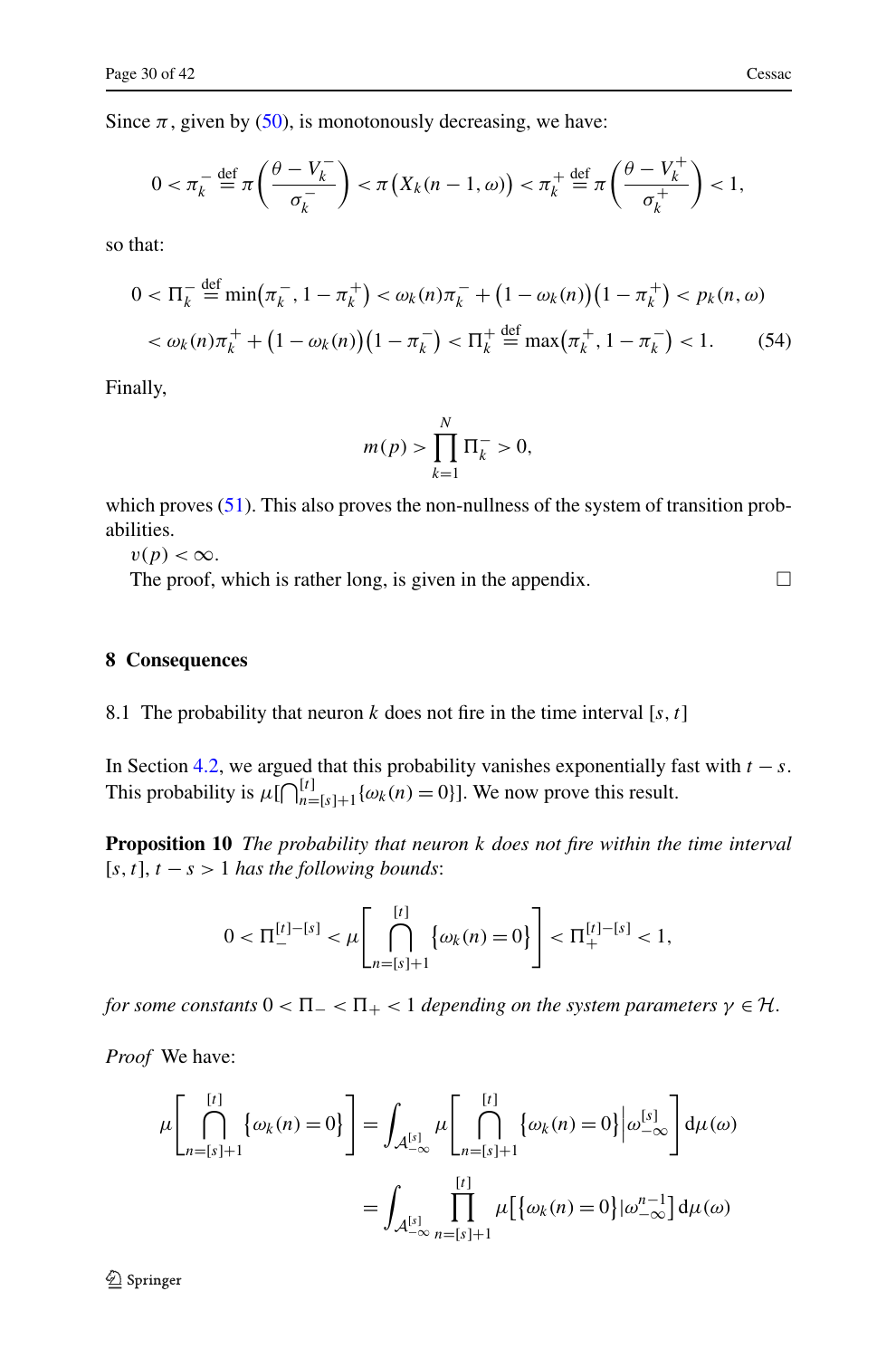$$
= \int_{\mathcal{A}_{-\infty}^{[s]}} \prod_{n=[s]+1}^{[t]} P\big[\omega_k(n) = 0 | \omega_{-\infty}^{n-1}\big] d\mu(\omega),
$$

where  $P[\omega_k(n) = 0 | \omega_{-\infty}^{n-1}]$  is given by [\(47](#page-25-0)) and obeys the bounds ([54\)](#page-29-2). Therefore, setting  $\Pi$ <sub>−</sub> =  $\prod_{k=1}^{N} \Pi_k^-$  and  $\Pi^+$  =  $\prod_{k=1}^{N} \Pi_k^+$ , we have

$$
\Pi_{-}^{[t]-[s]} \int_{\mathcal{A}_{-\infty}^{[s]}} d\mu(\omega) = \Pi_{-}^{[t]-[s]} \leq \mu \big[ \tau_k(t,\omega) \leq s \big] \leq \Pi_{+}^{[t]-[s]} \int_{\mathcal{A}_{-\infty}^{[s]}} d\mu(\omega)
$$

$$
= \Pi_{+}^{[t]-[s]}.
$$

#### 8.2 Back to spike trains analysis with the maximal entropy principle

Here, we shortly develop the consequences of our results in relation with the statistical model estimation discussed in the introduction. A more detailed discussion will be published elsewhere (in preparation and [[51\]](#page-40-18)). Set:

<span id="page-30-1"></span>
$$
\phi(n,\omega) \stackrel{\text{def}}{=} \log p(n,\omega) = \sum_{k=1}^{N} \phi_k(n,\omega),\tag{55}
$$

with,

$$
\phi_k(n,\omega) \stackrel{\text{def}}{=} \omega_k(n) \log \pi \big( X_k(n-1,\omega) \big) + \big( 1 - \omega_k(n) \big) \log \big( 1 - \pi \big( X_k(n-1,\omega) \big) \big).
$$
 (56)

The function  $\phi$  is a Gibbs potential [\[52](#page-40-19)]. Indeed, we have  $\forall m < n$ ,  $\forall \omega_{-\infty}^n$ :

$$
\mu\big[\omega_m^n|\omega_{-\infty}^{m-1}\big]=\exp\sum_{l=m}^n\phi(l,\omega).
$$

This equation emphasizes the connection with Gibbs distributions in statistical physics that considers probability distributions on multidimensional lattices with specified boundary conditions and their behavior under space translations [\[52](#page-40-19)]. The correspondence with our case is that "time" is represented by a mono-dimensional space and where the "boundary conditions" are the past  $\omega_{-\infty}^{m-1}$ . Note that in our case, the partition function is equal to 1.

For simplicity, assume stationarity (this is equivalent to assuming a timeindependent external current). In this case, it is sufficient to consider the potential at time  $n = 0$ .

Thanks to the bounds [\(53](#page-28-2)), one can make a series expansion of the functions  $log(\pi)$  and  $log(1 - \pi)$  and rewrite the potential under the form of the expansion:

$$
\phi(0,\omega) = \sum_{R=1}^{+\infty} \sum_{r=1}^{R} \sum_{\{(k_1,n_1),\dots,(k_r,n_r)\in\mathcal{P}(N,R)\}} \lambda_{(k_1,n_1),\dots,(k_r,n_r)} \omega_{k_1}(n_1) \cdots \omega_{k_r}(n_r) \quad (57)
$$

<span id="page-30-0"></span> $\mathcal{Q}$  Springer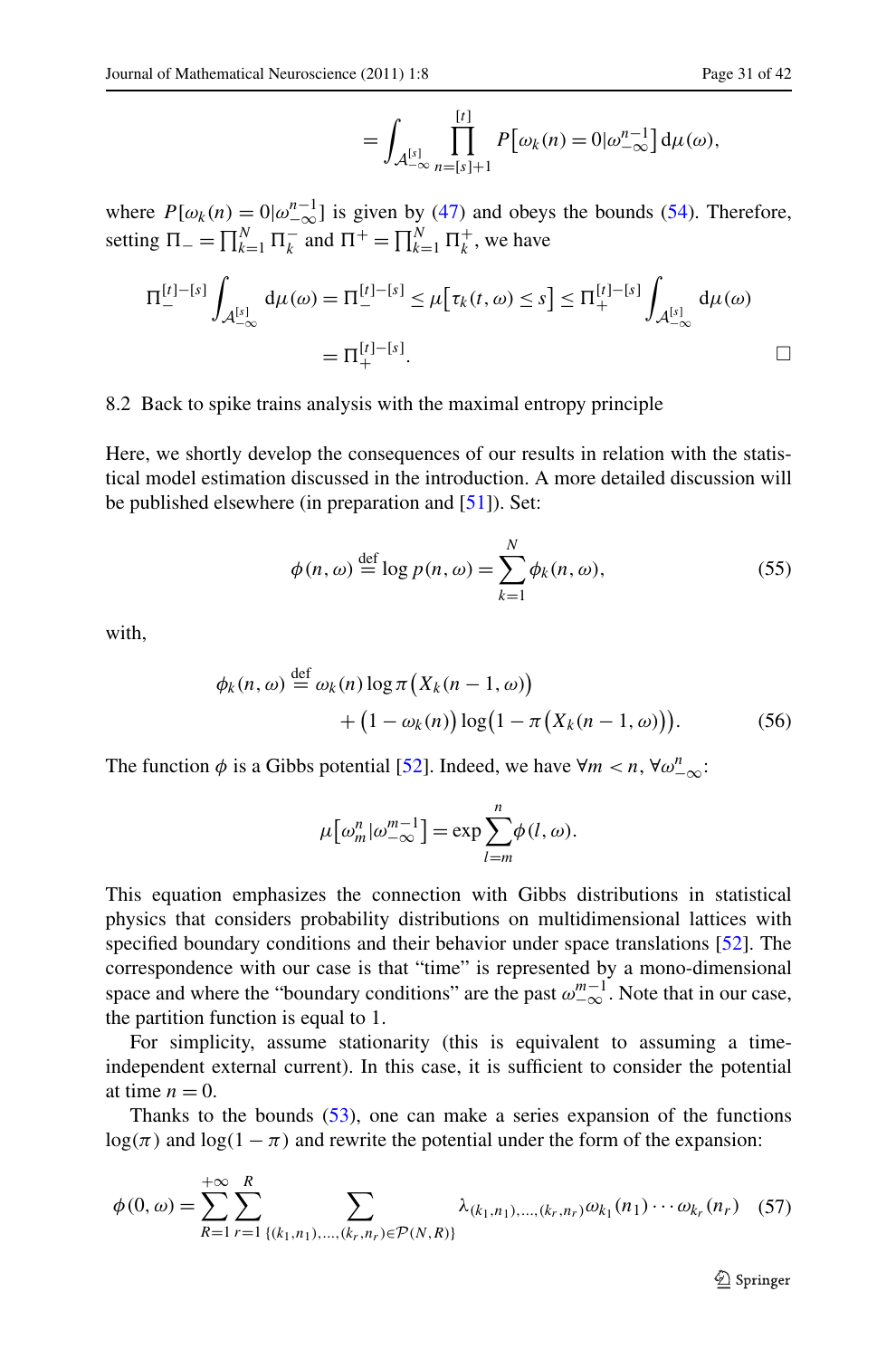where  $\mathcal{P}(N, R)$  is the set of non-repeated pairs of integers  $(k, N)$  with  $k \in \{1, \ldots, N\}$ and  $n \in \{-R, \ldots, 0\}$ . We call the product  $\omega_{k_1}(n_1) \cdots \omega_{k_r}(n_r)$  a *monomial*. It is 1 if and only if neuron  $k_1$  fires at time  $n_1, \ldots, k_r$  fires at time  $n_r$ . The  $\lambda_{(k_1,n_1),\ldots,(k_r,n_r)}$ 's are explicit functions of the parameters  $\gamma$ . Due to the causal form of the potential, where the time-0 spike,  $\omega_k(0)$ , is multiplied by a function of the past  $\omega_{-\infty}^{-1}$ , the polynomial expansion does not contain monomials of the form  $\omega_{k_1}(0) \cdots \omega_{k_r}(0)$ ,  $r > 1$ (the corresponding coefficient *λ* vanishes).

Since the potential has infinite range, the expansion [\(57](#page-30-0)) contains infinitely many terms. One can nevertheless consider truncations to a range  $R = D + 1$  corresponding to truncating the memory of the process to some memory depth *D*. Note that although truncations with a memory depth *D* are approximations, the distance with the exact potential converges exponentially fast to 0 as  $D \rightarrow +\infty$  thanks to the continuity of the potential, with a decay rate controlled by synaptic responses and leak rate.

The truncated Gibbs potential has the form:

<span id="page-31-0"></span>
$$
\phi^{(D)}\big(\omega_{-D}^0\big) = \sum_l \lambda_l \phi_l\big(\omega_{-D}^0\big); \tag{58}
$$

where *l* stands for  $(k_1, n_1), \ldots, (k_r, n_r)$  and is an enumeration of the elements in  $P(N, D + 1)$  and where  $\phi_l$  is the corresponding monomial. Due to the truncation, [\(58](#page-31-0)), contrarily to [\(55](#page-30-1)), is not normalized. Its partition function<sup>[3](#page-31-1)</sup> is not equal to 1, and its computation becomes rapidly intractable as soon as the number of neurons and memory depth increases.

Clearly, [\(58](#page-31-0)) *is precisely the form of potential which is obtained under the maximal entropy principle, where the*  $\phi_l$ 's are constraints of type "neuron  $k_1$  is firing at time  $n_1$ , neuron  $k_2$  *is firing at time*  $n_2, \ldots$ " and the  $\lambda_l$ 's the conjugated Lagrange multipli*ers*. Thus, using the maximal entropy principle to characterize spike statistics in the gIF model by expressing constraints in terms of spike events (monomials), one can at best find an approximation which can be rather bad, especially if those constraints focus on instantaneous spike patterns  $(D = 0)$  or short memory patterns. Moreover, increasing the memory depth to approach better the right statistics leads to an exponential increase in the number of monomials which becomes rapidly intractable. Finally, the Lagrange multipliers  $\lambda_l$  are rather difficult to interpret.

<span id="page-31-1"></span>On the opposite, the analytic form ([55\)](#page-30-1) depends only on a finite numbers of parameters  $(\gamma)$  constraining the neural network dynamics, which have a straightforward interpretations being physical quantities. This shows that, at least in gIF model, the linear Gibbs potential ([58\)](#page-31-0) obtained from the maximal entropy principle is not really appropriate, even for empirical/numerical purposes, and that a form [\(55](#page-30-1)) where the infinite memory  $\omega^{-1}_{-\infty}$  is replaced by  $\omega^{-1}_{-D}$  could be more efficient although nonlinear.

 ${}^{3}$ For *D* > 0, this is  $Z(\omega_{-D}^{-1}) = \sum_{\omega(0)} e^{\phi^{(D)}(\omega_{-D}^{0})}$ , ensuring that  $\frac{e^{\phi^{(D)}(\omega_{-D}^{0})}}{Z(\omega_{-D}^{-1})}$  $\frac{-b}{Z(\omega - b)}$  is a conditional probability  $P[\omega(0)|\omega_{-D}^{-1}]$ . Hence, it is not a constant but a function of the past  $\omega_{-D}^{-1}$ , in a similar way to statistical physics on lattices where the partition function depends on the boundary conditions. Only in the case  $D = 0$  (memory less) is this a constant.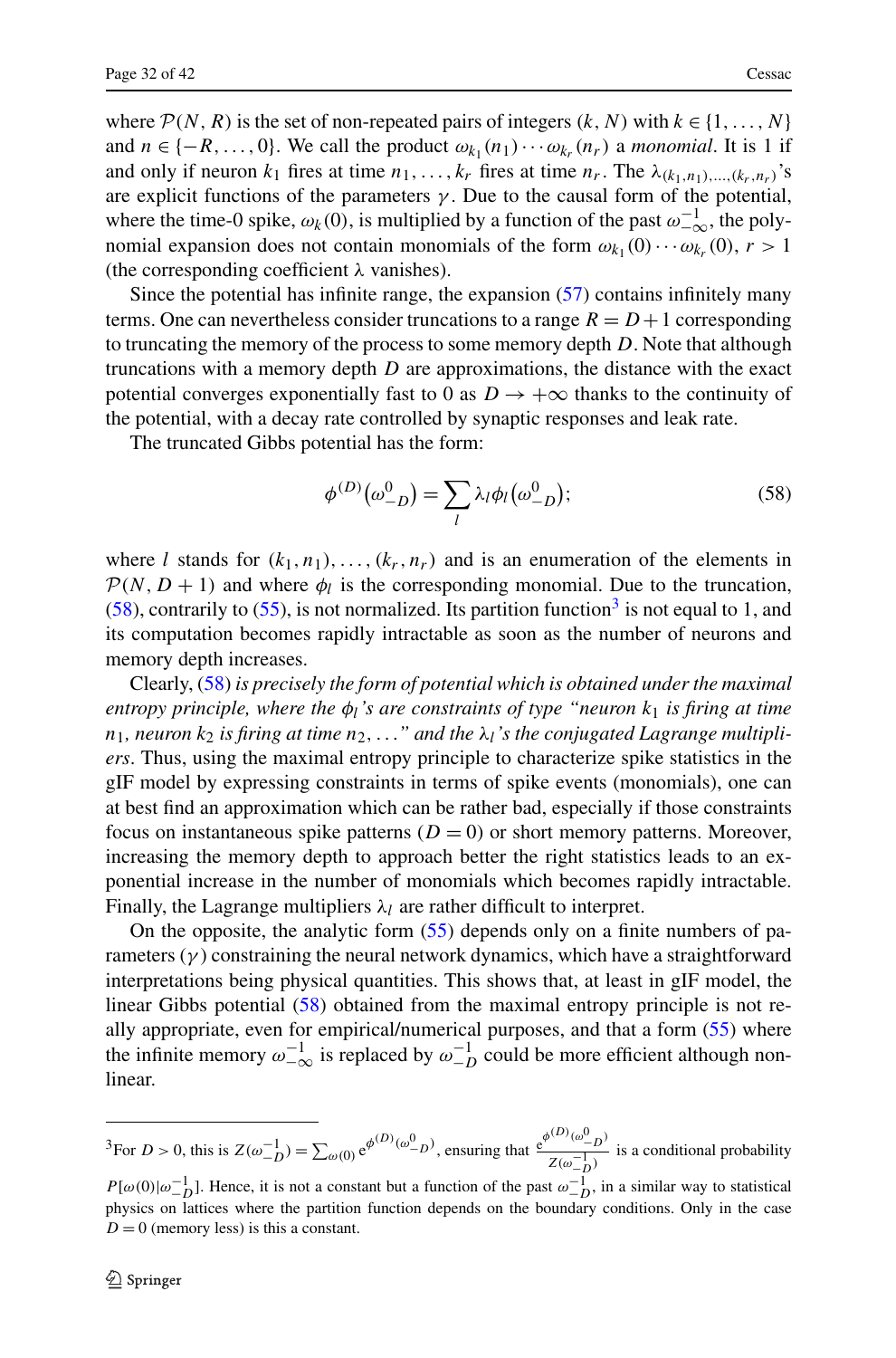To finish this section, let us discuss the link with Ising model in light of the present work. Ising model corresponds to a memory-less case, hence to  $D = 0$ . Since the causal structure of the Gibbs potential forbids monomials of the form  $\omega_{k_1}(0) \cdots \omega_{k_r}(0)$ , the  $D = 0$  expansion of the gIF-Gibbs potential corresponds to a *Bernoulli distribution where neurons are independent*  $\phi^{(0)}(0,\omega) = \sum_{k=1}^{N} \lambda_k \omega_k(0)$ . The Ising model is therefore irrelevant to approximate the exact potential of gIF model, if one wants to reproduce spike statistics at the *minimal discretization time scale δ* without considering memory effects.

However, in real data analysis, people are usually *binning* data, with a time windows of width *w* ∼ 10-20 ms. Binning consists of recoding the raster plot with spikes amalgamation. The binned raster *b* consists of "spikes"  $b_k(n) \in \{0, 1\}$  where  $b_k(n) = 1$  if neuron *k* fired *at least once* in the time window  $[nw, (n + 1)w]$ . In the expansion ([57\)](#page-30-0), this corresponds to collecting all monomials corresponding to  $b_k(n) = 1$  in a unique monomial. In this way, the binned potential contains *indeed* an Ising term... that mixes all spike events occurring within the time interval  $w$ . These events appear simultaneous because of binning, leading to the Ising pairwise term  $b_{k_1}(0)b_{k_2}(0)$  while events occurring on smaller time scales are scrambled by this procedure.

<span id="page-32-0"></span>The binning effect on Gibbs potential requires, however, a more detailed description. This will be discussed elsewhere.

## **9 Discussion**

To conclude this paper, we would like to discuss several consequences and possible extensions of this work.

#### 9.1 The spike time discretization

In gIF model, membrane potential evolves continuously while conductance is updated with spike occurrence considered as discrete events. Here, we discuss this time discretization. Actually, there are two distinct questions.

## *9.1.1 The limit of time-bin tending to 0*

This limit would correspond to a case where spike is instantaneous and modeled by a Dirac distribution. As discussed in [\[32](#page-39-20)], this limit raises serious difficulties. To summarize, in real neurons, firing occurs within a finite time  $\delta$  corresponding to the time of raise and fall for the membrane potential. This involves physicochemical processes that cannot be instantaneous. The time curse of the membrane potential during the spike is described by differential equations, like Hodgkin-Huxley's [\[35](#page-40-2)]. Although, the time scale d*t* appearing in the differential equations has the mathematical meaning of being arbitrary small, on biophysical grounds, this time scale cannot be arbitrary small, otherwise the Hodgkin-Huxley equations loose their meaning. Indeed, they correspond to an average over microscopic phenomena such as ionic channels dynamics. In particular, their time scale must be sufficiently *large* to ensure that the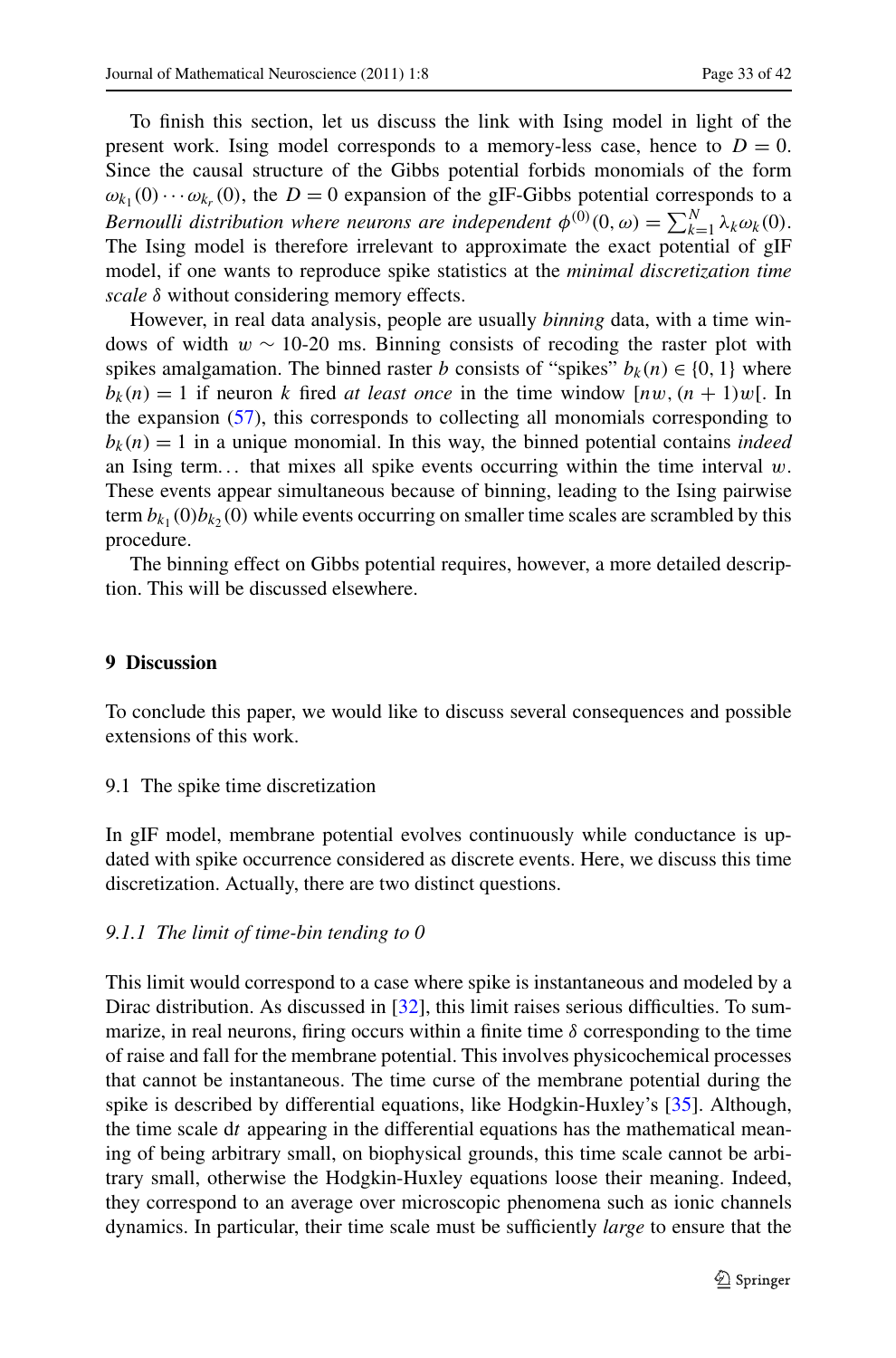description of ionic channels dynamics (opening and closing) in terms of *probabilities* is valid so d*t* must be larger than the characteristic time of opening-closing of ionic channels  $\tau_P$ . Additionally, Hodgkin-Huxley's equations use a Markovian approach (master equation) for the dynamics of *h*, *m*, *n* gates. This requires that the characteristic time d*t* is quite a bit larger than the characteristic time of decay for the time correlations between gates activity  $\tau_C$ . Summarizing, we must have  $0 < \tau_C$ ,  $\tau_P < dt < \delta$ . Thus, on biophysical grounds,  $\delta$  cannot be arbitrary small.

In our case, the  $\delta \rightarrow 0$  limit is armless, however, provided we keep a non-zero refractory period, ensuring that only finitely many spikes occur in a finite time interval. Taking the limit  $\delta \rightarrow 0$  without considering a refractory period raises mathematical problems. One can in principle have uncountably many spikes in a finite time interval leading to the divergence of physical quantities like energy. Also, one can generate nice causal paradoxes [[37\]](#page-40-8). Take a loop with two neurons one excitatory and one inhibitory and assume instantaneous propagation (the  $\alpha$  profile is then represented by a Dirac distribution). Then, depending on the synaptic weights value, one can have a situation where neuron 1 fires instantaneously and make instantaneously 2 firing which prevents instantaneously 1 from firing and so on. So taking the limit  $\delta \rightarrow 0$  as well as  $\tau_{refr} \rightarrow 0$  induces pathologies not inherent to our approach but to IF models.

#### *9.1.2 Synchronization for distinct neurons*

<span id="page-33-0"></span>There is a more subtle issue pointed out in [[53\]](#page-40-20). We do not only discretize time for each neuron' spikes, we align the spikes emitted by distinct neurons on a discretetime grid, as an experimental raster does. As shown in [\[32\]](#page-39-20) this induces, in gIF models with a purely deterministic dynamics (no noise and reset to a *constant value*), an artificial synchronization. As a consequence, the deterministic dynamics of gIF models has generically only stable periodic orbits, although periods can be larger than any accessible computational time in a specific region of the parameters space. Additionally, these periods increase as *δ* decreases. The addition of noise on dynamics and on the reset value, as we propose in this paper, removes this synchronization effect.

#### 9.2 Refractory period

In the definition of the model, we have assumed that the refractory period  $\tau_{\text{ref}}$  was smaller than 1. The consequence for raster plots is that one can have two consecutive 1's in the spike sequence of a neuron. The extension to the case where *τ*ref *>* 1 is straightforward for spike statistics. Having such a refractory period forbids some sequences. For example, if  $1 < \tau_{ref} \leq 2$ , then all sequences containing two consecutive 1's for one neuron (1, 1) are forbidden. If  $2 < \tau_{\text{ref}} \leq 3$  sequences containing 1*,* ∗*,* 1 for a given neuron, where ∗ = 0*,* 1, are forbidden, and so on. More generally, the procedure consisting of forbidding specific (finite) spike blocks is equivalent to introducing a *grammar* in the spike generation. This grammar can be implemented in the Gibbs potential: forbidden sequences have a potential equal to −∞ (resp. a zero probability). In this case,  $X = A^{\mathbb{Z}}$ , the set of all possible rasters, becomes a subset where forbidden sequences have been removed.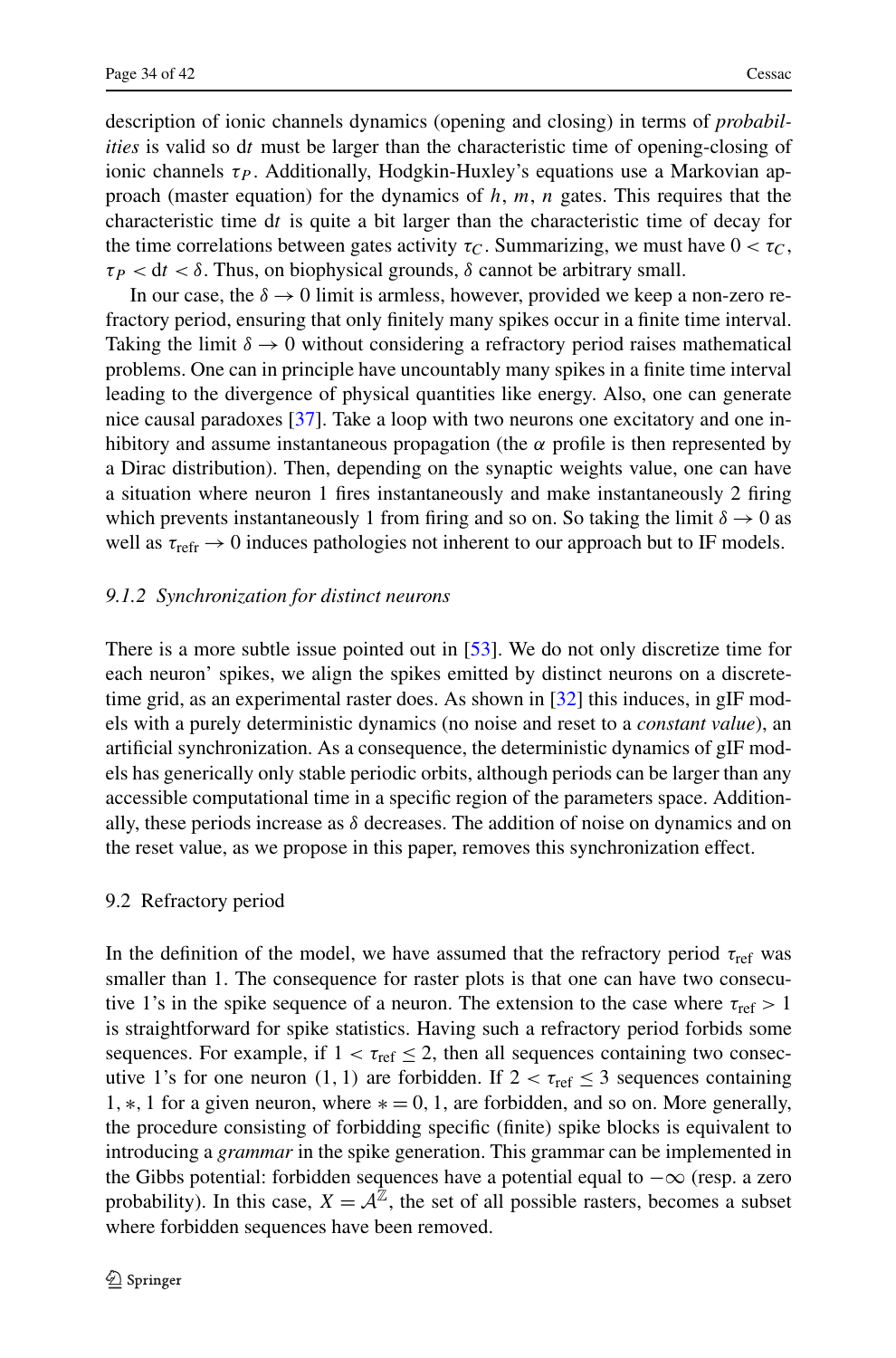#### <span id="page-34-0"></span>9.3 Beyond IF models

Let us now discuss the extension of the present work to more general models of neurons. First, one characteristic feature of integrate and fire models is the reset, which has the consequence that the memory of activity preceding the spike is lost after reset. Although in the deterministic (noiseless) case, this is a simplifying feature allowing for example to fully characterize the asymptotic dynamics of (discrete time) IF models [[32,](#page-39-20) [54\]](#page-40-21), here, it somewhat renders more complex the analysis. Indeed, it led us to introduce the notion of "last reset" time and, at some point in the proof (see, e.g., Equation [\(39](#page-21-0))), obliged us to consider several situations (e.g.,  $\tau_k(t, \omega)$ ) *t* − *m* or  $τ_k(t, ω') ≥ t - m$  versus  $τ_k(t, ω) < t - m$  and  $τ_k(t, ω') < t - m$  in the proof of continuity, Section [6\)](#page-18-0). On the opposite, considering a model where no such reset occur would simply lead us to consider a model where  $\tau_k(t, \omega) \to -\infty$ ,  $\forall \omega$ , ∀*k*. This case is already considered in our formalism, and actually, considering that  $\tau_k(t, \omega) \to -\infty$ ,  $\forall \omega$ ,  $\forall k$  simplifies the proofs (for example it eliminates the second term in Equation ([39\)](#page-21-0)).

As a matter of fact, the theorems established in this paper should therefore also hold without reset. But this requires to replace the firing condition [\(4](#page-6-0)) by another condition stating what the membrane potential does during the spike. Although it could be possible to propose an ad hoc form for the spike, it would certainly be more interesting to extend the results here to models where neurons activity depends on additional variables such as adaptation currents, as in the FitzHugh-Nagumo model [\[39](#page-40-10)[–42](#page-40-11)], or activation-inactivation variables as in the Hodgkin-Huxley model [[35\]](#page-40-2).

The present formalism affords an extension toward such models, where the neuron fires whenever its membrane potential belongs to a region of the phase space, which can be delimited by membrane potentials plus additional variables such as adaptation currents or activation-inactivation variables, and where the spike is controlled by the global dynamics of all these variables. But while here the firing of a neuron is described by the crossing of a fixed threshold, in the FitzHugh-Nagumo model, it is given by the crossing of a separatrix in the plane (voltage-adaptation current) and by a more complex "frontier" in the Hodgkin-Huxley model [\[2](#page-38-1), [55\]](#page-40-5). One difficulty is to precisely define this region. To our knowledge, there is no clear agreement for the Hodgkin-Huxley model (some authors [[2\]](#page-38-1) even suggest that the "spike region" could have a fractal frontier). The extension toward FitzHugh-Nagumo seems more manageable.

Finally, the most important difficulty toward extending this paper results in more realistic neural networks is the definition of the synaptic spike response. In IF models, the spike is thought as a punctual "event" (typically, an "instantaneous" pulse) while the synaptic response is described by a convolution kernel (the  $\alpha$ -profile). This leads one to consider a somewhat artificial mixed dynamics where membrane potential evolves continuously while spike are discrete events. In more realistic models, one would have to consider kinetic equations for neurotransmitter release, receptor binding and opening of post-synaptic ionic channels [\[5](#page-38-4), [44\]](#page-40-13). Additionally, the consideration of these mechanics deserves a spatially extended modeling of the neuron, with time delays. In this case, all variables evolve continuously and the statistics of spike trains would be characterized by the statistics of return times in the "spike region".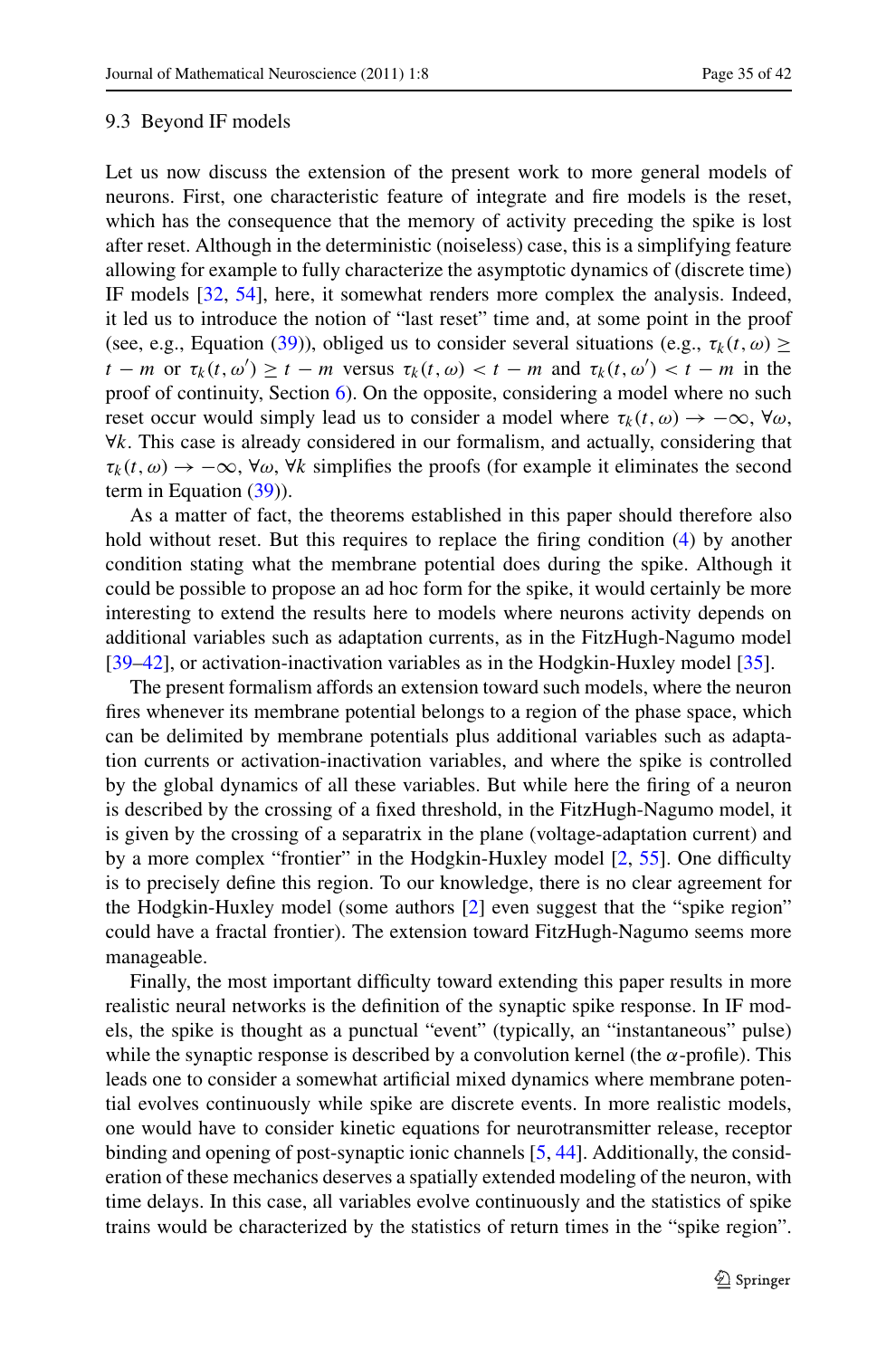<span id="page-35-0"></span>This statistics is induced by some probability measure in the phase space; a natural candidate would be the Sinai-Ruelle-Bowen measure [[56–](#page-40-22)[58\]](#page-40-23), for stationary dynamics, or the time-dependent SRB measure for non-stationary cases, as defined, e.g., in [\[59](#page-40-24)]. These measures are Gibbs measures as well [[60\]](#page-40-25). Here, the main mathematical property ensuring existence and uniqueness of such a measure would be uniform hyperbolicity. To our knowledge, conditions ensuring such a property in networks have not been established yet neither for Hodgkin-Huxley's nor for FitzHugh-Nagumo's models.

9.4 Synaptic plasticity

As the results established in this paper hold for any synaptic weight value in  $H$ , they hold as well for networks underlying synaptic plasticity mechanisms. The effects of a joint evolution of spikes dynamics, depending on synaptic weights distributions, and synaptic weights evolution depending on spike dynamics have been studied in [\[61](#page-40-26)]. In particular it has been shown that mechanisms such as Spike-Time-Dependent Plasticity are related to a variational principle for a quantity, the topological pressure, derived for the thermodynamic formalism of Gibbs distributions. In the paper [[61\]](#page-40-26), the fact that spike trains statistics were given by a Gibbs distribution was a working assumption. Therefore, the present work establishes a firm ground for [\[61\]](#page-40-26).

## **Appendix**

Here, we establish  $(52)$  $(52)$ . We use the following lemma.

**Lemma 1** *For a collection*  $0 \le a_k, a'_k \le 1, \forall k = 1, \ldots, N$ , we have

<span id="page-35-1"></span>
$$
\left| \prod_{k=1}^{N} a_k - \prod_{k=1}^{N} a'_k \right| \le \sum_{k=1}^{N} |a_k - a'_k|.
$$
 (59)

This lemma is easily proved by recursion. We have, for  $n \in \mathbb{Z}$ ,  $m > 0$ 

$$
\text{var}_{m}\big[p(n,\cdot)\big]=\sup\left\{\left|\prod_{k=1}^{N} a_{k}-\prod_{k=1}^{N} a_{k}'\right|; \omega \stackrel{\text{m.n}}{=} \omega'\right\},\
$$

where:

$$
a_k = \omega_k(n)\pi(X_k(n-1,\omega)) + (1 - \omega_k(n))(1 - \pi(X_k(n-1,\omega))),
$$
  
\n
$$
a'_k = \omega'_k(n)\pi(X_k(n-1,\omega')) + (1 - \omega'_k(n))(1 - \pi(X_k(n-1,\omega'))).
$$

Therefore, using inequality ([59\)](#page-35-1),

$$
\operatorname{var}_{m}\big[p(n,\cdot)\big] \leq \sum_{k=1}^{N} \sup\big\{|a_{k}-a'_{k}|; \omega \stackrel{\text{m,n}}{=} \omega'\big\}.
$$

Springer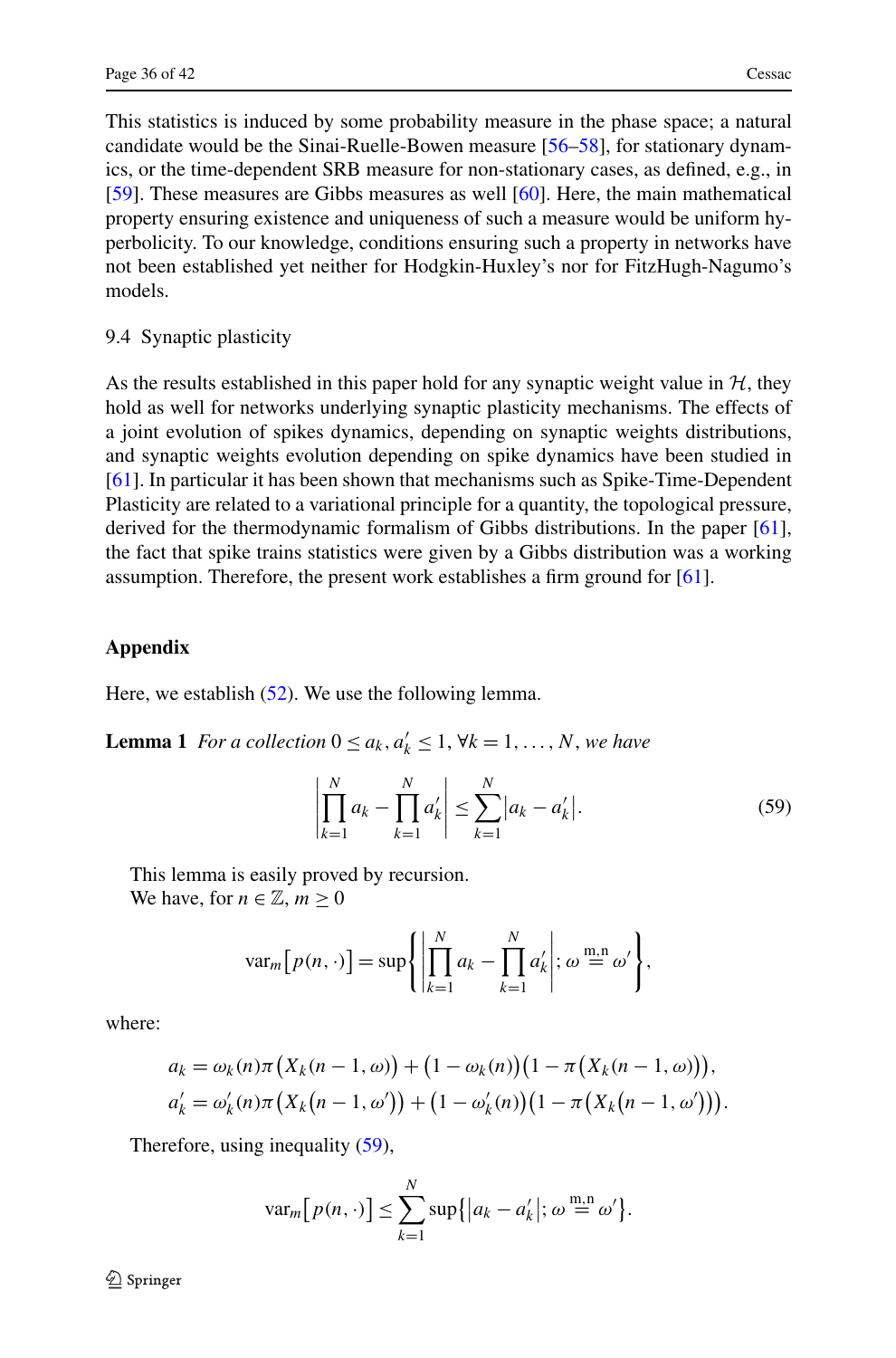The condition  $\omega \stackrel{\text{m,n}}{=} \omega'$  implies  $\omega_k(n) = \omega'_k(n)$  so that:

$$
|a_k - a'_k| = |\pi(X_k(n - 1, \omega)) - \pi(X_k(n - 1, \omega'))|.
$$

We have

$$
\left|\pi\big(X_k(n-1,\omega)\big)-\pi\big(X_k(n-1,\omega')\big)\right|\leq \left|X_k(n-1,\omega)-X_k(n-1,\omega')\right|\left|\pi'\right|\right|_{\infty},
$$

with  $\|\pi'\|_{\infty} = \sup_{x \in \mathbb{R}} |\pi'(x)| = \frac{1}{\sqrt{2\pi}}$ , so that

$$
\text{var}_{m}\big[p(n,\cdot)\big] \leq \frac{1}{\sqrt{2\pi}} \sum_{k=1}^{N} \text{var}_{m}\big[X_{k}(n-1,\cdot)\big].
$$

We have now to upper bound var<sub>m</sub>[ $X_k(n - 1, \cdot)$ ] = sup{ $|X_k(n - 1, \omega) - X_k(n - 1, \cdot)|$  $\omega'$ )|;  $\omega \stackrel{\text{m,n-1}}{=} \omega'$ }. We have

$$
\operatorname{var}_{m} \left[ X_{k}(n-1, \cdot) \right]
$$
\n
$$
\leq \operatorname{var}_{m} \left[ \theta - \mathcal{V}_{k}^{(\det)} \left( \tau_{k}(n-1, \cdot), n-1, \cdot \right) \right] \sup_{\omega \in X} \frac{1}{\sigma_{k}(\tau_{k}(n-1, \omega), n-1, \omega)}
$$
\n
$$
+ \sup_{\omega \in X} \left| \theta - \mathcal{V}_{k}^{(\det)} \left( \tau_{k}(n-1, \omega), n-1, \omega \right) \right| \operatorname{var}_{m} \left[ \frac{1}{\sigma_{k}(\tau_{k}(n-1, \cdot), n-1, \cdot)} \right],
$$

with,

$$
\operatorname{var}_{m}[\theta - \mathcal{V}_{k}^{(\det)}(\tau_{k}(n-1,\cdot),n-1,\cdot)] = \operatorname{var}_{m}[\mathcal{V}_{k}^{(\det)}(\tau_{k}(n-1,\cdot),n-1,\cdot)]
$$
  

$$
\leq \operatorname{var}_{m}[\mathcal{V}_{k}^{(\operatorname{syn})}(\tau_{k}(n-1,\cdot),n-1,\cdot)] + \operatorname{var}_{m}[\mathcal{V}_{k}^{(\operatorname{ext})}(\tau_{k}(n-1,\cdot),n-1,\cdot)]
$$

so that, from  $(40)$  $(40)$ ,  $(43)$  $(43)$ :

<span id="page-36-0"></span>
$$
\operatorname{var}_{m} \left[ \theta - \mathcal{V}_{k}^{(\det)} \left( \tau_{k} (n - 1, \cdot), n - 1, \cdot \right) \right]
$$
  

$$
\leq \sum_{j=1}^{N} A_{kj}^{(\det)} P_{d} \left( \frac{m}{\tau_{kj}} \right) e^{-\frac{m}{\tau_{kj}}} + B_{k}^{(\det)} e^{-\frac{m}{\tau_{L,k}}} \tag{60}
$$

where:

$$
A_{kj}^{(\text{det})} = A_{kj}^{(\text{syn})} + A_{kj}^{(\text{ext})},
$$

(see Equations  $(41)$ ,  $(44)$  $(44)$ ) and:

$$
B_k^{\text{(det)}} = B_k^{\text{(syn)}} + B_k^{\text{(ext)}},
$$

(see Equations  $(42)$ ,  $(45)$  $(45)$ ).

Moreover, from  $(37)$  $(37)$ ,

$$
\sup_{\omega \in X} \frac{1}{\sigma_k(\tau_k(n-1,\omega), n-1,\omega)} \le \frac{1}{\sigma_k^-}.\tag{61}
$$

<span id="page-36-1"></span>2 Springer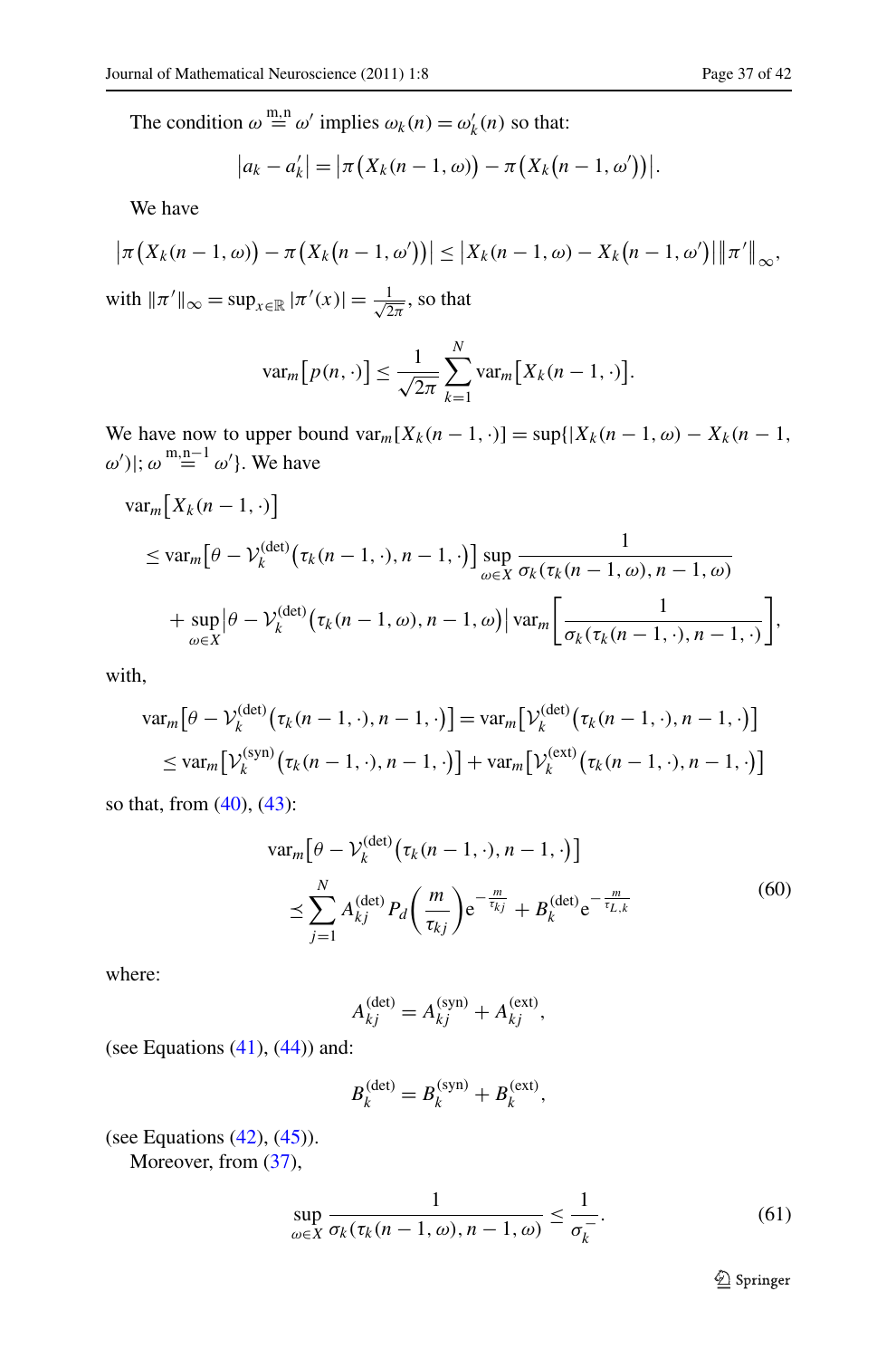From [\(35](#page-16-2)),

<span id="page-37-0"></span>
$$
\sup_{\omega \in X} \left| \theta - \mathcal{V}_k^{(\det)} \big( \tau_k (n-1, \omega), n-1, \omega \big) \right| \le \max \left( \left| \theta - V_k^- \right|, \left| \theta - V_k^+ \right| \right). \tag{62}
$$

Finally,

$$
\operatorname{var}_{m} \left[ \frac{1}{\sigma_{k}(\tau_{k}(n-1,\cdot), n-1,\cdot)} \right]
$$
\n
$$
\leq \operatorname{var}_{m} \left[ \sigma_{k}(\tau_{k}(n-1,\cdot), n-1,\cdot) \right] \sup_{\omega \in X} \frac{1}{\sigma_{k}^{2}(\tau_{k}(n-1,\omega), n-1,\omega)}
$$
\n
$$
\leq \frac{1}{(\sigma_{k}^{-})^{2}} \operatorname{var}_{m} \left[ \sigma_{k}(\tau_{k}(n-1,\cdot), n-1,\cdot) \right],
$$

while

$$
\text{var}_{m}\big[\sigma_k^2\big(\tau_k(n-1,\cdot),n-1,\cdot\big)\big]\geq 2\sigma_k^-\text{var}_{m}\big[\sigma_k\big(\tau_k(n-1,\cdot),n-1,\cdot\big)\big],
$$

<span id="page-37-1"></span>from  $(37)$  $(37)$ , so that:

$$
\text{var}_{m}\big[\sigma_{k}\big(\tau_{k}(n-1,\cdot),n-1,\cdot\big)\big]\leq\frac{1}{2\sigma_{k}^{-}}\text{var}_{m}\big[\sigma_{k}^{2}\big(\tau_{k}(n-1,\cdot),n-1,\cdot\big)\big],
$$

and, from [\(46](#page-24-1)),

$$
\operatorname{var}_{m} \left[ \frac{1}{\sigma_{k} (\tau_{k} (n - 1, \cdot), n - 1, \cdot)} \right] \leq \frac{1}{2(\sigma_{k}^{-})^{3}} \left[ \sum_{j'=1}^{N} A_{kj'}^{(\sigma)} P_{d} \left( \frac{m}{\tau_{kj'}} \right) e^{-\frac{m}{\tau_{kj'}}} + C_{k}^{(\sigma)} e^{-\frac{2m}{\tau_{L,k}}} \right].
$$
 (63)

Summarizing [\(60](#page-36-0)), ([61\)](#page-36-1), [\(62](#page-37-0)), ([63\)](#page-37-1)

$$
\operatorname{var}_{m}\left[X_{k}(n-1,\cdot)\right] \leq \frac{1}{\sigma_{k}^{-}} \left(\sum_{j=1}^{N} A_{kj}^{(\text{det})} P_{d}\left(\frac{m}{\tau_{kj}}\right) e^{-\frac{m}{\tau_{kj}}} + B_{k}^{(\text{det})} e^{-\frac{m}{\tau_{L,k}}}\right) + \max\left[|\theta - V_{k}^{-}|, |\theta - V_{k}^{+}|\right] \times \frac{1}{(2\sigma_{k}^{-})^{3}} \left[\sum_{j'=1}^{N} A_{kj'}^{(\sigma)} P_{d}\left(\frac{m}{\tau_{kj'}}\right) e^{-\frac{m}{\tau_{kj'}}} + C_{k}^{(\sigma)} e^{-\frac{2m}{\tau_{L,k}}} \right].
$$

Therefore, we have:

$$
\text{var}_{m}\big[X_{k}(n-1,\cdot)\big] \leq \sum_{j=1}^{N} A_{kj}^{(X)} P_{d}\bigg(\frac{m}{\tau_{kj}}\bigg) e^{-\frac{m}{\tau_{kj}}} + B_{k}^{(X)} e^{-\frac{m}{\tau_{L,k}}} + C_{k}^{(X)} e^{-\frac{2m}{\tau_{L,k}}},
$$

for constants  $A_{kj}^{(X)}$ ,  $B_k^{(X)}$ ,  $C_k^{(X)}$ .

**◯** Springer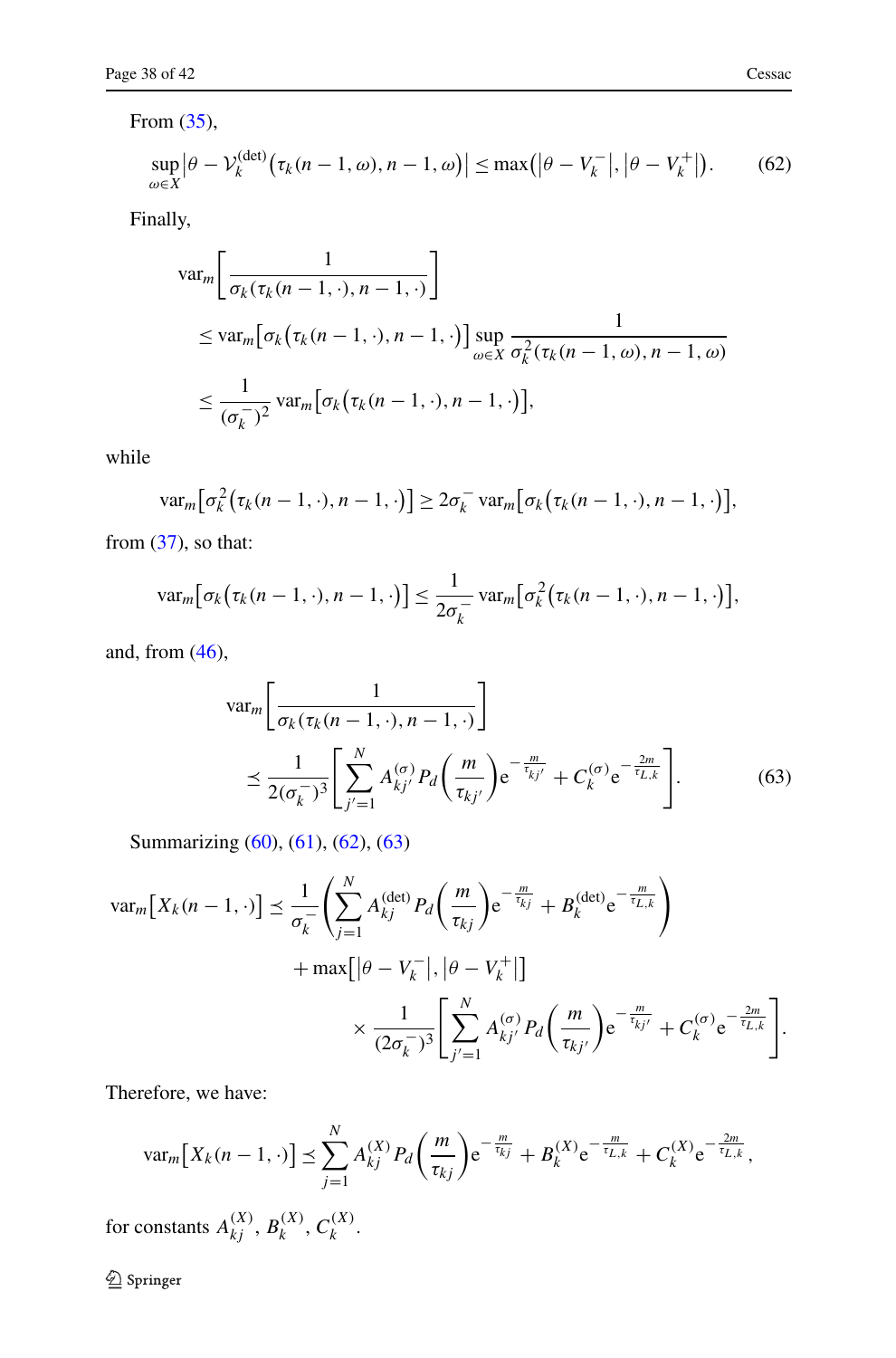As a consequence,

$$
\text{var}_{m}\big[p(n,\cdot)\big] \leq \frac{1}{\sqrt{2\pi}} \sum_{k=1}^{N} \Biggl[ \sum_{j=1}^{N} A_{kj}^{(X)} P_d \bigg(\frac{m}{\tau_{kj}}\bigg) e^{-\frac{m}{\tau_{kj}}} + B_{k}^{(X)} e^{-\frac{m}{\tau_{L,k}}} + C_{k}^{(X)} e^{-\frac{2m}{\tau_{L,k}}} \Biggr].
$$

Therefore,  $\sum_{n \ge m'} \text{var}_{n-m'}[p(n, \cdot)]$  is bounded from above by the series

$$
\frac{1}{\sqrt{2\pi}} \sum_{k=1}^{N} \left[ \sum_{j=1}^{N} A_{kj}^{(X)} \sum_{n \ge m'} P_d \left( \frac{n - m'}{\tau_{kj}} \right) e^{-\frac{n - m'}{\tau_{kj}}} + B_k^{(X)} \sum_{n \ge m'} e^{-\frac{n - m'}{\tau_{L,k}}} \n+ C_k^{(X)} \sum_{n \ge m'} e^{-\frac{2(n - m')}{\tau_{L,k}}} \right] \n= \frac{1}{\sqrt{2\pi}} \sum_{k=1}^{N} \left[ \sum_{j=1}^{N} A_{kj}^{(X)} \sum_{l \ge 0} P_d \left( \frac{l}{\tau_{kj}} \right) e^{-\frac{l}{\tau_{kj}}} + B_k^{(X)} \sum_{l \ge 0} e^{-\frac{l}{\tau_{L,k}}} \n+ C_k^{(X)} \sum_{l \ge 0} e^{-\frac{2l}{\tau_{L,k}}} \right],
$$

which converges, uniformly in  $m'$ . As a consequence, in [\(52](#page-28-3)),  $v(p) < +\infty$  and we are done.

#### **Competing interests**

The author declare that he has no competing interests.

<span id="page-38-1"></span><span id="page-38-0"></span>**Acknowledgements** I would like to thank both reviewers for a careful reading of the manuscript, constructive criticism, and helpful comments. I also acknowledge G. Maillard and J. R. Chazottes for invaluable advices and references. I am also grateful to O. Faugeras and T. Viéville for useful comments. This work has been supported by the ERC grant Nervi, the ANR grant KEOPS, and the European grant BrainScales.

#### <span id="page-38-4"></span><span id="page-38-3"></span><span id="page-38-2"></span>**References**

- <span id="page-38-5"></span>1. Izhikevich, E.: Which model to use for cortical spiking neurons? IEEE Trans. Neural Netw. **15**(5), 1063–1070 (2004)
- 2. Guckenheimer, J., Oliva, R.: Chaos in the Hodgkin-Huxley model. SIAM J. Appl. Dyn. Syst. **1**, 105 (2002)
- 3. Faure, P., Korn, H.: A nonrandom dynamic component in the synaptic noise of a central neuron. Proc. Natl. Acad. Sci. USA **94**, 6506–6511 (1997)
- 4. Faure, P., Korn, H.: Is there chaos in the brain? I. Concept of nonlinear dynamics and methods of investigation. C. R. Acad. Sci., Sér. 3 Sci. Vie **324**, 773–793 (2001)
- 5. Ermentrout, G.B., Terman, D.: Foundations of Mathematical Neuroscience. Interdiscipl. Applied Mathematics. Springer, Berlin (2010)
- 6. Riehle, A., Grün, S., Diesmann, M., Aertsen, A.: Spike synchronization and rate modulation differentially involved in motor cortical function. Science **278**, 1950–1953 (1997)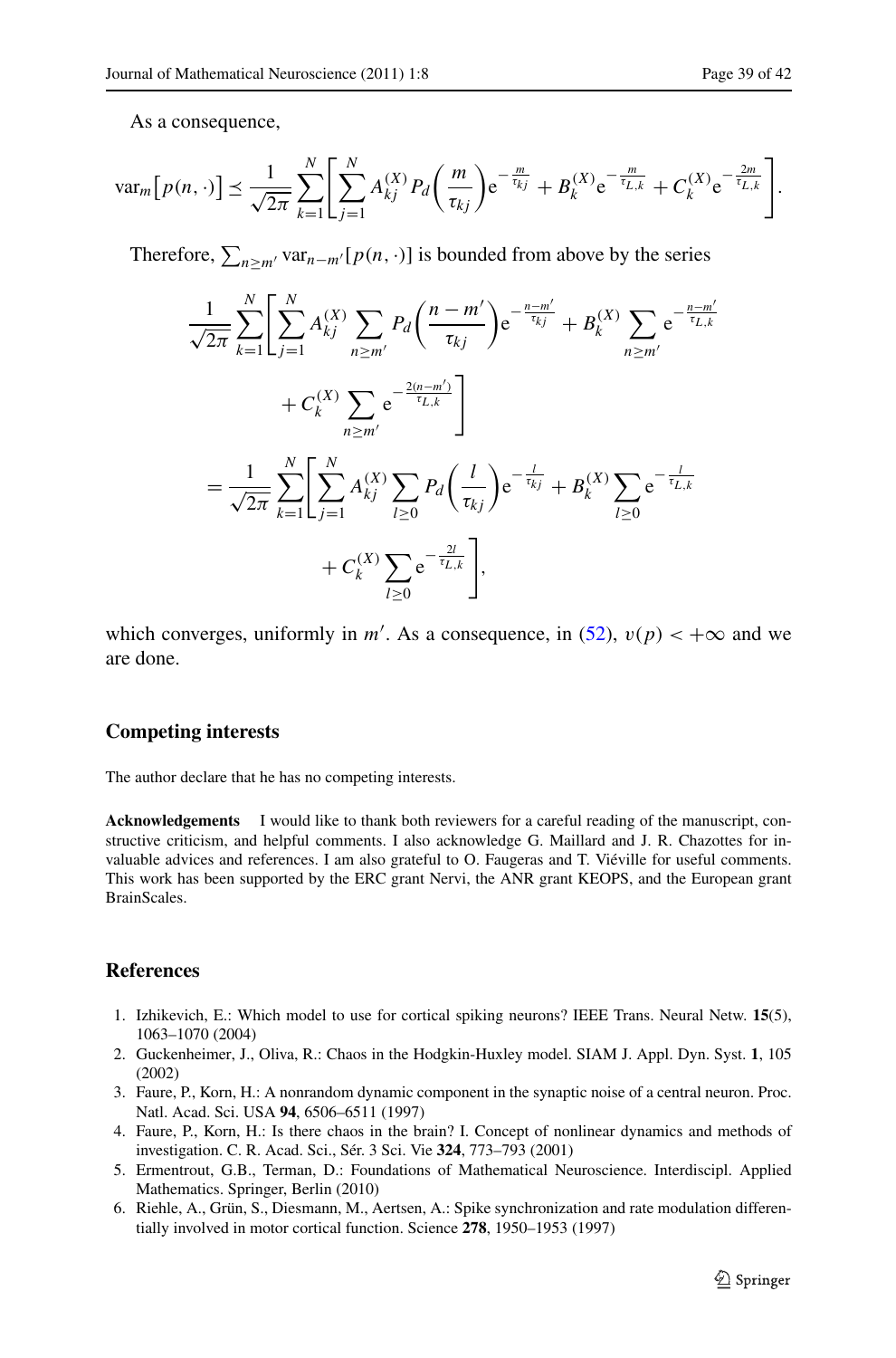- <span id="page-39-3"></span><span id="page-39-2"></span><span id="page-39-1"></span><span id="page-39-0"></span>7. Grammont, F., Riehle, A.: Precise spike synchronization in monkey motor cortex involved in preparation for movement. Exp. Brain Res. **128**, 118–122 (1999)
- <span id="page-39-4"></span>8. Riehle, A., Grammont, F., Diesmann, M., Grün, S.: Dynamical changes and temporal precision of synchronized spiking activity in monkey motor cortex during movement preparation. J. Phys. (Paris) **94**, 569–582 (2000)
- <span id="page-39-5"></span>9. Grammont, F., Riehle, A.: Spike synchronization and firing rate in a population of motor cortical neurons in relation to movement direction and reaction time. Biol. Cybern. **88**(5), 260–373 (2003)
- <span id="page-39-6"></span>10. Rieke, F., Warland, D., de Ruyter van Steveninck, R., Bialek, W.: Spikes: Exploring the Neural Code. Bradford Books, Denver, CO (1997)
- 11. Schneidman, E., Berry, M., Segev, R., Bialek, W.: Weak pairwise correlations imply strongly correlated network states in a neural population. Nature **440**(7087), 1007–1012 (2006)
- <span id="page-39-7"></span>12. Tkačik, G., Schneidman, E., Berry, M.J. II, Bialek, W.: Spin glass models for a network of real neurons. [ArXiv:0912.5409v1,](http://arxiv.org/abs/0912.5409v1) 15 (2009)
- 13. Marre, O., Boustani, S.E., Frégnac, Y., Destexhe, A.: Prediction of spatiotemporal patterns of neural activity from pairwise correlations. Phys. Rev. Lett. **102**, 138101 (2009)
- <span id="page-39-8"></span>14. Jaynes, E.: Information theory and statistical mechanics. Phys. Rev. **106**, 620 (1957)
- 15. Shlens, J., Field, G., Gauthier, J., Grivich, M., Petrusca, D., Sher, A., Litke, A., Chichilnisky, E.: The structure of multi-neuron firing patterns in primate retina. J. Neurosci. **26**(32), 8254 (2006)
- <span id="page-39-9"></span>16. Cocco, S., Leibler, S., Monasson, R.: Neuronal couplings between retinal ganglion cells inferred by efficient inverse statistical physics methods. Proc. Natl. Acad. Sci. USA **106**(33), 14058–14062 (2009). <http://www.pnas.org/cgi/doi/10.1073/pnas.0906705106>
- <span id="page-39-10"></span>17. Tang, A., Jackson, D., Hobbs, J., Chen, W., Smith, J.L., Patel, H., Prieto, A., Petrusca, D., Grivich, M.I., Sher, A., Hottowy, P., Dabrowski, W., Litke, A.M., Beggs, J.M.: A maximum entropy model applied to spatial and temporal correlations from cortical networks in vitro. J. Neurosci. **28**(2), 505– 518 (2008)
- <span id="page-39-11"></span>18. Roudi, Y., Nirenberg, S., Latham, P.: Pairwise maximum entropy models for studying large biological systems: when they can work and when they can't. PLoS Comput. Biol. **5**(5), 1–18 (2009)
- <span id="page-39-12"></span>19. Shlens, J., Field, G.D., Gauthier, J.L., Greschner, M., Sher, A., Litke, A.M., Chichilnisky, E.J.: The structure of large-scale synchronized firing in primate retina. J. Neurosci. **29**(15), 5022–5031 (2009)
- 20. Ohiorhenuan, I.E., Mechler, F., Purpura, K.P., Schmid, A.M., Hu, Q., Victor, J.D.: Sparse coding and high-order correlations in fine-scale cortical networks. Nature **466**(7), 617–621 (2010)
- <span id="page-39-14"></span><span id="page-39-13"></span>21. Lindsey, B., Morris, K., Shannon, R., Gerstein, G.: Repeated patterns of distributed synchrony in neuronal assemblies. J. Neurophysiol. **78**, 1714–1719 (1997)
- 22. Villa, A.E.P., Tetko, I.V., Hyland, B., Najem, A.: Spatiotemporal activity patterns of rat cortical neurons predict responses in a conditioned task. Proc. Natl. Acad. Sci. USA **96**(3), 1106–1111 (1999)
- <span id="page-39-15"></span>23. Segev, R., Baruchi, I., Hulata, E., Ben-Jacob, E.: Hidden neuronal correlations in cultured networks. Phys. Rev. Lett. **92**, 118102 (2004)
- <span id="page-39-16"></span>24. Amari, S.I.: Information geometry of multiple spike trains. In: Grün, S., Rotter, S. (eds.) Analysis of Parallel Spike Trains. Springer Series in Computational Neuroscience, vol. 7, pp. 221–253. Springer, Berlin (2010). doi[:10.1007/978-1-4419-5675](http://dx.doi.org/10.1007/978-1-4419-5675)
- <span id="page-39-17"></span>25. Roudi, Y., Hertz, J.: Mean field theory for non-equilibrium network reconstruction. [ArXiv:](http://arxiv.org/abs/1009.5946v1) [1009.5946v1](http://arxiv.org/abs/1009.5946v1) (2010)
- <span id="page-39-18"></span>26. Vasquez, J.C., Viéville, T., Cessac, B.: Parametric estimation of Gibbs distributions as generalized maximum-entropy models for the analysis of spike train statistics. Research Report RR-7561, INRIA (2011)
- <span id="page-39-19"></span>27. Vasquez, J.C., Palacios, A.G., Marre, O., Berry, M.J., Cessac, B.: Gibbs distribution analysis of temporal correlation structure on multicell spike trains from retina ganglion cells. J. Phys. (Paris) (in press) (2011)
- <span id="page-39-20"></span>28. Cessac, B.: A discrete time neural network model with spiking neurons II. Dynamics with noise. J. Math. Biol. (in press) (2010). <http://www.springerlink.com/content/j602452n1224x602/>
- 29. Kravchuk, K., Vidybida, A.: Delayed feedback causes non-Markovian behavior of neuronal firing statistics. J. Phys. A (2010). [ArXiv:1012.6019](http://arxiv.org/abs/1012.6019)
- 30. Vasquez, J.C., Viéville, T., Cessac, B.: Entropy-based parametric estimation of spike train statistics. Research Report, INRIA (2010). <http://arxiv.org/abs/1003.3157>
- 31. Rudolph, M., Destexhe, A.: Analytical Integrate and Fire Neuron models with conductancebased dynamics for event driven simulation strategies. Neural Comput. **18**, 2146–2210 (2006). <http://www.mitpressjournals.org/doi/abs/10.1162/neco.2006.18.9.2146>
- 32. Cessac, B., Viéville, T.: On dynamics of integrate-and-fire neural networks with adaptive conductances. Frontiers Neurosci **2**(2) (2008)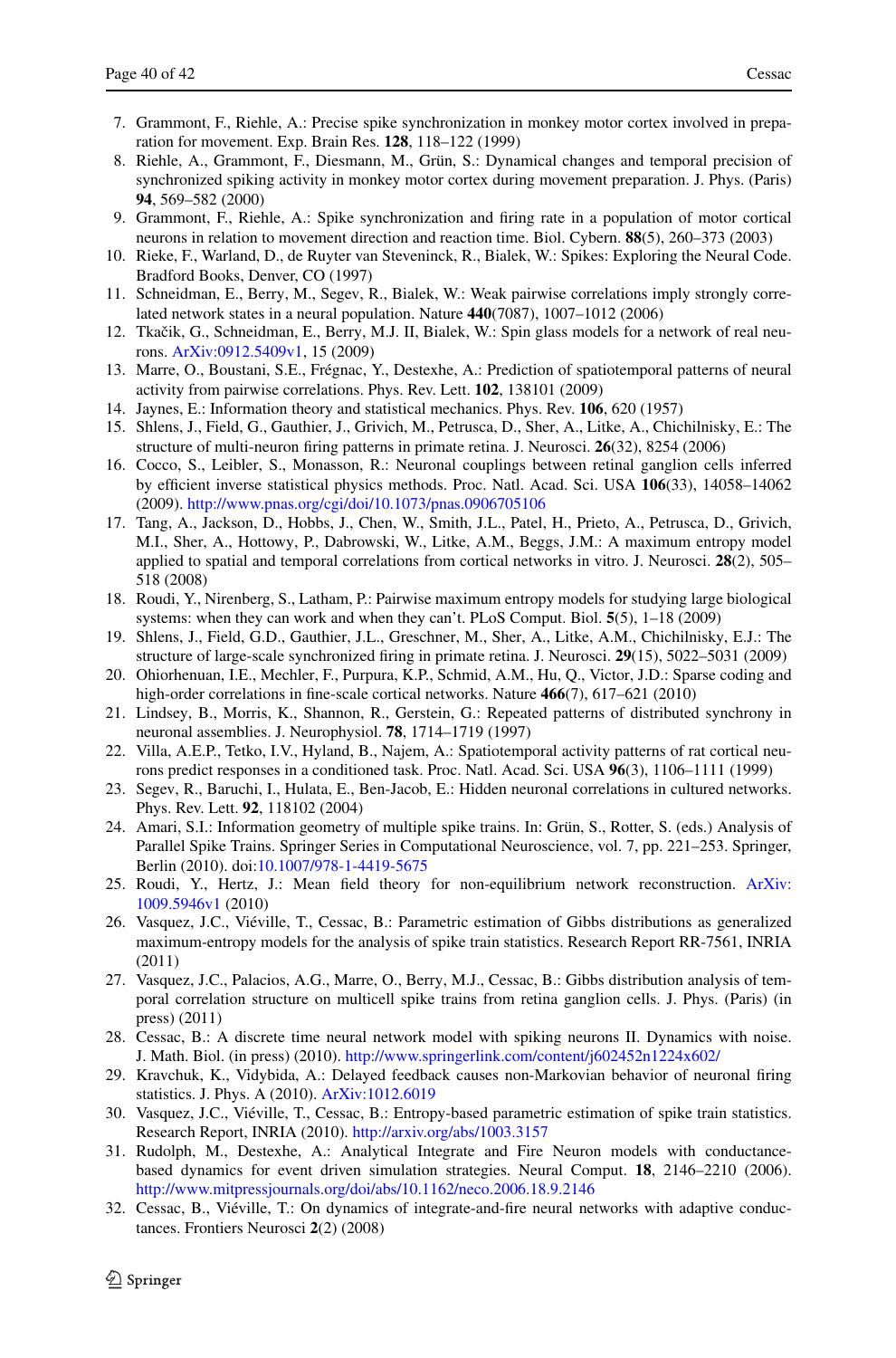- <span id="page-40-9"></span><span id="page-40-8"></span><span id="page-40-7"></span><span id="page-40-2"></span><span id="page-40-1"></span><span id="page-40-0"></span>33. Jolivet, R., Lewis, T., Gerstner, W.: Generalized integrate-and-fire models of neuronal activity approximate spike trains of a detailed model to a high degree of accuracy. J. Neurophysiol. **92**, 959–976 (2004)
- <span id="page-40-10"></span>34. Jolivet, R., Rauch, A., Lescher, H.R., Gerstner, W.: Integrate-and-Fire Models with Adaptation Are Good Enough. MIT Press, Cambridge (2006)
- 35. Hodgkin, A., Huxley, A.: A quantitative description of membrane current and its application to conduction and excitation in nerve. J. Physiol. **117**, 500–544 (1952)
- <span id="page-40-3"></span>36. Lapicque, L.: Recherches quantitatifs sur l'excitation des nerfs traitee comme une polarisation. J. Physiol. Paris **9**, 620–635 (1907)
- <span id="page-40-4"></span>37. Cessac, B.: A view of neural networks as dynamical systems. Int. J. Bifurc. Chaos **20**(6), 1585–1629 (2010). <http://lanl.arxiv.org/abs/0901.2203>
- <span id="page-40-12"></span><span id="page-40-11"></span>38. Kirst, C., Geisel, T., Timme, M.: Sequential desynchronization in networks of spiking neurons with partial reset. Phys. Rev. Lett. **102**, 068101 (2009). [http://link.aps.org/doi/10.1103/PhysRevLett.](http://link.aps.org/doi/10.1103/PhysRevLett.102.068101) [102.068101](http://link.aps.org/doi/10.1103/PhysRevLett.102.068101)
- <span id="page-40-13"></span>39. FitzHugh, R.: Mathematical models of threshold phenomena in the nerve membrane. Bull. Math. Biophys. **17**, 257–278 (1955)
- <span id="page-40-14"></span>40. FitzHugh, R.: Impulses and physiological states in models of nerve membrane. Biophys. J. **1**, 445–466 (1961)
- <span id="page-40-15"></span>41. Nagumo, J., Arimoto, S., Yoshizawa, S.: An active pulse transmission line simulating nerve axon. Proc. IRE **50**, 2061–2070 (1962)
- 42. FitzHugh, R.: Mathematical Models of Excitation and Propagation in Nerve. McGraw-Hill, New York chap. 1 (1969)
- 43. Maillard, G.: Introduction to Chains with Complete Connections. Ecole Federale Polytechnique de Lausanne (2007)
- <span id="page-40-16"></span>44. Destexhe, A., Mainen, Z.F., Sejnowski, T.J.: Kinetic models of synaptic transmission. In: Methods in Neuronal Modeling, pp. 1–25. MIT Press, Cambridge (1998)
- <span id="page-40-17"></span>45. Ermentrout, B.: Neural networks as spatio-temporal pattern-forming systems. Rep. Prog. Phys. **61**, 353–430 (1998)
- <span id="page-40-18"></span>46. Chazottes, J.: Entropie relative, dynamique symbolique et turbulence. Ph.D. thesis, Université de Provence-Aix Marseille I (1999)
- <span id="page-40-19"></span>47. Ledrappier, F.: Principe variationnel et systèmes dynamiques symboliques. Z. Wahrscheinlichkeitstheor. Verw. Geb. **30**(185), 185–202 (1974)
- 48. Coelho, Z., Quas, A.: Criteria for *d*-continuity. Trans. Am. Math. Soc. **350**(8), 3257–3268 (1998)
- <span id="page-40-21"></span><span id="page-40-20"></span>49. Bressaud, X., Fernandez, R., Galves, A.: Decay of correlations for non Hölderian dynamics. A coupling approach. Electron. J. Probab. **4**(3), 1–19 (1999)
- <span id="page-40-5"></span>50. Fernández, R., Maillard, G.: Chains with complete connections: general theory, uniqueness, loss of memory and mixing properties. J. Stat. Phys. **118**, 555–588 (2005)
- <span id="page-40-22"></span>51. Cessac, B., Palacios, A.: Spike Train Statistics from Empirical Facts to Theory: The Case of the Retina. Current Mathematical Problems in Computational Biology and Biomedicine. Springer, Berlin (2011)
- <span id="page-40-23"></span>52. Georgii, H.O.: Gibbs Measures and Phase Transitions. De Gruyter Studies in Mathematics, vol. 9. de Gruyter, Berlin (1988)
- <span id="page-40-24"></span>53. Kirst, C., Timme, M.: How precise is the timing of action potentials? Front. Neurosci. **3**, 2–3 (2009)
- <span id="page-40-25"></span>54. Cessac, B.: A discrete time neural network model with spiking neurons. Rigorous results on the spontaneous dynamics. J. Math. Biol. **56**(3), 311–345 (2008)
- <span id="page-40-26"></span>55. Cronin, J.: Mathematical Aspects of Hodgkin-Huxley Theory. Cambridge University Press, Cambridge (1987)
- <span id="page-40-6"></span>56. Sinai, Y.: Gibbs measures in ergodic theory. Russ. Math. Surv. **27**(4), 21–69 (1972)
- 57. Bowen, R.: Equilibrium States and the Ergodic Theory of Anosov Diffeomorphisms. Lect. Notes in Math., vol. 470. Springer-Verlag, New York (1975)
- 58. Ruelle, D.: Thermodynamic Formalism. Addison-Wesley, Reading, Massachusetts (1978)
- 59. Ruelle, D.: Smooth dynamics and new theoretical ideas in nonequilibrium statistical mechanics. J. Stat. Phys. **95**, 393–468 (1999)
- 60. Keller, G.: Equilibrium States in Ergodic Theory. Cambridge University Press, Cambridge (1998)
- 61. Cessac, B., Rostro-Gonzalez, H., Vasquez, J.C., Viéville, T.: How Gibbs distribution may naturally arise from synaptic adaptation mechanisms: a model based argumentation. J. Stat. Phys. **136**(3), 565– 602 (2009). <http://www.springerlink.com/content/3617162602160603>
- 62. Naundorf, B., Wolf, F., Volgushev, M.: Unique features of action potential initiation in cortical neurons. Nature **440**, 1060–1063 (2006)